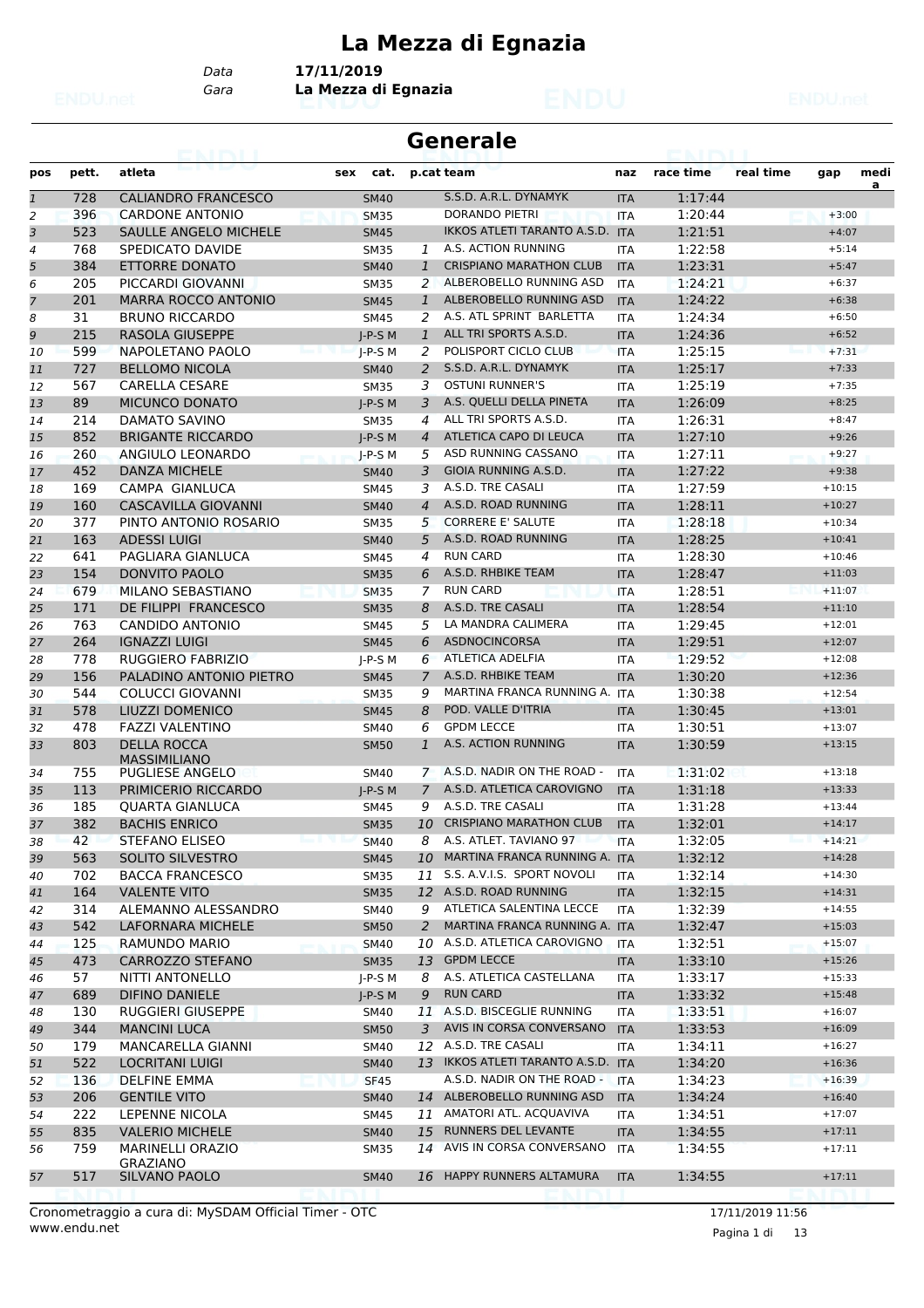| pos      | pett.      | atleta                                          | sex | cat.                       |                | p.cat team                                             | naz                      | race time          | real time | gap                  | medi<br>a |
|----------|------------|-------------------------------------------------|-----|----------------------------|----------------|--------------------------------------------------------|--------------------------|--------------------|-----------|----------------------|-----------|
| 58       | 721        | <b>VETRUGNO ANDREAS</b>                         |     | <b>SM40</b>                |                | 17 S.S. A.V.I.S. SPORT NOVOLI                          | <b>ITA</b>               | 1:34:59            |           | $+17:15$             |           |
| 59       | 409        | DICUONZO ANTONIO                                |     | SM40                       |                | 18 G.S. AVIS BARLETTA A.S.D.                           | <b>ITA</b>               | 1:34:59            |           | $+17:15$             |           |
| 60       | 477        | DEL VESCOVO GAETANO                             |     | <b>SM50</b>                | $\overline{4}$ | <b>GPDM LECCE</b>                                      | <b>ITA</b>               | 1:35:01            |           | $+17:17$             |           |
| 61       | 482        | <b>PAPADIA GIUSEPPE</b>                         |     | SM45                       | 12             | <b>GPDM LECCE</b>                                      | <b>ITA</b>               | 1:35:03            |           | $+17:19$             |           |
| 62       | 538        | RINALDI DONATO                                  |     | <b>SM45</b>                | 13             | MARTINA FRANCA RUNNING A. ITA                          |                          | 1:35:04            |           | $+17:20$             |           |
| 63       | 584        | <b>GENCO GIANBATTISTA</b>                       |     | SM60                       | 1              | PODISTICA ALBEROBELLO A.S. ITA                         |                          | 1:35:24            |           | $+17:40$             |           |
| 64       | 766        | <b>MORRA GIULIANO</b>                           |     | <b>SM45</b>                |                | 14 SPORT CENTER A.S.D.                                 | <b>ITA</b>               | 1:35:26            |           | $+17:42$             |           |
| 65       | 277        | <b>GIMMI PAOLANTONIO</b>                        |     | <b>SM50</b>                |                | 5 ATLETICA MONOPOLI                                    | <b>ITA</b>               | 1:35:33            |           | $+17:49$             |           |
| 66       | 406        | <b>LAMPARELLI LUCA</b>                          |     | $I-P-S$ M                  | 10             | <b>FREE RUNNERS MOLFETTA</b><br><b>OSTUNI RUNNER'S</b> | <b>ITA</b>               | 1:35:38            |           | $+17:54$<br>$+18:14$ |           |
| 67       | 833<br>821 | <b>SUMMA SANDRO</b><br><b>GILIBERTO IVANO</b>   |     | <b>SM45</b>                | 15             | 16 ASS. NAZIONALE BERSAGLIERI ITA                      | <b>ITA</b>               | 1:35:58<br>1:36:04 |           | $+18:20$             |           |
| 68<br>69 | 404        | <b>VITAGLIANO ANTONIO</b>                       |     | <b>SM45</b><br><b>SM45</b> |                | 17 FREE RUNNERS MOLFETTA                               | <b>ITA</b>               | 1:36:12            |           | $+18:28$             |           |
| 70       | 127        | <b>CAIFFA MASSIMO</b>                           |     | <b>SM45</b>                |                | 18 A.S.D. ATLETICA GALLIPOLI                           | <b>ITA</b>               | 1:36:15            |           | $+18:31$             |           |
| 71       | 46         | CAZZOLLA PAOLO                                  |     | SM60                       | 2              | A.S. ATLETICA CASTELLANA                               | ITA                      | 1:36:19            |           | $+18:35$             |           |
| 72       | 221        | <b>VITTORE UMBERTO</b>                          |     | <b>SM45</b>                |                | 19 AMATORI ATL. ACQUAVIVA                              | <b>ITA</b>               | 1:36:28            |           | $+18:44$             |           |
| 73       | 841        | <b>GIANFRATE GIOVANNI</b>                       |     | <b>SM55</b>                | 1              | ALTERATLETICA                                          | <b>ITA</b>               | 1:36:32            |           | $+18:48$             |           |
| 74       | 715        | <b>QUARTA MASSIMO</b>                           |     | <b>SM45</b>                |                | 20 S.S. A.V.I.S. SPORT NOVOLI                          | <b>ITA</b>               | 1:36:33            |           | $+18:49$             |           |
| 75       | 615        | COLUCCI ALESSANDRO                              |     | $I-P-S$ M                  |                | 11 RUN CARD                                            | <b>ITA</b>               | 1:36:35            |           | $+18:51$             |           |
| 76       | 44         | <b>MASTRANGELO GIUSEPPE</b>                     |     | $J-P-S$ M                  |                | 12 A.S. ATLETICA CASTELLANA                            | <b>ITA</b>               | 1:36:36            |           | $+18:52$             |           |
| 77       | 822        | <b>COLAIANNI ANTONIO</b>                        |     | SM45                       |                | 21 ASS. NAZIONALE BERSAGLIERI ITA                      |                          | 1:36:43            |           | $+18:59$             |           |
| 78       | 23         | <b>CIURLIA ROBERTO</b>                          |     | <b>SM40</b>                |                | 19 A.S. ACTION RUNNING                                 | <b>ITA</b>               | 1:36:46            |           | $+19:02$             |           |
| 79       | 818        | <b>MENDUNI PIERANGELO</b>                       |     | <b>SM45</b>                | 22             | A.S.D. TRE CASALI                                      | <b>ITA</b>               | 1:36:46            |           | $+19:02$             |           |
| 80       | 199        | <b>CARRIERA LEONARDO</b>                        |     | <b>SM35</b>                |                | 15 ALBEROBELLO RUNNING ASD                             | <b>ITA</b>               | 1:36:47            |           | $+19:02$             |           |
| 81       | 499        | <b>GIOSA DARIO</b>                              |     | <b>SM45</b>                | 23             | <b>GPDM LECCE</b>                                      | <b>ITA</b>               | 1:36:47            |           | $+19:03$             |           |
| 82       | 289        | <b>PALMISANO MARCO</b><br><b>ANTONIO</b>        |     | <b>SM60</b>                | 3              | ATLETICA AMATORI BRINDISI                              | <b>ITA</b>               | 1:36:52            |           | $+19:08$             |           |
| 83       | 616        | <b>BERTOLI ANDREA</b>                           |     | $J-P-S$ M                  | 13             | <b>RUN CARD</b>                                        | <b>ITA</b>               | 1:37:00            |           | $+19:16$             |           |
| 84       | 656        | <b>INGROSSO MAURO</b>                           |     | <b>SM40</b>                |                | 20 RUN CARD                                            | <b>ITA</b>               | 1:37:07            |           | $+19:23$             |           |
| 85       | 434        | <b>GRANDIERI LUCIANO</b>                        |     | <b>SM35</b>                |                | 16 GIOIA RUNNING A.S.D.                                | <b>ITA</b>               | 1:37:17            |           | $+19:33$             |           |
| 86       | 82         | <b>CIARDO GIANLUCA</b>                          |     | <b>SM40</b>                | 21             | A.S. ATLETICA TRICASE                                  | <b>ITA</b>               | 1:37:31            |           | $+19:47$             |           |
| 87       | 83         | <b>RUSSO ALFREDO</b>                            |     | <b>SM60</b>                | 4              | A.S. ATLETICA TRICASE                                  | <b>ITA</b>               | 1:37:32            |           | $+19:48$             |           |
| 88       | 604        | POTENZA LEONARDO                                |     | <b>SM50</b>                | 6              | POLISPORT CICLO CLUB                                   | <b>ITA</b>               | 1:37:33            |           | $+19:49$             |           |
| 89       | 132        | <b>BUSCICCHIO GABRIELE</b>                      |     | <b>SM40</b>                |                | 22 A.S.D. GRECIA SALENTINA                             | <b>ITA</b>               | 1:37:50            |           | $+20:06$             |           |
| 90       | 706        | DE LUCA TONIO                                   |     | $I-P-S$ M                  |                | 14 S.S. A.V.I.S. SPORT NOVOLI                          | <b>ITA</b>               | 1:37:58            |           | $+20:14$             |           |
| 91       | 21         | LOSITO PAOLO                                    |     | <b>SM40</b>                |                | 23 A.MARATONETI ANDRIESI<br>24 GIOIA RUNNING A.S.D.    | <b>ITA</b>               | 1:38:09            |           | $+20:25$             |           |
| 92       | 440<br>838 | <b>MAZZIOTTI FRANCESCO</b><br>CARRINO MADDALENA |     | <b>SM40</b>                |                | TEAM PIANETA SPORT                                     | <b>ITA</b><br><b>ITA</b> | 1:38:11<br>1:38:12 |           | $+20:27$<br>$+20:28$ |           |
| 93<br>94 | 540        | <b>MORRICELLA VITO</b>                          |     | <b>SF45</b><br><b>SM40</b> | 25             | MARTINA FRANCA RUNNING A. ITA                          |                          | 1:38:22            |           | $+20:38$             |           |
| 95       | 583        | ROSATO ANTONIO                                  |     | SM40                       |                | 26 PODISTICA COPERTINO                                 | <b>ITA</b>               | 1:38:23            |           | $+20:39$             |           |
| 96       | 700        | NARDELLI ORONZO                                 |     | <b>SM35</b>                |                | 17 S.ATL. S.G.BOSCO                                    | <b>ITA</b>               | 1:38:24            |           | $+20:40$             |           |
| 97       | 16         | CASAFINA GENNARO                                |     | <b>SM50</b>                |                | 7 A.MARATONETI ANDRIESI                                | ITA                      | 1:38:25            |           | $+20:41$             |           |
| 98       | 175        | <b>GIANFREDA MASSIMO</b>                        |     | <b>SM40</b>                |                | 27 A.S.D. TRE CASALI                                   | <b>ITA</b>               | 1:38:25            |           | $+20:41$             |           |
| 99       | 107        | SANTAMATO ALESSANDRO                            |     | <b>SM45</b>                |                | 24 A.S.D. ATLETICA AZZURRA                             | ITA                      | 1:38:27            |           | $+20:43$             |           |
| 100      | 149        | SPAGNULO DONATELLO                              |     | <b>SM40</b>                |                | 28 A.S.D. PODISTICA                                    | <b>ITA</b>               | 1:38:31            |           | $+20:47$             |           |
| 101      | 275        | <b>FIORE DOMENICO</b>                           |     | <b>SM50</b>                |                | 8 ATLETIC CLUB ALTAMURA                                | ITA                      | 1:38:34            |           | $+20:50$             |           |
| 102      | 731        | PASCALI VALENTINA                               |     | $I-P-S F$                  |                | <b>SARACENATLETICA</b>                                 | <b>ITA</b>               | 1:38:34            |           | $+20:50$             |           |
| 103      | 174        | <b>DURANTE GIORGIO</b>                          |     | SM45                       |                | 25 A.S.D. TRE CASALI                                   | ITA                      | 1:38:38            |           | $+20:54$             |           |
| 104      | 71         | PASCALICCHIO BARTOLO                            |     | $J-P-S$ M                  |                | 15 A.S. ATLETICA POLIGNANO                             | <b>ITA</b>               | 1:38:40            |           | $+20:56$             |           |
| 105      | 832        | SEMERARO ALESSANDRO                             |     | SM40                       |                | 29 OSTUNI RUNNER'S                                     | ITA                      | 1:38:41            |           | $+20:57$             |           |
| 106      | 847        | <b>DONNO MASSIMO</b>                            |     | <b>SM45</b>                |                | 26 LA MANDRA CALIMERA                                  | <b>ITA</b>               | 1:38:45            |           | $+21:01$             |           |
| 107      | 737        | <b>MANSI MARCO</b>                              |     | <b>SM55</b>                | 2              | TERRA DELLO SPORT A.S.D.                               | ITA                      | 1:38:48            |           | $+21:04$             |           |
| 108      | 356        | <b>TRENTADUE LUIGI</b>                          |     | <b>SM35</b>                | 18             | <b>BARI ROAD RUNNERS CLUB</b>                          | <b>ITA</b>               | 1:38:50            |           | $+21:06$             |           |
| 109      | 782        | D'AMBROSIO IGOR                                 |     | SM40                       |                | 30 GPDM LECCE                                          | ITA                      | 1:38:56            |           | $+21:12$             |           |
| 110      | 355        | PIEPOLI DANIELE                                 |     | <b>SM45</b>                | 27             | <b>BARI ROAD RUNNERS CLUB</b>                          | <b>ITA</b>               | 1:38:56            |           | $+21:12$             |           |
| 111      | 231        | PANZINI LEONARDO                                |     | <b>SM35</b>                |                | 19 ASD AVIS MOLA RUNNING                               | ITA                      | 1:38:58            |           | $+21:14$             |           |
| 112      | 757        | NICASSIO LEONARDO                               |     | <b>SM50</b>                | 9              | AMATORI ATL. ACQUAVIVA                                 | <b>ITA</b>               | 1:39:05            |           | $+21:21$             |           |
| 113      | 681        | MICUCCI GIOVANNI                                |     | <b>SM35</b>                |                | 20 RUN CARD                                            | ITA                      | 1:39:06            |           | $+21:21$             |           |
| 114      | 69         | ZAZZERA PAOLO                                   |     | $J-P-S$ M                  |                | 16 A.S. ATLETICA CASTELLANA                            | <b>ITA</b>               | 1:39:08            |           | $+21:24$             |           |
| 115      | 605        | RENNA CATALDO                                   |     | <b>SM35</b>                | 21             | POLISPORT CICLO CLUB                                   | ITA                      | 1:39:09            |           | $+21:25$             |           |
| 116      | 109        | <b>CAPORUSSO DOMENICO</b>                       |     | <b>SM55</b>                |                | 3 A.S.D. ATLETICA AZZURRA                              | <b>ITA</b>               | 1:39:15            |           | $+21:31$             |           |
| 117      | 723        | <b>BATTAGLINI ALESSANDRO</b>                    |     | <b>SM50</b>                |                | 10 S.S. A.V.I.S. SPORT NOVOLI                          | ITA                      | 1:39:15            |           | $+21:31$             |           |
| 118      | 105        | <b>DETOMA VITO</b>                              |     | $J-P-S$ M                  |                | 17 A.S.D. AMICI STRADA DEL<br>31 A.MARATONETI ANDRIESI | <b>ITA</b>               | 1:39:25            |           | $+21:41$             |           |
| 119      | 18<br>303  | D'AMORE MICHELE<br>LACORTE LEONARDO             |     | SM40                       |                | 11 ATLETICA CITTA' BIANCA                              | ITA                      | 1:39:30<br>1:39:34 |           | $+21:46$<br>$+21:50$ |           |
| 120      |            |                                                 |     | <b>SM50</b>                |                |                                                        | <b>ITA</b>               |                    |           |                      |           |

Pagina 2 di 13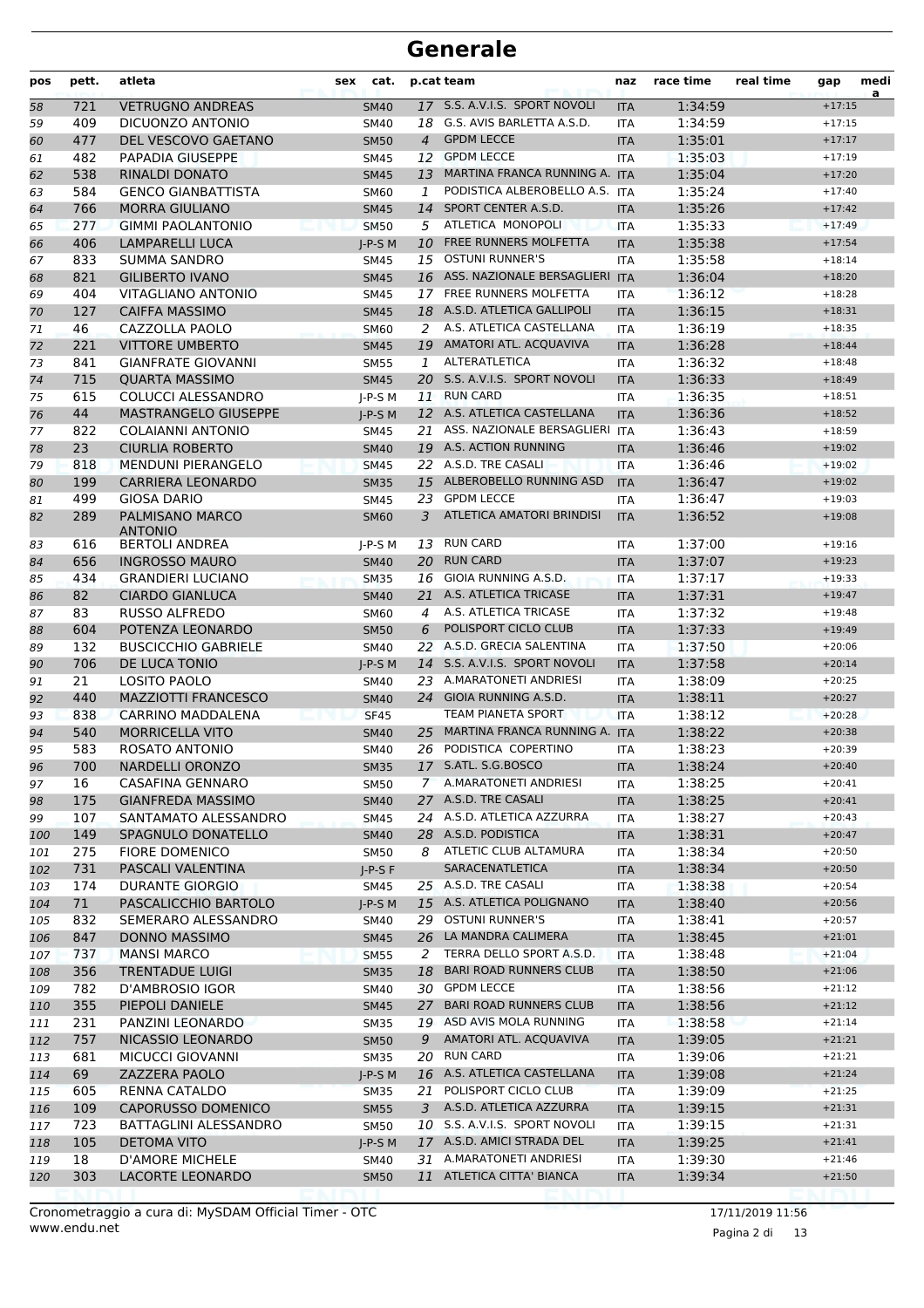| pos | pett. | atleta                              | cat.<br>sex |                | p.cat team                    | naz        | race time | real time | gap      | medi<br>a |
|-----|-------|-------------------------------------|-------------|----------------|-------------------------------|------------|-----------|-----------|----------|-----------|
| 121 | 467   | SOVERETO SERGIO COSIMO              | <b>SM35</b> |                | 22 GIOIA RUNNING A.S.D.       | <b>ITA</b> | 1:39:42   |           | $+21:58$ |           |
| 122 | 438   | PASTORE FRANCESCA                   | <b>SF40</b> | 1              | GIOIA RUNNING A.S.D.          | <b>ITA</b> | 1:39:42   |           | $+21:58$ |           |
| 123 | 719   | <b>TAMBORINO DARIO</b>              | <b>SM40</b> |                | 32 S.S. A.V.I.S. SPORT NOVOLI | <b>ITA</b> | 1:39:51   |           | $+22:07$ |           |
| 124 | 843   | <b>BAGNULO LUIGI</b>                | <b>SM55</b> | $\overline{4}$ | G.S.P. III REGIONE AEREA BARI | <b>ITA</b> | 1:39:56   |           | $+22:12$ |           |
| 125 | 631   | <b>FONZO PASQUALE</b>               | $J-P-S$ M   | 18             | <b>RUN CARD</b>               | <b>ITA</b> | 1:40:03   |           | $+22:19$ |           |
| 126 | 334   | PALAZZO ANTONIO                     | <b>SM50</b> |                | 12 AVIS IN CORSA CONVERSANO   | ITA        | 1:40:04   |           | $+22:20$ |           |
| 127 | 325   | <b>MELE DAVID</b>                   | <b>SM45</b> |                | 28 ATLETICAMENTE              | <b>ITA</b> | 1:40:10   |           | $+22:26$ |           |
| 128 | 86    | SIFANNO GAETANO                     | <b>SM60</b> | 5              | A.S. QUELLI DELLA PINETA      | <b>ITA</b> | 1:40:11   |           | $+22:26$ |           |
| 129 | 505   | <b>FIORE ANGELO</b>                 | <b>SM50</b> | 13             | <b>HAPPY RUNNERS ALTAMURA</b> | <b>ITA</b> | 1:40:17   |           | $+22:33$ |           |
| 130 | 407   | <b>ALLEGRETTI ANTONIO</b>           | $J-P-S$ M   | 19             | FREE RUNNERS MOLFETTA         | <b>ITA</b> | 1:40:18   |           | $+22:34$ |           |
| 131 | 769   | <b>LAZOI MICHELE</b>                | <b>SM35</b> |                | 23 A.S. ACTION RUNNING        | <b>ITA</b> | 1:40:20   |           | $+22:36$ |           |
| 132 | 729   | RIZZO FERNANDO                      | <b>SM55</b> | 5              | <b>SALENTO IS RUNNING</b>     | ITA        | 1:40:35   |           | $+22:51$ |           |
| 133 | 506   | <b>TRAGNI MARIO</b>                 | <b>SM45</b> | 29             | <b>HAPPY RUNNERS ALTAMURA</b> | <b>ITA</b> | 1:40:36   |           | $+22:52$ |           |
| 134 | 444   | MACCURO MASSIMO                     | <b>SM50</b> | 14             | GIOIA RUNNING A.S.D.          | ITA        | 1:40:37   |           | $+22:53$ |           |
| 135 | 462   | <b>INDELLICATI VINCENZO</b>         | <b>SM70</b> | 1              | GIOIA RUNNING A.S.D.          | <b>ITA</b> | 1:40:40   |           | $+22:56$ |           |
| 136 | 826   | SAVINO VITANTONIO                   | <b>SM50</b> | 15             | AVIS IN CORSA CONVERSANO      | <b>ITA</b> | 1:40:42   |           | $+22:58$ |           |
| 137 | 150   | <b>TRANI ANGELO</b>                 | <b>SM65</b> | $\mathbf{1}$   | A.S.D. PODISTICA              | <b>ITA</b> | 1:40:45   |           | $+23:01$ |           |
| 138 | 500   | <b>TROIANI BENEDETTO</b>            | <b>SM55</b> | 6              | <b>GRUPPO MARCIATORI</b>      | <b>ITA</b> | 1:40:47   |           | $+23:03$ |           |
| 139 | 637   | <b>FALCONE ALESSANDRO</b>           | $J-P-S$ M   |                | 20 RUN CARD                   | <b>ITA</b> | 1:40:48   |           | $+23:04$ |           |
| 140 | 812   | <b>ZIRO SALVATORE</b>               | <b>SM45</b> |                | 30 A.S. CULTURALE POD. S.     | <b>ITA</b> | 1:40:51   |           | $+23:07$ |           |
| 141 | 374   | <b>MAGGIO SALVATORE</b>             | <b>SM50</b> | 16             | <b>CLUB CORRERE GALATINA</b>  | <b>ITA</b> | 1:40:59   |           | $+23:15$ |           |
| 142 | 671   | <b>BASSARELLI TURI</b>              | <b>SM50</b> | 17             | <b>RUN CARD</b>               | <b>ITA</b> | 1:41:01   |           | $+23:17$ |           |
| 143 | 257   | <b>GIUSTINO GIUSEPPE</b>            | <b>SM45</b> | 31             | ASD RUNNING CASSANO           | <b>ITA</b> | 1:41:04   |           | $+23:20$ |           |
| 144 | 363   | <b>MASCOLO SALVATORE</b>            | <b>SM45</b> |                | 32 BARLETTA SPORTIVA          | <b>ITA</b> | 1:41:07   |           | $+23:23$ |           |
| 145 | 708   | <b>GIGANTE FERNANDO</b>             | <b>SM55</b> | $\overline{7}$ | S.S. A.V.I.S. SPORT NOVOLI    | <b>ITA</b> | 1:41:10   |           | $+23:26$ |           |
| 146 | 795   | MACCHITELLA ANGELO                  | SM45        |                | 33 RUN CARD                   | <b>ITA</b> | 1:41:17   |           | $+23:33$ |           |
| 147 | 376   | DE CARLO DOMENICO                   | $I-P-S$ M   | 21             | <b>CORRERE E' SALUTE</b>      | <b>ITA</b> | 1:41:22   |           | $+23:38$ |           |
| 148 | 630   | <b>INTINI DANIELE</b>               | <b>SM40</b> | 33             | <b>RUN CARD</b>               | <b>ITA</b> | 1:41:29   |           | $+23:45$ |           |
| 149 | 140   | D'ALESSANDRO VITTORIO               | <b>SM40</b> |                | 34 A.S.D. P.U.C. SALENTO      | <b>ITA</b> | 1:41:30   |           | $+23:46$ |           |
| 150 | 293   | ELIA LORENZO                        | <b>SM55</b> | 8              | ATLETICA CEGLIE MESSAPICA     | <b>ITA</b> | 1:41:31   |           | $+23:47$ |           |
| 151 | 297   | <b>VITALE VITO ANTONIO</b>          | <b>SM50</b> |                | 18 ATLETICA CEGLIE MESSAPICA  | <b>ITA</b> | 1:41:31   |           | $+23:47$ |           |
| 152 | 216   | PELLEGRINO VINCENZO                 | <b>SM35</b> |                | 24 ALL TRI SPORTS A.S.D.      | <b>ITA</b> | 1:41:36   |           | $+23:52$ |           |
| 153 | 504   | <b>MACI ANTONIO</b>                 | <b>SM45</b> | 34             | <b>GYMNASIUM S. PANCRAZIO</b> | <b>ITA</b> | 1:41:38   |           | $+23:54$ |           |
| 154 | 184   | PERRICONE RENATO                    | <b>SM45</b> |                | 35 A.S.D. TRE CASALI          | <b>ITA</b> | 1:41:41   |           | $+23:57$ |           |
| 155 | 84    | MORANO ALESSANDRO                   | <b>SM35</b> |                | 25 A.S. CULTURALE POD. S.     | <b>ITA</b> | 1:41:41   |           | $+23:57$ |           |
| 156 | 735   | DE FILIPPIS GIUSEPPE                | <b>SM40</b> |                | 35 TEAM PIANETA SPORT         | <b>ITA</b> | 1:41:43   |           | $+23:59$ |           |
| 157 | 427   | <b>GROSSO GIOVANNI</b>              | <b>SM50</b> |                | 19 G.S.ATLETICA AMATORI       | <b>ITA</b> | 1:41:45   |           | $+24:01$ |           |
| 158 | 347   | ABBINANTE SEBASTIANO                | <b>SM55</b> | 9              | <b>BARI ROAD RUNNERS CLUB</b> | ITA        | 1:41:45   |           | $+24:01$ |           |
| 159 | 241   | PESAPANE AUGUSTO<br><b>STEFANO</b>  | <b>SM55</b> | 10             | ASD NOLA RUNNING              | <b>ITA</b> | 1:41:49   |           | $+24:05$ |           |
| 160 | 553   | ANCONA MARIA ROSARIA                | <b>SF50</b> | 1              | MARTINA FRANCA RUNNING A. ITA |            | 1:41:50   |           | $+24:06$ |           |
| 161 | 807   | <b>GIANNETTA ELIO</b>               | <b>SM35</b> | 26             | A.S. CULTURALE POD. S.        | <b>ITA</b> | 1:41:55   |           | $+24:11$ |           |
| 162 | 220   | CIRIELLI VALERIA                    | <b>SF40</b> | 2              | AMATORI ATL. ACQUAVIVA        | <b>ITA</b> | 1:41:57   |           | $+24:13$ |           |
| 163 | 736   | NOTARNICOLA GIOVANNI                | <b>SM50</b> |                | 20 TEAM PIANETA SPORT         | <b>ITA</b> | 1:41:57   |           | $+24:13$ |           |
| 164 | 796   | <b>MANCONE ELISA</b>                | <b>SF50</b> | 2              | RUNNERS DEL LEVANTE           | <b>ITA</b> | 1:41:58   |           | $+24:14$ |           |
| 165 | 170   | CARROZZO PABLO                      | <b>SM40</b> |                | 36 A.S.D. TRE CASALI          | <b>ITA</b> | 1:42:02   |           | $+24:18$ |           |
| 166 | 268   | <b>NARDELLI VITO</b>                | SM45        |                | 36 ATHLETIC TEAM PALAGIANO    | ITA        | 1:42:07   |           | $+24:23$ |           |
| 167 | 498   | PRETE PIERO                         | <b>SM50</b> | 21             | <b>GPDM LECCE</b>             | <b>ITA</b> | 1:42:10   |           | $+24:26$ |           |
| 168 | 797   | <b>MONTERISI GIULIANO</b>           | SM40        |                | 37 RUNNERS DEL LEVANTE        | ITA        | 1:42:23   |           | $+24:39$ |           |
| 169 | 115   | <b>MARRAFFA ANTONIO</b>             | <b>SM60</b> | 6              | A.S.D. ATLETICA CAROVIGNO     | <b>ITA</b> | 1:42:29   |           | $+24:45$ |           |
| 170 | 224   | <b>MASTROROCCO GIUSEPPE</b>         | <b>SM45</b> |                | 37 AMATORI ATL. ACQUAVIVA     | <b>ITA</b> | 1:42:33   |           | $+24:49$ |           |
| 171 | 433   | <b>AMATULLI VITO</b>                | <b>SM45</b> |                | 38 GIOIA RUNNING A.S.D.       | <b>ITA</b> | 1:42:37   |           | $+24:53$ |           |
| 172 | 211   | <b>RESTA PIETRO</b>                 | <b>SM35</b> |                | 27 ALBEROBELLO RUNNING ASD    | ITA        | 1:42:39   |           | $+24:55$ |           |
| 173 | 99    | <b>D'AMBROSIO MARCO</b>             | <b>SM40</b> |                | 38 A.S. QUELLI DELLA PINETA   | <b>ITA</b> | 1:42:43   |           | $+24:59$ |           |
| 174 | 258   | LIONETTI COSIMO                     | SM45        |                | 39 ASD RUNNING CASSANO        | ITA        | 1:42:46   |           | $+25:02$ |           |
| 175 | 428   | <b>SCALERA DIEGO</b>                | <b>SM50</b> |                | 22 G.S.ATLETICA AMATORI       | <b>ITA</b> | 1:42:51   |           | $+25:07$ |           |
| 176 | 752   | VALENZANO DOMENICO                  | <b>SM35</b> |                | 28 A.S. AMATORI PUTIGNANO     | ITA        | 1:42:52   |           | $+25:08$ |           |
| 177 | 167   | LA MASTRA GIROLAMO                  | <b>SM45</b> |                | 40 A.S.D. ROAD RUNNING        | <b>ITA</b> | 1:42:54   |           | $+25:10$ |           |
| 178 | 146   | <b>QUARANTA EUFEMIA</b>             | <b>SF45</b> | 1              | A.S.D. PODISTICA              | ITA        | 1:42:55   |           | $+25:11$ |           |
| 179 | 40    | NUZZO VLADIMIR                      | <b>SM40</b> |                | 39 A.S. ATLET. TAVIANO 97     | <b>ITA</b> | 1:43:06   |           | $+25:22$ |           |
|     |       | ALESSANDRO                          |             |                |                               |            |           |           |          |           |
| 180 | 137   | PACE DANIELE                        | <b>SM50</b> |                | 23 A.S.D. NADIR ON THE ROAD - | ITA        | 1:43:22   |           | $+25:38$ |           |
| 181 | 704   | <b>CUCURACHI CARLO</b>              | <b>SM50</b> |                | 24 S.S. A.V.I.S. SPORT NOVOLI | <b>ITA</b> | 1:43:27   |           | $+25:43$ |           |
| 182 | 488   | <b>DOMENICO</b><br>RIZZO RUSSO LUCA | SM45        |                | 41 GPDM LECCE                 | ITA        | 1:43:30   |           | $+25:46$ |           |
|     |       |                                     |             |                |                               |            |           |           |          |           |

www.endu.net Cronometraggio a cura di: MySDAM Official Timer - OTC 17/11/2019 11:56

Pagina 3 di 13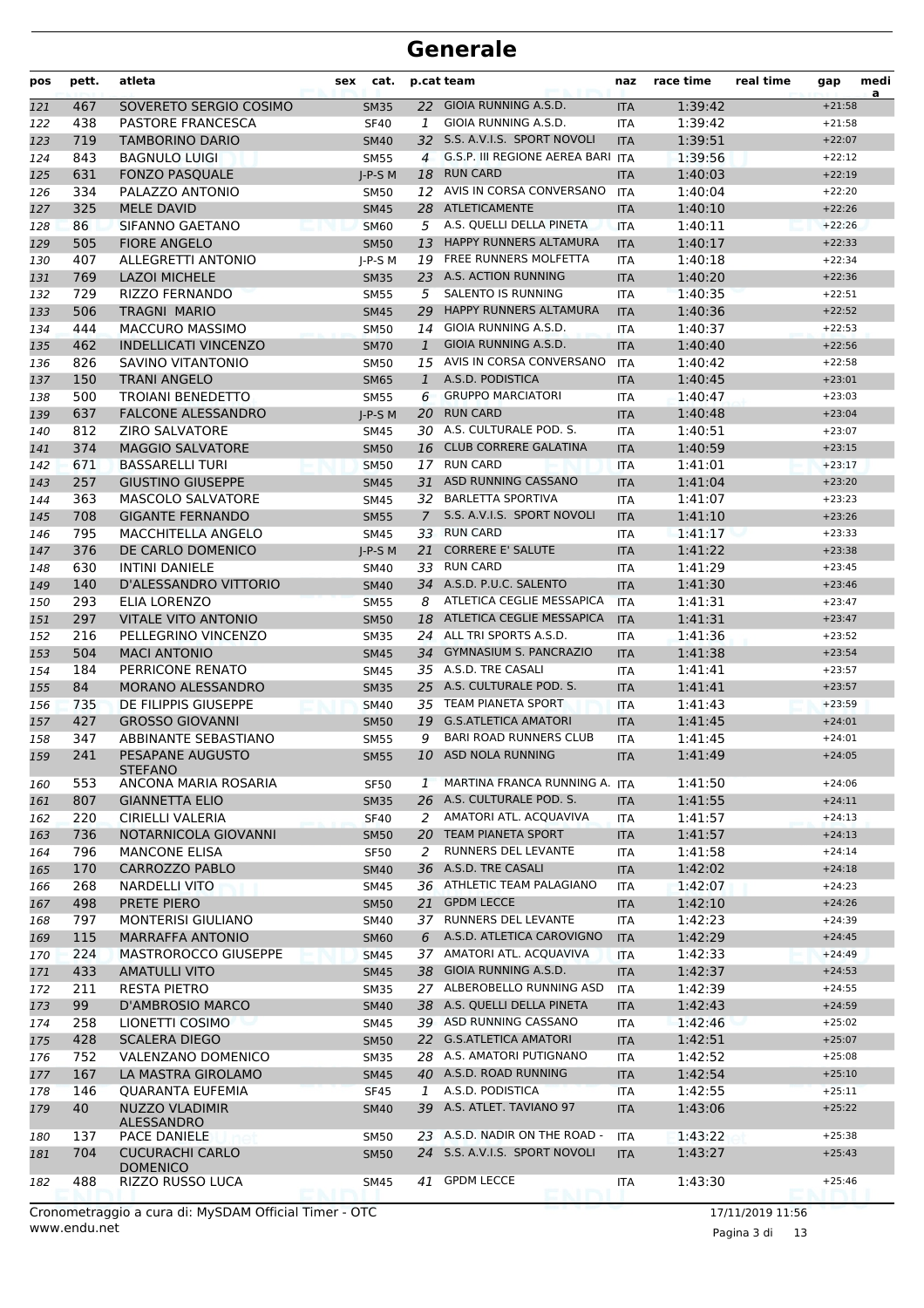| pos        | pett.      | atleta                                                | sex | cat.                       |    | p.cat team                                          | naz                      | race time          | real time | gap                  | medi<br>a |
|------------|------------|-------------------------------------------------------|-----|----------------------------|----|-----------------------------------------------------|--------------------------|--------------------|-----------|----------------------|-----------|
| 183        | 775        | DI BARI OTTAVIO                                       |     | <b>SM50</b>                |    | 25 ATLETICA MONOPOLI                                | <b>ITA</b>               | 1:43:34            |           | $+25:50$             |           |
| 184        | 571        | <b>CALABRESE FRANCESCO</b>                            |     | <b>SM60</b>                | 7  | <b>OSTUNI RUNNER'S</b>                              | <b>ITA</b>               | 1:43:35            |           | $+25:51$             |           |
| 185        | 302        | PROTO DANIELE                                         |     | <b>SM45</b>                |    | 42 ATLETICA CITTA' BIANCA                           | <b>ITA</b>               | 1:43:35            |           | $+25:51$             |           |
| 186        | 254        | <b>CAMPANALE FRANCESCA</b><br>ROMANA                  |     | <b>SF45</b>                | 2  | ASD RUNNING CASSANO                                 | <b>ITA</b>               | 1:43:50            |           | $+26:06$             |           |
| 187        | 400        | <b>GASPARRO ANGELO SCIPIO</b>                         |     | <b>SM45</b>                | 43 | <b>FIAMMA OLIMPIA PALO</b>                          | <b>ITA</b>               | 1:43:50            |           | $+26:06$             |           |
| 188        | 823        | <b>MILELLA NICOLA</b>                                 |     | <b>SM40</b>                | 40 | ASS. NAZIONALE BERSAGLIERI                          | <b>ITA</b>               | 1:43:58            |           | $+26:14$             |           |
| 189        | 180        | <b>MANCARELLA LUCIANO</b>                             |     | <b>SM45</b>                |    | 44 A.S.D. TRE CASALI                                | <b>ITA</b>               | 1:44:01            |           | $+26:17$             |           |
| 190        | 593        | DONNALOIA GIUSEPPE                                    |     | <b>SM45</b>                |    | 45 POLISPORT CICLO CLUB                             | ITA                      | 1:44:07            |           | $+26:23$             |           |
| 191        | 543        | <b>PULITO GIUSEPPE</b>                                |     | <b>SM45</b>                |    | 46 MARTINA FRANCA RUNNING A. ITA                    |                          | 1:44:09            |           | $+26:25$             |           |
| 192        | 74         | <b>ABBATEPAOLO VITO</b>                               |     | SM45                       |    | 47 A.S. ATLETICA POLIGNANO                          | ITA                      | 1:44:09            |           | $+26:25$             |           |
| 193        | 587        | <b>COLELLA PAOLO</b>                                  |     | <b>SM35</b>                |    | 29 PODISTICA PONTELUNGO                             | <b>ITA</b>               | 1:44:12            |           | $+26:28$             |           |
| 194        | 114        | TURCO MARIA GIOVANNA                                  |     | <b>SF35</b>                | 1  | A.S.D. ATLETICA CAROVIGNO                           | <b>ITA</b>               | 1:44:16            |           | $+26:32$             |           |
| 195        | 117        | <b>EPIFANI ORONZO</b>                                 |     | <b>SM45</b>                |    | 48 A.S.D. ATLETICA CAROVIGNO                        | <b>ITA</b>               | 1:44:16            |           | $+26:32$             |           |
| 196        | 116        | EPIFANI GIOVANNI                                      |     | <b>SM50</b>                |    | 26 A.S.D. ATLETICA CAROVIGNO                        | <b>ITA</b>               | 1:44:17            |           | $+26:32$             |           |
| 197        | 483        | PETRACHI IVANO                                        |     | <b>SM50</b>                |    | 27 GPDM LECCE                                       | <b>ITA</b>               | 1:44:22            |           | $+26:38$             |           |
| 198        | 590        | <b>CACUCCI PASQUALE</b>                               |     | SM40                       | 41 | POLISPORT CICLO CLUB                                | ITA                      | 1:44:28            |           | $+26:44$             |           |
| 199        | 665        | <b>FUMAROLA DOMENICO</b>                              |     | <b>SM50</b>                | 28 | <b>RUN CARD</b>                                     | <b>ITA</b>               | 1:44:37            |           | $+26:53$             |           |
| 200        | 548        | DIGENNARO FRANCESCO                                   |     | <b>SM45</b>                | 49 | MARTINA FRANCA RUNNING A. ITA                       |                          | 1:44:39            |           | $+26:55$             |           |
| 201        | 386        | <b>MARTELLOTTI GIUSEPPE</b>                           |     | <b>SM55</b>                | 11 | <b>CRISPIANO MARATHON CLUB</b>                      | <b>ITA</b>               | 1:44:41            |           | $+26:57$             |           |
| 202        | 555        | PRICCI GIUSEPPE GIACOMO                               |     | <b>SM50</b>                |    | 29 MARTINA FRANCA RUNNING A. ITA                    |                          | 1:44:43            |           | $+26:59$             |           |
| 203        | 601        | <b>OLIVE STEFANO</b>                                  |     | <b>SM40</b>                |    | 42 POLISPORT CICLO CLUB                             | <b>ITA</b>               | 1:44:50            |           | $+27:06$             |           |
| 204        | 126        | <b>MASTRANGELO LUIGI</b>                              |     | <b>SM45</b>                |    | 50 A.S.D. ATLETICA DON MILANI                       | <b>ITA</b>               | 1:45:00            |           | $+27:16$             |           |
| 205<br>206 | 853<br>229 | <b>BUONFRATE MAURIZIO</b><br><b>MUCIACCIA ALESSIO</b> |     | <b>SM55</b><br><b>SM40</b> | 43 | 12 A.S. ACTION RUNNING<br>ASD ATHLETIC ACADEMY BARI | <b>ITA</b><br><b>ITA</b> | 1:45:02<br>1:45:05 |           | $+27:18$<br>$+27:21$ |           |
|            |            | <b>MICHELE</b>                                        |     |                            |    |                                                     |                          |                    |           |                      |           |
| 207        | 394        | ZIZZI VITANTONIO                                      |     | <b>SM40</b>                | 44 | <b>DORANDO PIETRI</b>                               | <b>ITA</b>               | 1:45:06            |           | $+27:22$             |           |
| 208        | 388        | <b>OSTUNI SANTE</b>                                   |     | SM40                       | 45 | DORANDO PIETRI                                      | <b>ITA</b>               | 1:45:06            |           | $+27:22$             |           |
| 209        | 387        | SIMEONE COSIMO DAMIANO                                |     | <b>SM45</b>                | 51 | <b>CRISPIANO MARATHON CLUB</b>                      | <b>ITA</b>               | 1:45:10            |           | $+27:26$             |           |
| 210        | 85         | PELLICO ANTONELLA                                     |     | <b>SF45</b>                | 3  | A.S. PODISTICA PARABITA                             | <b>ITA</b>               | 1:45:12            |           | $+27:28$             |           |
| 211        | 354        | PAIANO ANTONIO                                        |     | <b>SM50</b>                | 30 | <b>BARI ROAD RUNNERS CLUB</b>                       | <b>ITA</b>               | 1:45:16            |           | $+27:32$             |           |
| 212        | 280        | PIRRELLI ANTONIO                                      |     | <b>SM55</b>                |    | 13 ATLETICA MONOPOLI                                | <b>ITA</b>               | 1:45:16            |           | $+27:32$             |           |
| 213        | 554<br>217 | <b>IACOVELLI ROCCO</b><br><b>SCATIGNA TOMMASO</b>     |     | <b>SM50</b>                | 31 | MARTINA FRANCA RUNNING A. ITA<br>30 ALTERATLETICA   |                          | 1:45:17<br>1:45:17 |           | $+27:33$<br>$+27:33$ |           |
| 214<br>215 | 691        | PISTOIA ANTONELLO                                     |     | <b>SM35</b><br><b>SM35</b> | 31 | <b>RUN CARD</b>                                     | <b>ITA</b><br><b>ITA</b> | 1:45:17            |           | $+27:33$             |           |
| 216        | 62         | <b>RIGLIETTI FRANCESCO</b>                            |     | <b>SM50</b>                |    | 32 A.S. ATLETICA CASTELLANA                         | <b>ITA</b>               | 1:45:18            |           | $+27:34$             |           |
| 217        | 758        | <b>OUARTA RAFFAELE</b>                                |     | <b>SM50</b>                |    | 33 ASD N.E.S.T.                                     | <b>ITA</b>               | 1:45:19            |           | $+27:35$             |           |
| 218        | 760        | <b>VERRI VIVIANA</b>                                  |     | <b>SF45</b>                | 4  | G.S. LAMONE                                         | <b>ITA</b>               | 1:45:19            |           | $+27:35$             |           |
| 219        | 151        | <b>D'ESTE CARLO</b>                                   |     | <b>SM45</b>                |    | 52 A.S.D. PODISTICA                                 | <b>ITA</b>               | 1:45:20            |           | $+27:36$             |           |
| 220        | 327        | <b>TRENTADUE GIUSEPPE</b>                             |     | <b>SM55</b>                |    | 14 ATLETICAMENTE                                    | <b>ITA</b>               | 1:45:22            |           | $+27:38$             |           |
| 221        | 607        | <b>RODIO VITO</b>                                     |     | <b>SM40</b>                |    | 46 POLISPORT CICLO CLUB                             | <b>ITA</b>               | 1:45:24            |           | $+27:40$             |           |
| 222        | 594        | <b>GRASSI PIETRO</b>                                  |     | SM45                       |    | 53 POLISPORT CICLO CLUB                             | ITA                      | 1:45:24            |           | $+27:40$             |           |
| 223        | 598        | <b>MAGGI SAMUELE</b>                                  |     | <b>SM40</b>                |    | 47 POLISPORT CICLO CLUB                             | <b>ITA</b>               | 1:45:24            |           | $+27:40$             |           |
| 224        | 596        | LANZELLOTTA PIETRO                                    |     | <b>SM45</b>                | 54 | POLISPORT CICLO CLUB                                | <b>ITA</b>               | 1:45:24            |           | $+27:40$             |           |
| 225        | 22         | <b>CUCURACHI ANGELO</b>                               |     | <b>SM50</b>                |    | 34 A.S. ACTION RUNNING                              | <b>ITA</b>               | 1:45:26            |           | $+27:42$             |           |
| 226        | 794        | <b>INCALZA COSMA</b>                                  |     | SM45                       |    | 55 RUN CARD                                         | ITA                      | 1:45:28            |           | $+27:44$             |           |
| 227        | 183        | PASCALI SONIA                                         |     | <b>SF50</b>                | 3  | A.S.D. TRE CASALI                                   | <b>ITA</b>               | 1:45:30            |           | $+27:46$             |           |
| 228        | 161        | <b>COSMAI LETIZIA</b>                                 |     | <b>SF40</b>                |    | 3 A.S.D. ROAD RUNNING                               | <b>ITA</b>               | 1:45:32            |           | $+27:48$             |           |
| 229        | 162        | <b>TODISCO CARMELA</b>                                |     | <b>SF45</b>                | 5  | A.S.D. ROAD RUNNING                                 | <b>ITA</b>               | 1:45:32            |           | $+27:48$             |           |
| 230        | 693        | <b>TACCOGNA VITO</b>                                  |     | SM40                       | 48 | <b>RUNNING PEOPLE</b>                               | ITA                      | 1:45:34            |           | $+27:50$             |           |
| 231        | 315        | <b>ALBANESE EMANUELE</b>                              |     | <b>SM35</b>                |    | 32 ATLETICA SALENTINA LECCE                         | <b>ITA</b>               | 1:45:35            |           | $+27:51$             |           |
| 232        | 405        | TAMBORRA ANTONIO                                      |     | <b>SM35</b>                |    | 33 FREE RUNNERS MOLFETTA                            | <b>ITA</b>               | 1:45:40            |           | $+27:56$             |           |
| 233        | 32         | <b>BAGNO ENZO</b>                                     |     | <b>SM45</b>                |    | 56 A.S. ATLET. TAVIANO 97                           | <b>ITA</b>               | 1:45:41            |           | $+27:57$             |           |
| 234        | 36         | <b>FERRARESE LORENZO</b>                              |     | <b>SM50</b>                |    | 35 A.S. ATLET. TAVIANO 97                           | ITA                      | 1:45:41            |           | $+27:57$             |           |
| 235        | 716        | <b>EGIDIO</b><br><b>QUARTA PIETRO</b>                 |     | <b>SM45</b>                |    | 57 S.S. A.V.I.S. SPORT NOVOLI                       | <b>ITA</b>               | 1:45:42            |           | $+27:58$             |           |
| 236        | 230        | CAGNAZZO ENRICO                                       |     | $J-P-S$ M                  |    | 22 ASD ATLETICA LEVERANO                            | ITA                      | 1:45:43            |           | $+27:59$             |           |
| 237        | 255        | <b>BEATO ANTONIO</b>                                  |     | <b>SM45</b>                |    | 58 ASD RUNNING CASSANO                              | <b>ITA</b>               | 1:45:47            |           | $+28:02$             |           |
| 238        | 646        | DEVITO COSIMO                                         |     | <b>SM35</b>                |    | 34 RUN CARD                                         | <b>ITA</b>               | 1:45:51            |           | $+28:07$             |           |
| 239        | 685        | D'IGNAZIO TONIO                                       |     | <b>SM40</b>                |    | 49 RUN CARD                                         | <b>ITA</b>               | 1:45:54            |           | $+28:10$             |           |
| 240        | 784        | <b>MASSARO DOMENICO</b>                               |     | <b>SM50</b>                |    | 36 LA PALESTRA ASD-MARTINA                          | ITA                      | 1:45:55            |           | $+28:11$             |           |
| 241        | 237        | <b>MAZZEO FRANCESCO</b>                               |     | <b>SM45</b>                |    | 59 ASD NOLA RUNNING                                 | <b>ITA</b>               | 1:46:00            |           | $+28:16$             |           |
| 242        | 559        | <b>MAGGI ORAZIO</b>                                   |     | <b>SM35</b>                |    | 35 MARTINA FRANCA RUNNING A. ITA                    |                          | 1:46:06            |           | $+28:22$             |           |
| 243        | 263        | SANTANOCETO SALVATORE                                 |     | <b>SM55</b>                |    | 15 ASD RUNNING PALMI                                | <b>ITA</b>               | 1:46:08            |           | $+28:24$             |           |
| 244        | 457        | ROBERTO ANGELO                                        |     | <b>SM50</b>                |    | 37 GIOIA RUNNING A.S.D.                             | ITA                      | 1:46:15            |           | $+28:31$             |           |

Pagina 4 di 13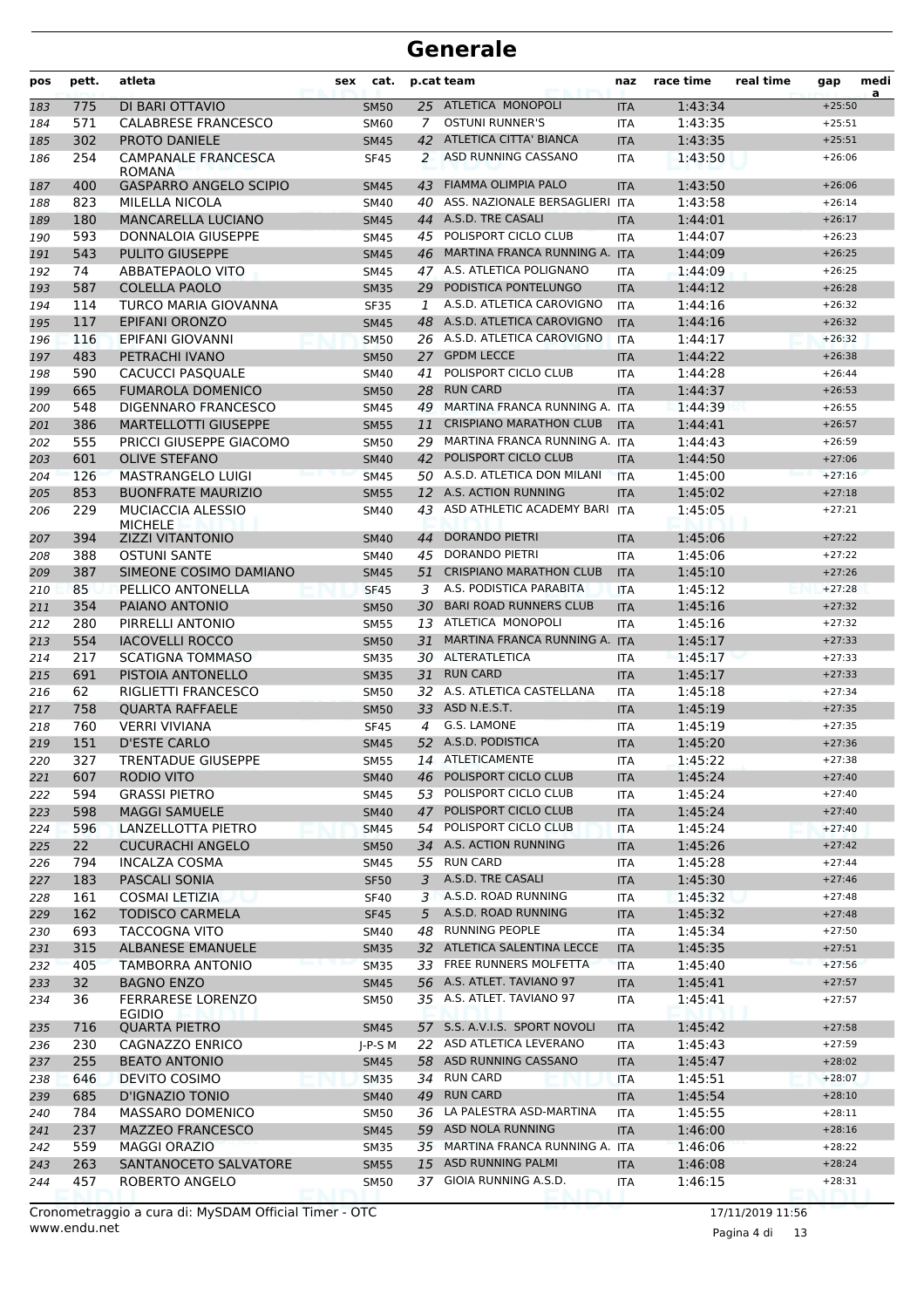| pos | pett. | atleta                                 | sex | cat.        |                | p.cat team                           | naz        | race time | real time | gap      | medi<br>a |
|-----|-------|----------------------------------------|-----|-------------|----------------|--------------------------------------|------------|-----------|-----------|----------|-----------|
| 245 | 512   | ZERMO COSIMO DAMIANO                   |     | <b>SM50</b> | 38             | HAPPY RUNNERS ALTAMURA               | <b>ITA</b> | 1:46:20   |           | $+28:36$ |           |
| 246 | 805   | ABATINO ADOLFO                         |     | SM40        |                | 50 A.S. CULTURALE POD. S.            | <b>ITA</b> | 1:46:25   |           | $+28:41$ |           |
| 247 | 673   | MILANO MICHELE CLAUDIO                 |     | <b>SM40</b> | 51             | <b>RUN CARD</b>                      | <b>ITA</b> | 1:46:27   |           | $+28:43$ |           |
| 248 | 312   | <b>DINICASTRO GAETANA</b>              |     | <b>SF50</b> | $\overline{4}$ | <b>ATLETICA DISFIDA DI</b>           | <b>ITA</b> | 1:46:31   |           | $+28:47$ |           |
| 249 | 414   | <b>SEMERARO MARTINO</b>                |     | <b>SM45</b> | 60             | G.S. PAOLOTTI - ATL MARTINA          | <b>ITA</b> | 1:46:32   |           | $+28:48$ |           |
| 250 | 41    | PIZZOLO LUIGI ANTONIO                  |     | <b>SM45</b> |                | 61 A.S. ATLET. TAVIANO 97            | <b>ITA</b> | 1:46:36   |           | $+28:52$ |           |
| 251 | 711   | MANSUETO LEONARDO                      |     | <b>SM55</b> | 16             | S.S. A.V.I.S. SPORT NOVOLI           | <b>ITA</b> | 1:46:37   |           | $+28:53$ |           |
| 252 | 698   | PRICCI PATRIZIA                        |     | <b>SF45</b> | 6              | RUNNING TEAM D'ANGELA                | <b>ITA</b> | 1:46:37   |           | $+28:53$ |           |
| 253 | 251   | <b>TRISCIUZZI LEONARDO</b>             |     | <b>SM45</b> | 62             | <b>ASD RUNNERS FOR</b>               | <b>ITA</b> | 1:46:38   |           | $+28:53$ |           |
| 254 | 539   | MIOLA ALESSANDRO                       |     | <b>SM40</b> | 52             | MARTINA FRANCA RUNNING A. ITA        |            | 1:46:40   |           | $+28:56$ |           |
| 255 | 59    | PERTOSA NICOLA                         |     | <b>SM35</b> |                | 36 A.S. ATLETICA CASTELLANA          | <b>ITA</b> | 1:46:59   |           | $+29:15$ |           |
| 256 | 741   | <b>SASSO MAURO</b>                     |     | <b>SM55</b> |                | 17 A.S.D. BISCEGLIE RUNNING          | <b>ITA</b> | 1:47:02   |           | $+29:18$ |           |
| 257 | 172   | <b>DOKAJ MARTA</b>                     |     | <b>SF45</b> | $\overline{7}$ | A.S.D. TRE CASALI                    | <b>ITA</b> | 1:47:04   |           | $+29:20$ |           |
| 258 | 774   | <b>DINARDO MICHELE</b>                 |     | <b>SM55</b> |                | 18 A.S.D. TRANI MARATHON             | ITA        | 1:47:05   |           | $+29:21$ |           |
| 259 | 611   | ANGELINI LEONARDO                      |     | <b>SM45</b> | 63             | POLISPORT CICLO CLUB                 | <b>ITA</b> | 1:47:05   |           | $+29:21$ |           |
| 260 | 108   | <b>PESOLE TRIFONE</b>                  |     | <b>SM50</b> | 39             | A.S.D. ATLETICA AZZURRA              | ITA        | 1:47:06   |           | $+29:22$ |           |
| 261 | 524   | <b>CAFARO GIUSEPPE</b>                 |     | <b>SM35</b> |                | 37 LA FABRICA DI CORSA               | <b>ITA</b> | 1:47:06   |           | $+29:22$ |           |
| 262 | 133   | <b>GALATI STEFANO</b>                  |     | <b>SM35</b> |                | 38 A.S.D. GRECIA SALENTINA           | <b>ITA</b> | 1:47:09   |           | $+29:25$ |           |
| 263 | 463   | <b>FICO FRANCESCO</b>                  |     | <b>SM50</b> | 40             | <b>GIOIA RUNNING A.S.D.</b>          | <b>ITA</b> | 1:47:18   |           | $+29:34$ |           |
| 264 | 790   | <b>ANGELINI ANTONIO</b>                |     | <b>SM50</b> |                | 41 POLISPORT CICLO CLUB              | ITA        | 1:47:20   |           | $+29:36$ |           |
| 265 | 577   | <b>COLUCCI ARIANNA</b>                 |     | $I-P-S F$   | $\mathbf{1}$   | POD. VALLE D'ITRIA                   | <b>ITA</b> | 1:47:23   |           | $+29:39$ |           |
| 266 | 845   | PAOLICELLI FRANCESCO                   |     | <b>SM35</b> | 39             | LA FABRICA DI CORSA                  | <b>ITA</b> | 1:47:26   |           | $+29:42$ |           |
| 267 | 441   | <b>LOSITO ANNA</b>                     |     | <b>SF50</b> | 5              | GIOIA RUNNING A.S.D.                 | <b>ITA</b> | 1:47:26   |           | $+29:42$ |           |
| 268 | 442   | LA GALA EUGENIO                        |     | <b>SM45</b> | 64             | GIOIA RUNNING A.S.D.                 | <b>ITA</b> | 1:47:26   |           | $+29:42$ |           |
| 269 | 568   | <b>SANTORO PIERANGELO</b>              |     | <b>SM50</b> | 42             | <b>OSTUNI RUNNER'S</b>               | <b>ITA</b> | 1:47:30   |           | $+29:46$ |           |
| 270 | 90    | <b>BOZZANO MARIANGELA</b>              |     | <b>SF50</b> |                | 6 A.S. QUELLI DELLA PINETA           | ITA        | 1:47:30   |           | $+29:46$ |           |
| 271 | 320   | RISERBATO LUIGI NICOLA                 |     | <b>SM50</b> | 43             | <b>ATLETICA TOMMASO ASSI</b>         | <b>ITA</b> | 1:47:37   |           | $+29:53$ |           |
| 272 | 307   | LEGROTTAGLIE ROBERTO                   |     | <b>SM50</b> | 44             | ATLETICA CITTA' BIANCA               | ITA        | 1:47:40   |           | $+29:56$ |           |
| 273 | 176   | LETTERE DAVIDE<br><b>SALVATORE</b>     |     | <b>SM45</b> |                | 65 A.S.D. TRE CASALI                 | <b>ITA</b> | 1:47:42   |           | $+29:58$ |           |
| 274 | 815   | <b>GELAO ANTONIO</b>                   |     | <b>SM40</b> |                | 53 A.S.D. AMICI STRADA DEL           | <b>ITA</b> | 1:47:50   |           | $+30:06$ |           |
| 275 | 531   | CARBOTTI VITO MARTINO                  |     | <b>SM45</b> | 66             | LA PALESTRA ASD-MARTINA              | <b>ITA</b> | 1:47:52   |           | $+30:08$ |           |
| 276 | 38    | <b>MARGARITO FRANCO</b>                |     | <b>SM55</b> |                | 19 A.S. ATLET. TAVIANO 97            | ITA        | 1:47:55   |           | $+30:11$ |           |
| 277 | 751   | DE FEUDIS SERGIO                       |     | <b>SM55</b> |                | 20 A.S.D. BISCEGLIE RUNNING          | <b>ITA</b> | 1:47:56   |           | $+30:12$ |           |
| 278 | 351   | LA TARTERA ANGELO                      |     | <b>SM35</b> | 40             | <b>BARI ROAD RUNNERS CLUB</b>        | <b>ITA</b> | 1:48:03   |           | $+30:19$ |           |
| 279 | 639   | <b>BIASI VINCENZO</b>                  |     | <b>SM50</b> | 45             | <b>RUN CARD</b>                      | <b>ITA</b> | 1:48:04   |           | $+30:20$ |           |
| 280 | 672   | <b>MASSIMILIANO</b><br>NARDULLI DAVIDE |     | <b>SM35</b> | 41             | <b>RUN CARD</b>                      | ITA        | 1:48:18   |           | $+30:34$ |           |
| 281 | 448   | <b>MARRAUDINO PAOLO</b>                |     | <b>SM40</b> |                | 54 GIOIA RUNNING A.S.D.              | <b>ITA</b> | 1:48:23   |           | $+30:39$ |           |
| 282 | 353   | <b>MARRA FRANCESCA</b>                 |     | <b>SF35</b> | 2              | <b>BARI ROAD RUNNERS CLUB</b>        | ITA        | 1:48:25   |           | $+30:41$ |           |
| 283 | 392   | PALAZZO GIUSEPPE                       |     | <b>SM40</b> |                | 55 DORANDO PIETRI                    | <b>ITA</b> | 1:48:32   |           | $+30:48$ |           |
| 284 | 372   | PALUMBO DANIELE                        |     | SM45        |                | 67 CLUB CORRERE GALATINA             | ITA        | 1:48:35   |           | $+30:51$ |           |
| 285 | 393   | <b>SCATIGNA DONATO</b>                 |     | <b>SM45</b> | 68             | <b>DORANDO PIETRI</b>                | <b>ITA</b> | 1:48:38   |           | $+30:54$ |           |
| 286 | 56    | MOREA PAOLO                            |     | <b>SM60</b> | 8              | A.S. ATLETICA CASTELLANA             | <b>ITA</b> | 1:48:42   |           | $+30:58$ |           |
| 287 | 98    | <b>RANIERI ANTONIO</b>                 |     | <b>SM50</b> |                | 46 A.S. QUELLI DELLA PINETA          | <b>ITA</b> | 1:48:43   |           | $+30:59$ |           |
| 288 | 430   | DEL CONTRASTO NICOLA                   |     | <b>SM50</b> |                | 47 G.S.P. III REGIONE AEREA BARI ITA |            | 1:48:45   |           | $+31:01$ |           |
| 289 | 694   | <b>CACACE ALESSANDRO</b>               |     | <b>SM45</b> | 69             | <b>RUNNING PEOPLE</b>                | <b>ITA</b> | 1:48:46   |           | $+31:02$ |           |
| 290 | 592   | <b>COLUCCI ANTONIO</b>                 |     | <b>SM35</b> |                | 42 POLISPORT CICLO CLUB              | ITA        | 1:48:48   |           | $+31:04$ |           |
| 291 | 837   | <b>CROCICCHIO GIANFRANCO</b>           |     | <b>SM55</b> | 21             | TEAM PIANETA SPORT                   | <b>ITA</b> | 1:48:52   |           | $+31:08$ |           |
| 292 | 811   | ZIRO GIUSEPPE                          |     | <b>SM50</b> | 48             | A.S. CULTURALE POD. S.               | <b>ITA</b> | 1:48:55   |           | $+31:11$ |           |
| 293 | 301   | <b>VALENTE FRANCESCO</b>               |     | <b>SM50</b> |                | 49 ATLETICA CITTA' BIANCA            | <b>ITA</b> | 1:48:56   |           | $+31:12$ |           |
| 294 | 252   | ARBOREA MARTINO                        |     | <b>SM50</b> |                | 50 ASD RUNNING CASSANO               | <b>ITA</b> | 1:48:57   |           | $+31:13$ |           |
| 295 | 300   | TANZARELLA FRANCESCO                   |     | <b>SM55</b> |                | 22 ATLETICA CITTA' BIANCA            | <b>ITA</b> | 1:48:59   |           | $+31:15$ |           |
| 296 | 772   | <b>GUIDO FABIO</b>                     |     | SM40        |                | 56 A.S. POD. AMATORI POLICORO        | <b>ITA</b> | 1:49:05   |           | $+31:21$ |           |
| 297 | 653   | ROTONDI ROBERTO                        |     | $J-P-S$ M   |                | 23 RUN CARD                          | <b>ITA</b> | 1:49:09   |           | $+31:25$ |           |
| 298 | 102   | CLARIZIO ANTONIO                       |     | <b>SM55</b> |                | 23 A.S.D. AGORA'                     | ITA        | 1:49:10   |           | $+31:26$ |           |
| 299 | 235   | <b>MANZI ANDREA</b>                    |     | <b>SM45</b> |                | 70 ASD NOLA RUNNING                  | <b>ITA</b> | 1:49:11   |           | $+31:27$ |           |
| 300 | 212   | MINERVA COSIMO                         |     | <b>SM50</b> | 51             | ALBEROBELLO RUNNING ASD              | ITA        | 1:49:14   |           | $+31:30$ |           |
| 301 | 425   | <b>VALLETTA FRANCESCO</b>              |     | <b>SM50</b> |                | 52 G.S.ATLETICA AMATORI              | <b>ITA</b> | 1:49:16   |           | $+31:32$ |           |
| 302 | 570   | CAVALLO ARMANDO                        |     | <b>SM55</b> |                | 24 OSTUNI RUNNER'S                   | ITA        | 1:49:18   |           | $+31:34$ |           |
| 303 | 423   | <b>MASCIAVE' CATALDO</b>               |     | <b>SM40</b> |                | 57 G.S.ATLETICA AMATORI              | <b>ITA</b> | 1:49:18   |           | $+31:34$ |           |
| 304 | 809   | PERROTTA PASQUALE                      |     | $J-P-S$ M   |                | 24 A.S. CULTURALE POD. S.            | ITA        | 1:49:20   |           | $+31:36$ |           |
| 305 | 513   | <b>MAGGI SEBASTIANO</b>                |     | <b>SM50</b> |                | 53 HAPPY RUNNERS ALTAMURA            | <b>ITA</b> | 1:49:20   |           | $+31:36$ |           |
| 306 | 511   | DIGESU' LUCA                           |     | SM45        | 71             | HAPPY RUNNERS ALTAMURA               | ITA        | 1:49:20   |           | $+31:36$ |           |
| 307 | 330   | <b>NARRACCI FRANCESCO</b>              |     | <b>SM45</b> |                | 72 AVIS IN CORSA CONVERSANO          | <b>ITA</b> | 1:49:28   |           | $+31:44$ |           |

Pagina 5 di 13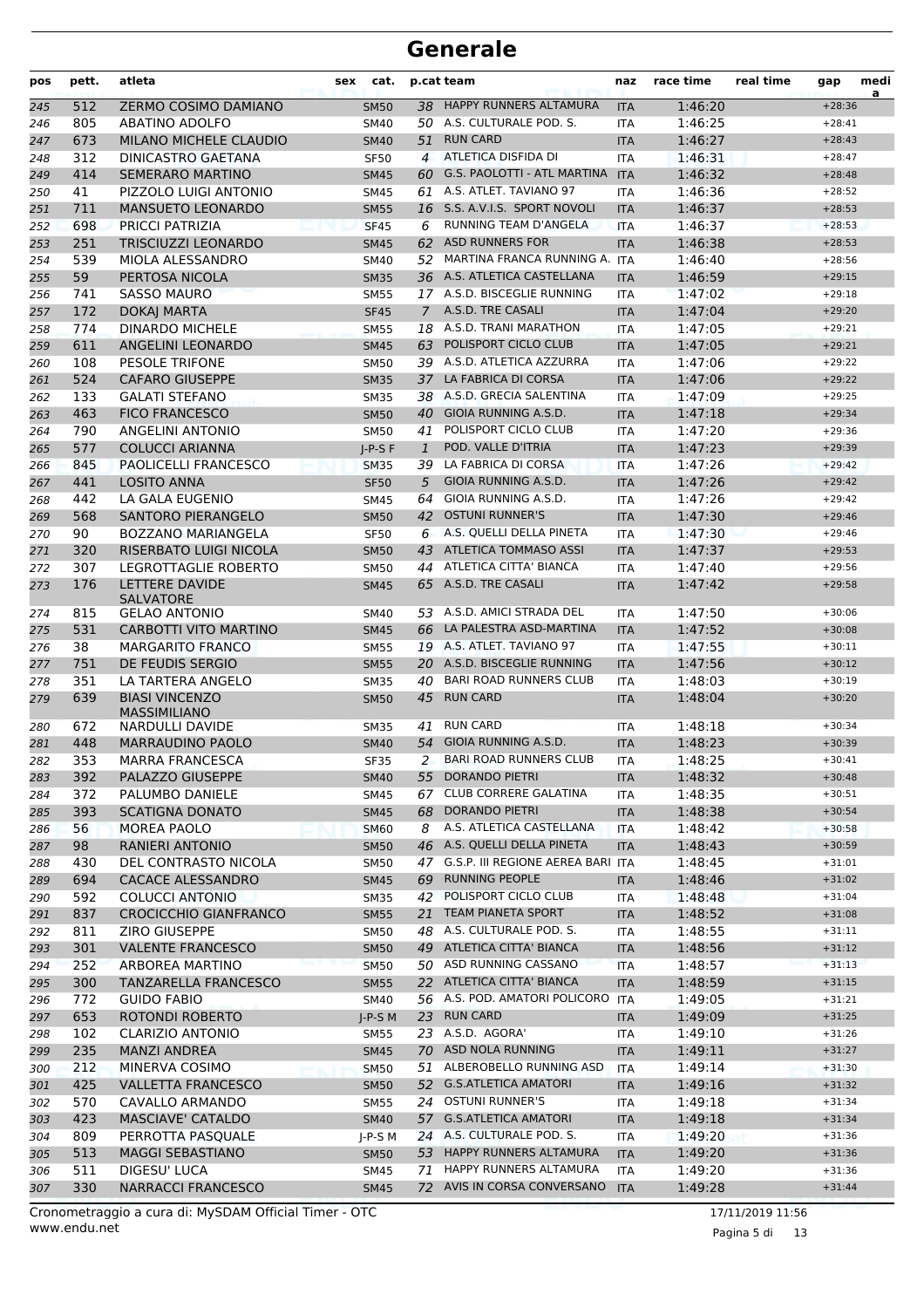| pos        | pett.      | atleta                                                 | sex | cat.                       |                | p.cat team                                           | naz               | race time          | real time | gap                  | medi<br>a |
|------------|------------|--------------------------------------------------------|-----|----------------------------|----------------|------------------------------------------------------|-------------------|--------------------|-----------|----------------------|-----------|
| 308        | 168        | CALCAGNILE MARIA ELENA                                 |     | <b>SF40</b>                | $\overline{4}$ | A.S.D. TRE CASALI                                    | <b>ITA</b>        | 1:49:29            |           | $+31:45$             |           |
| 309        | 64         | ROTOLO VINCENZO                                        |     | <b>SM45</b>                |                | 73 A.S. ATLETICA CASTELLANA                          | <b>ITA</b>        | 1:49:30            |           | $+31:46$             |           |
| 310        | 385        | SONNANTE FABIANA                                       |     | <b>SF35</b>                | 3              | <b>CRISPIANO MARATHON CLUB</b>                       | <b>ITA</b>        | 1:49:32            |           | $+31:48$             |           |
| 311        | 740        | <b>CAMERO MARIO</b>                                    |     | <b>SM60</b>                | 9              | A.S.D. BISCEGLIE RUNNING                             | <b>ITA</b>        | 1:49:36            |           | $+31:52$             |           |
| 312        | 652        | <b>SANTORO PIETRO</b>                                  |     | <b>SM40</b>                | 58             | <b>RUN CARD</b>                                      | <b>ITA</b>        | 1:49:37            |           | $+31:53$             |           |
| 313        | 834        | LANZILOTTI PASQUALE                                    |     | <b>SM35</b>                |                | 43 RUN CARD                                          | <b>ITA</b>        | 1:49:39            |           | $+31:55$             |           |
| 314        | 375        | <b>MANDORINO GIUSEPPINA</b>                            |     | $I-P-S F$                  | 2              | <b>CORRERE E' SALUTE</b>                             | <b>ITA</b>        | 1:49:40            |           | $+31:56$             |           |
| 315        | 683        | <b>CANNALIRE DANIELE</b>                               |     | <b>SM45</b>                | 74             | <b>RUN CARD</b>                                      | <b>ITA</b>        | 1:49:44            |           | $+32:00$             |           |
| 316        | 291        | <b>CAROFIGLIO FRANCESCO</b>                            |     | <b>SM60</b>                |                | 10 ATLETICA CAPO DI LEUCA                            | <b>ITA</b>        | 1:49:47            |           | $+32:03$             |           |
| 317        | 408        | MASTROPASQUA ANGELA                                    |     | <b>SF45</b>                | 8              | FUTURATHLETIC TEAM APULIA<br>LA PALESTRA ASD-MARTINA | <b>ITA</b>        | 1:49:49            |           | $+32:05$             |           |
| 318        | 785        | SPECIALE DOMENICO                                      |     | <b>SM40</b>                | 59             | <b>BARLETTA SPORTIVA</b>                             | <b>ITA</b>        | 1:49:52            |           | $+32:08$<br>$+32:09$ |           |
| 319        | 828<br>389 | PORCELLUZZI ROBERTO<br>LAGHEZZA GIUSEPPE               |     | <b>SM45</b>                | 75<br>60       | <b>DORANDO PIETRI</b>                                | <b>ITA</b>        | 1:49:53<br>1:49:57 |           | $+32:13$             |           |
| 320<br>321 | 589        | <b>BUCCA GIUSEPPE</b>                                  |     | <b>SM40</b><br><b>SM45</b> |                | 76 POLISPORT CICLO CLUB                              | <b>ITA</b><br>ITA | 1:49:57            |           | $+32:13$             |           |
| 322        | 591        | <b>CECERE FRANCESCO</b>                                |     | <b>SM45</b>                | 77             | POLISPORT CICLO CLUB                                 | <b>ITA</b>        | 1:49:57            |           | $+32:13$             |           |
| 323        | 286        | PERRICCI VINCENZO                                      |     | SM40                       | 61             | ATLETICA MONOPOLI                                    | <b>ITA</b>        | 1:49:57            |           | $+32:13$             |           |
| 324        | 322        | DE SANTIS PASQUALE                                     |     | <b>SM55</b>                |                | 25 ATLETICAMENTE                                     | <b>ITA</b>        | 1:49:58            |           | $+32:14$             |           |
| 325        | 66         | <b>TODISCO PIETRO</b>                                  |     | <b>SM45</b>                |                | 78 A.S. ATLETICA CASTELLANA                          | <b>ITA</b>        | 1:50:00            |           | $+32:16$             |           |
| 326        | 824        | <b>FEDELE PIETRO</b>                                   |     | <b>SM50</b>                |                | 54 ATLETICA CITTA' BIANCA                            | <b>ITA</b>        | 1:50:07            |           | $+32:23$             |           |
| 327        | 761        | <b>TENERELLI ANGELA</b>                                |     | <b>SF40</b>                | 5              | GIOIA RUNNING A.S.D.                                 | ITA               | 1:50:08            |           | $+32:24$             |           |
| 328        | 762        | <b>MARVULLI FRANCESCO</b>                              |     | <b>SM35</b>                | 44             | GIOIA RUNNING A.S.D.                                 | <b>ITA</b>        | 1:50:08            |           | $+32:24$             |           |
| 329        | 669        | <b>RUSSO LUCIO</b>                                     |     | <b>SM40</b>                | 62             | <b>RUN CARD</b>                                      | <b>ITA</b>        | 1:50:08            |           | $+32:24$             |           |
| 330        | 148        | <b>SANTORO GAETANO</b>                                 |     | <b>SM50</b>                |                | 55 A.S.D. PODISTICA                                  | <b>ITA</b>        | 1:50:08            |           | $+32:24$             |           |
| 331        | 449        | <b>MASTROVITO MAURO</b>                                |     | <b>SM55</b>                | 26             | GIOIA RUNNING A.S.D.                                 | <b>ITA</b>        | 1:50:08            |           | $+32:24$             |           |
| 332        | 111        | SANSEVERINO ANNA                                       |     | <b>SF45</b>                | 9              | A.S.D. ATLETICA AZZURRA                              | <b>ITA</b>        | 1:50:10            |           | $+32:26$             |           |
| 333        | 525        | LORUSSO VENTURO                                        |     | <b>SM55</b>                | 27             | LA FABRICA DI CORSA                                  | ITA               | 1:50:15            |           | $+32:31$             |           |
|            |            | <b>GERARDO</b>                                         |     |                            |                |                                                      |                   |                    |           |                      |           |
| 334        | 294        | <b>LERNA ANTONIO</b>                                   |     | <b>SM50</b>                |                | 56 ATLETICA CEGLIE MESSAPICA                         | <b>ITA</b>        | 1:50:19            |           | $+32:35$             |           |
| 335        | 181        | <b>MOLENDINI GIANLUCA</b>                              |     | <b>SM50</b>                |                | 57 A.S.D. TRE CASALI                                 | <b>ITA</b>        | 1:50:22            |           | $+32:38$             |           |
| 336        | 123        | <b>CAVALLO MICHELE</b>                                 |     | <b>SM35</b>                |                | 45 A.S.D. ATLETICA CAROVIGNO                         | <b>ITA</b>        | 1:50:30            |           | $+32:46$             |           |
| 337        | 854        | <b>TAURINO ANTONELLO</b>                               |     | <b>SM55</b>                |                | 28 A.S. ACTION RUNNING                               | <b>ITA</b>        | 1:50:33            |           | $+32:49$             |           |
| 338        | 37         | <b>INGROSSO ROGER</b>                                  |     | <b>SM45</b>                |                | 79 A.S. ATLET. TAVIANO 97<br>A.S. ATLET. TAVIANO 97  | <b>ITA</b>        | 1:50:35            |           | $+32:51$             |           |
| 339        | 43<br>541  | CASOLE EVELYN<br>ZIGRINO DOMENICO                      |     | <b>SF40</b>                | 6<br>80        | MARTINA FRANCA RUNNING A. ITA                        | <b>ITA</b>        | 1:50:35<br>1:50:38 |           | $+32:51$<br>$+32:54$ |           |
| 340<br>341 | 274        | <b>CONGEDO MASSIMO</b>                                 |     | <b>SM45</b><br>SM50        | 58             | ATL. AMATORI CORIGLIANO                              | <b>ITA</b>        | 1:50:44            |           | $+33:00$             |           |
|            |            | <b>ANTONIO</b>                                         |     |                            |                |                                                      |                   |                    |           |                      |           |
| 342        | 398        | <b>CERASINO COSIMO</b>                                 |     | <b>SM55</b>                | 29             | <b>ECOLSERVIZI RUNNERS</b>                           | <b>ITA</b>        | 1:50:49            |           | $+33:05$             |           |
| 343        | 492        | SPARAPANO MASSIMO                                      |     | <b>SM55</b>                | 30             | <b>GPDM LECCE</b>                                    | <b>ITA</b>        | 1:50:54            |           | $+33:10$             |           |
| 344        | 219        | PERAGINE GIANNI ROBERTO                                |     | <b>SM45</b>                | 81             | AMATORI ATL. ACQUAVIVA                               | <b>ITA</b>        | 1:50:57            |           | $+33:13$             |           |
| 345        | 204        | RAMUNNI VITO DOMENICO                                  |     | <b>SM50</b>                |                | 59 ALBEROBELLO RUNNING ASD                           | ITA               | 1:51:03            |           | $+33:19$             |           |
| 346        | 820        | MARROCCO LOREDANA                                      |     | <b>SF50</b>                | $7^{\circ}$    | A.S.D. TRE CASALI                                    | <b>ITA</b>        | 1:51:05            |           | $+33:21$             |           |
| 347        | 276        | <b>MARTULLI SALVATORE</b>                              |     | <b>SM50</b>                | 60             | ATLETICA MONOPOLI                                    | <b>ITA</b>        | 1:51:05            |           | $+33:21$             |           |
| 348        | 352        | LOCONSOLE COSTANZO                                     |     | <b>SM60</b>                | 11             | <b>BARI ROAD RUNNERS CLUB</b>                        | <b>ITA</b>        | 1:51:11            |           | $+33:26$             |           |
| 349        | 365        | PAPARELLA GIOVANNI                                     |     | <b>SM65</b>                | 2              | <b>BARLETTA SPORTIVA</b>                             | <b>ITA</b>        | 1:51:12            |           | $+33:28$             |           |
|            |            | <b>BATTISTA</b>                                        |     |                            |                | G.S.P. III REGIONE AEREA BARI                        |                   |                    |           |                      |           |
| 350        | 432        | <b>SGURA BIAGIO</b>                                    |     | <b>SM50</b>                | 61             | AVIS IN CORSA CONVERSANO                             | <b>ITA</b>        | 1:51:17            |           | $+33:33$             |           |
| 351        | 336<br>659 | <b>GIGANTE RAFFAELE</b><br><b>GIANNUZZI VITANTONIO</b> |     | <b>SM60</b>                | 12<br>63       | <b>RUN CARD</b>                                      | ITA               | 1:51:20<br>1:51:20 |           | $+33:36$<br>$+33:36$ |           |
| 352<br>353 | 674        | LAZAZZARA GIANFRANCO                                   |     | <b>SM40</b><br>SM40        | 64             | <b>RUN CARD</b>                                      | <b>ITA</b><br>ITA | 1:51:20            |           | $+33:36$             |           |
| 354        | 713        | <b>NORBERTI VITO</b>                                   |     | <b>SM50</b>                |                | 62 S.S. A.V.I.S. SPORT NOVOLI                        | <b>ITA</b>        | 1:51:22            |           | $+33:38$             |           |
| 355        | 825        | <b>FEDELE MARCO</b>                                    |     | $J-P-S$ M                  |                | 25 ATLETICA CITTA' BIANCA                            | <b>ITA</b>        | 1:51:30            |           | $+33:46$             |           |
| 356        | 456        | DRAGONETTI PAOLO                                       |     | <b>SM55</b>                |                | 31 GIOIA RUNNING A.S.D.                              | <b>ITA</b>        | 1:51:33            |           | $+33:49$             |           |
| 357        | 144        | MANIGRASSO COSIMO                                      |     | SM45                       |                | 82 A.S.D. PODISTICA                                  | <b>ITA</b>        | 1:51:44            |           | $+34:00$             |           |
| 358        | 305        | <b>CISTERNINO DONATO</b>                               |     | <b>SM50</b>                |                | 63 ATLETICA CITTA' BIANCA                            | <b>ITA</b>        | 1:51:50            |           | $+34:06$             |           |
| 359        | 643        | <b>NACCI VITO</b>                                      |     | <b>SM50</b>                | 64             | <b>RUN CARD</b>                                      | ITA               | 1:51:55            |           | $+34:11$             |           |
| 360        | 210        | <b>GUILLON VERNE MATHILDE</b>                          |     | <b>SF35</b>                | $\overline{4}$ | ALBEROBELLO RUNNING ASD                              | <b>ITA</b>        | 1:51:55            |           | $+34:11$             |           |
|            |            | <b>MARIE</b>                                           |     |                            |                |                                                      |                   |                    |           |                      |           |
| 361        | 533        | <b>NIGRI VITO</b>                                      |     | <b>SM40</b>                |                | 65 LA PALESTRA ASD-MARTINA                           | ITA               | 1:51:57            |           | $+34:13$             |           |
| 362        | 670        | <b>ITALIANO SAVINO ANTONIO</b>                         |     | <b>SM40</b>                |                | 66 RUN CARD                                          | <b>ITA</b>        | 1:51:59            |           | $+34:15$             |           |
| 363        | 509        | <b>CORNACCHIA</b><br><b>MARCANTONIO</b>                |     | SM45                       |                | 83 HAPPY RUNNERS ALTAMURA                            | ITA               | 1:52:00            |           | $+34:16$             |           |
| 364        | 402        | <b>CARNICELLA DARIA</b>                                |     | <b>SF40</b>                | $\overline{7}$ | FREE RUNNERS MOLFETTA                                | <b>ITA</b>        | 1:52:00            |           | $+34:16$             |           |
| 365        | 829        | LISO MARIO                                             |     | SM45                       | 84             | <b>BARLETTA SPORTIVA</b>                             | ITA               | 1:52:01            |           | $+34:17$             |           |
| 366        | 262        | <b>ZEVERINO GIACOMO</b>                                |     | <b>SM35</b>                |                | 46 ASD RUNNING CASSANO                               | <b>ITA</b>        | 1:52:04            |           | $+34:20$             |           |
| 367        | 724        | <b>BELLANOVA VITO</b>                                  |     | <b>SM50</b>                |                | 65 S.S. A.V.I.S. SPORT NOVOLI                        | ITA               | 1:52:05            |           | $+34:21$             |           |
|            |            |                                                        |     |                            |                |                                                      |                   |                    |           |                      |           |

www.endu.net Cronometraggio a cura di: MySDAM Official Timer - OTC 17/11/2019 11:56

Pagina 6 di 13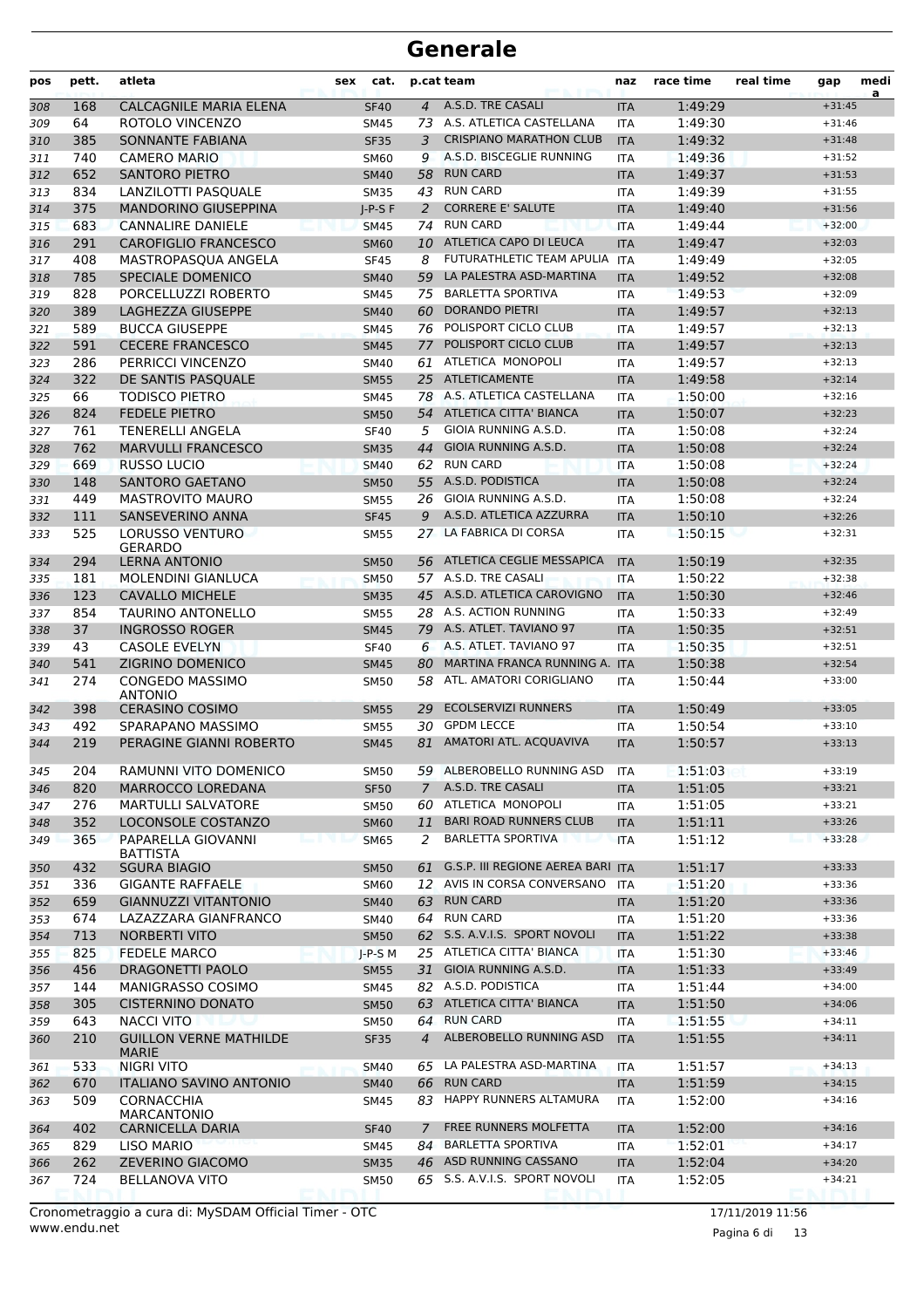| pos | pett. | atleta                                     | sex | cat.        |     | p.cat team                     | naz        | race time | real time | gap      | medi<br>a |
|-----|-------|--------------------------------------------|-----|-------------|-----|--------------------------------|------------|-----------|-----------|----------|-----------|
| 368 | 608   | <b>SCARAFILE GIUSEPPE</b>                  |     | <b>SM45</b> |     | 85 POLISPORT CICLO CLUB        | <b>ITA</b> | 1:52:06   |           | $+34:22$ |           |
| 369 | 788   | <b>CARDONE LEONARDO</b>                    |     | $J-P-S$ M   |     | 26 POLISPORT CICLO CLUB        | <b>ITA</b> | 1:52:06   |           | $+34:22$ |           |
| 370 | 497   | <b>VERGALLO PIERANDREA</b>                 |     | $I-P-S$ M   |     | 27 GPDM LECCE                  | <b>ITA</b> | 1:52:11   |           | $+34:27$ |           |
| 371 | 777   | <b>ANGIONE CARLO</b>                       |     | <b>SM35</b> |     | 47 ATLETICA ADELFIA            | <b>ITA</b> | 1:52:13   |           | $+34:29$ |           |
| 372 | 501   | <b>COSMA ANTONIO</b>                       |     | <b>SM60</b> |     | 13 GYMNASIUM S. PANCRAZIO      | <b>ITA</b> | 1:52:17   |           | $+34:33$ |           |
| 373 | 177   | LOMBARDO ANGELO LUCA                       |     | <b>SM35</b> |     | 48 A.S.D. TRE CASALI           | <b>ITA</b> | 1:52:18   |           | $+34:34$ |           |
| 374 | 81    | <b>TRICASE OTTAVIANO</b>                   |     | <b>SM35</b> |     | 49 A.S. ATLETICA POLIGNANO     | <b>ITA</b> | 1:52:23   |           | $+34:39$ |           |
| 375 | 319   | DE PASCALI FRANCO                          |     | <b>SM55</b> |     | 32 ATLETICA SURBO              | <b>ITA</b> | 1:52:31   |           | $+34:47$ |           |
| 376 | 804   | <b>ZUPO CLAUDIO ANTONIO</b>                |     | <b>SM35</b> |     | 50 A.S. ATLETICA POLIGNANO     | <b>ITA</b> | 1:52:38   |           | $+34:54$ |           |
| 377 | 265   | PASSARO PIETRO                             |     | <b>SM55</b> | 33  | <b>ASDNOCINCORSA</b>           | ITA        | 1:52:44   |           | $+35:00$ |           |
| 378 | 712   | <b>MELLO MIRIAM</b>                        |     | <b>SF40</b> | 8   | S.S. A.V.I.S. SPORT NOVOLI     | <b>ITA</b> | 1:52:47   |           | $+35:03$ |           |
| 379 | 677   | CALCULLI NICOLA                            |     | <b>SM35</b> | 51  | <b>RUN CARD</b>                | <b>ITA</b> | 1:52:48   |           | $+35:04$ |           |
| 380 | 675   | <b>VITALE GIOVANNI</b>                     |     | <b>SM40</b> | 67  | <b>RUN CARD</b>                | <b>ITA</b> | 1:52:48   |           | $+35:04$ |           |
| 381 | 421   | <b>MARANGI FRANCESCO</b>                   |     | <b>SM45</b> |     | 86 G.S. PAOLOTTI - ATL MARTINA | <b>ITA</b> | 1:52:49   |           | $+35:05$ |           |
| 382 | 311   | <b>CASTAGNARO GIUSEPPE</b>                 |     | <b>SM55</b> |     | 34 ATLETICA DISFIDA DI         | <b>ITA</b> | 1:52:54   |           | $+35:10$ |           |
| 383 | 422   | SEMARARO VINCENZO                          |     | SM45        | 87  | G.S. PAOLOTTI - ATL MARTINA    | <b>ITA</b> | 1:52:59   |           | $+35:15$ |           |
| 384 | 547   | <b>CARRIERO LEONARDO</b>                   |     | <b>SM40</b> | 68  | MARTINA FRANCA RUNNING A. ITA  |            | 1:52:59   |           | $+35:15$ |           |
| 385 | 58    | OTTOMANO GIANVITO                          |     | SM60        |     | 14 A.S. ATLETICA CASTELLANA    | <b>ITA</b> | 1:52:59   |           | $+35:15$ |           |
| 386 | 831   | <b>GERNONE GIULIANO</b>                    |     | <b>SM45</b> | 88  | LA FABRICA DI CORSA            | <b>ITA</b> | 1:53:03   |           | $+35:19$ |           |
| 387 | 789   | ROSATO GIACOMO                             |     | <b>SM45</b> |     | 89 POLISPORT CICLO CLUB        | <b>ITA</b> | 1:53:08   |           | $+35:24$ |           |
| 388 | 281   | <b>GALANTO GIANCARLO</b>                   |     | <b>SM45</b> |     | 90 ATLETICA MONOPOLI           | <b>ITA</b> | 1:53:08   |           | $+35:24$ |           |
| 389 | 246   | <b>BELVISO FABIO</b>                       |     | <b>SM45</b> | 91  | <b>ASD RUNNERS FOR</b>         | <b>ITA</b> | 1:53:10   |           | $+35:26$ |           |
| 390 | 273   | <b>MORRONE ANTONIO</b>                     |     | <b>SM55</b> |     | 35 ATL. AMATORI CORIGLIANO     | <b>ITA</b> | 1:53:11   |           | $+35:27$ |           |
| 391 | 95    | <b>CALABRESE VINCENZO</b>                  |     | <b>SM65</b> | 3   | A.S. QUELLI DELLA PINETA       | <b>ITA</b> | 1:53:23   |           | $+35:39$ |           |
| 392 | 429   | <b>SALERNO SALVATORE</b>                   |     | <b>SM45</b> |     | 92 G.S.ATLETICA AMATORI        | <b>ITA</b> | 1:53:28   |           | $+35:44$ |           |
| 393 | 773   | SARDELLA DIEGO                             |     | SM45        |     | 93 A.S.D. RHBIKE TEAM          | <b>ITA</b> | 1:53:39   |           | $+35:55$ |           |
| 394 | 417   | <b>CARRIERI GIOVANNA</b>                   |     | <b>SF45</b> |     | 10 G.S. PAOLOTTI - ATL MARTINA | <b>ITA</b> | 1:53:39   |           | $+35:55$ |           |
| 395 | 143   | <b>CALIANDRO PIETRO</b>                    |     | <b>SM50</b> | 66  | A.S.D. PODISTICA               | ITA        | 1:53:39   |           | $+35:55$ |           |
| 396 | 250   | <b>DERENZIO GIANNI</b>                     |     | $J-P-S$ M   |     | 28 ASD RUNNERS FOR             | <b>ITA</b> | 1:53:40   |           | $+35:56$ |           |
| 397 | 780   | <b>DOMENICO</b><br><b>GIANNONE ANTONIO</b> |     | $J-P-S$ M   | 29. | GIOIA RUNNING A.S.D.           | <b>ITA</b> | 1:53:44   |           | $+36:00$ |           |
| 398 | 296   | <b>SCATIGNA COSIMO</b>                     |     | <b>SM60</b> |     | 15 ATLETICA CEGLIE MESSAPICA   | <b>ITA</b> | 1:53:45   |           | $+36:01$ |           |
| 399 | 819   | <b>CARLINO FABIO</b>                       |     | <b>SM40</b> |     | 69 A.S.D. TRE CASALI           | ITA        | 1:53:50   |           | $+36:06$ |           |
| 400 | 203   | RINALDI LORENZO                            |     | <b>SM45</b> |     | 94 ALBEROBELLO RUNNING ASD     | <b>ITA</b> | 1:53:53   |           | $+36:09$ |           |
| 401 | 368   | <b>PARISI GAETANO</b>                      |     | <b>SM50</b> |     | 67 BITONTO SPORTIVA            | <b>ITA</b> | 1:54:03   |           | $+36:19$ |           |
| 402 | 491   | <b>SANTESE ANTONIO</b>                     |     | <b>SM60</b> | 16  | <b>GPDM LECCE</b>              | <b>ITA</b> | 1:54:05   |           | $+36:21$ |           |
| 403 | 192   | <b>SASSO MICHELE</b>                       |     | <b>SM45</b> |     | 95 ACQUAMARINA PALESE          | <b>ITA</b> | 1:54:10   |           | $+36:26$ |           |
| 404 | 197   | <b>INTINI GIOVANNI</b>                     |     | <b>SM35</b> |     | 52 ACQUAMARINA PALESE          | <b>ITA</b> | 1:54:10   |           | $+36:26$ |           |
| 405 | 358   | <b>CUSCITO VITO MICHELE</b>                |     | SM40        |     | 70 BARLETTA SPORTIVA           | <b>ITA</b> | 1:54:20   |           | $+36:36$ |           |
| 406 | 830   | SANSONNA VINCENZO                          |     | <b>SM35</b> |     | 53 BARLETTA SPORTIVA           | <b>ITA</b> | 1:54:26   |           | $+36:42$ |           |
| 407 | 17    | CALDARONE ONOFRIO                          |     | SM50        |     | 68 A.MARATONETI ANDRIESI       | ITA.       | 1:54:41   |           | $+36:57$ |           |
| 408 | 678   | <b>SURICO ROSSELLA</b>                     |     | <b>SF45</b> | 11  | <b>RUN CARD</b>                | <b>ITA</b> | 1:54:43   |           | $+36:59$ |           |
| 409 | 726   | PETRELLI VINCENZO                          |     | <b>SM55</b> |     | 36 S.S.D. A.R.L. DYNAMYK       | ITA        | 1:54:43   |           | $+36:59$ |           |
| 410 | 532   | <b>FUMAROLA CARMELO</b>                    |     | <b>SM45</b> |     | 96 LA PALESTRA ASD-MARTINA     | <b>ITA</b> | 1:54:44   |           | $+37:00$ |           |
| 411 | 284   | <b>BRESCIA MICHELE</b>                     |     | <b>SM70</b> | 2   | ATLETICA MONOPOLI              | ITA        | 1:54:47   |           | $+37:03$ |           |
| 412 | 329   | <b>TRAVERSA PIERPAOLA</b>                  |     | <b>SF50</b> | 8   | AVIS IN CORSA CONVERSANO       | <b>ITA</b> | 1:54:48   |           | $+37:04$ |           |
| 413 | 282   | PETROSILLO GIANFRANCO                      |     | SM45        |     | 97 ATLETICA MONOPOLI           | ITA        | 1:54:52   |           | $+37:08$ |           |
| 414 | 720   | <b>VENTILATO GIUSEPPE</b>                  |     | <b>SM55</b> |     | 37 S.S. A.V.I.S. SPORT NOVOLI  | <b>ITA</b> | 1:54:52   |           | $+37:08$ |           |
| 415 | 597   | LOMBARDI MARCO                             |     | SM40        |     | 71 POLISPORT CICLO CLUB        | ITA        | 1:54:53   |           | $+37:09$ |           |
| 416 | 213   | SABATELLI ANGELA                           |     | <b>SF45</b> |     | 12 ALBEROBELLO RUNNING ASD     | <b>ITA</b> | 1:54:59   |           | $+37:15$ |           |
| 417 | 481   | MAIZZA AMEDEO                              |     | <b>SM50</b> |     | 69 GPDM LECCE                  | ITA        | 1:55:00   |           | $+37:16$ |           |
| 418 | 771   | <b>BELO MASSIMO</b>                        |     | $J-P-S$ M   |     | 30 A.S. ATLETICA LATIANO       | <b>ITA</b> | 1:55:04   |           | $+37:20$ |           |
| 419 | 39    | NOCCO PASQUALE                             |     | SM40        |     | 72 A.S. ATLET. TAVIANO 97      | ITA        | 1:55:05   |           | $+37:21$ |           |
| 420 | 739   | <b>BALDINI FRANCESCO</b>                   |     | SM40        |     | 73 A.S.D. BISCEGLIE RUNNING    | <b>ITA</b> | 1:55:12   |           | $+37:28$ |           |
| 421 | 764   | ARCIERI MASSIMILIANO                       |     | SM45        |     | 98 RUN CARD                    | ITA        | 1:55:14   |           | $+37:30$ |           |
| 422 | 742   | <b>BRUCOLI MICHELE</b>                     |     | <b>SM60</b> |     | 17 A.S.D. BISCEGLIE RUNNING    | <b>ITA</b> | 1:55:19   |           | $+37:35$ |           |
| 423 | 581   | CALELLA BENIAMINO                          |     | <b>SM35</b> |     | 54 POD. VALLE D'ITRIA          | ITA        | 1:55:21   |           | $+37:37$ |           |
| 424 | 47    | <b>CONTE STEFANO</b>                       |     | <b>SM50</b> |     | 70 A.S. ATLETICA CASTELLANA    | <b>ITA</b> | 1:55:22   |           | $+37:38$ |           |
| 425 | 565   | NUZZACI PAOLO                              |     | <b>SM55</b> |     | 38 NUOVA ATLETICA COPERTINO    | <b>ITA</b> | 1:55:24   |           | $+37:40$ |           |
| 426 | 609   | SIBILIO CARMELO                            |     | <b>SM65</b> | 4   | POLISPORT CICLO CLUB           | <b>ITA</b> | 1:55:25   |           | $+37:41$ |           |
| 427 | 813   | CINQUEPALMI PASQUALE                       |     | SM45        |     | 99 A.S. CULTURALE POD. S.      | ITA        | 1:55:26   |           | $+37:42$ |           |
| 428 | 348   | DE CARNE GAETANO                           |     | <b>SM50</b> | 71  | <b>BARI ROAD RUNNERS CLUB</b>  | <b>ITA</b> | 1:55:27   |           | $+37:43$ |           |
| 429 | 642   | CRISTOFARO DORANNA                         |     | SF50        | 9   | <b>RUN CARD</b>                | ITA        | 1:55:31   |           | $+37:47$ |           |
| 430 | 468   | LAMANNA ROCCO ANTONIO                      |     | <b>SM50</b> |     | 72 GIOIA RUNNING A.S.D.        | <b>ITA</b> | 1:55:32   |           | $+37:48$ |           |
|     |       |                                            |     |             |     |                                |            |           |           |          |           |

Pagina 7 di 13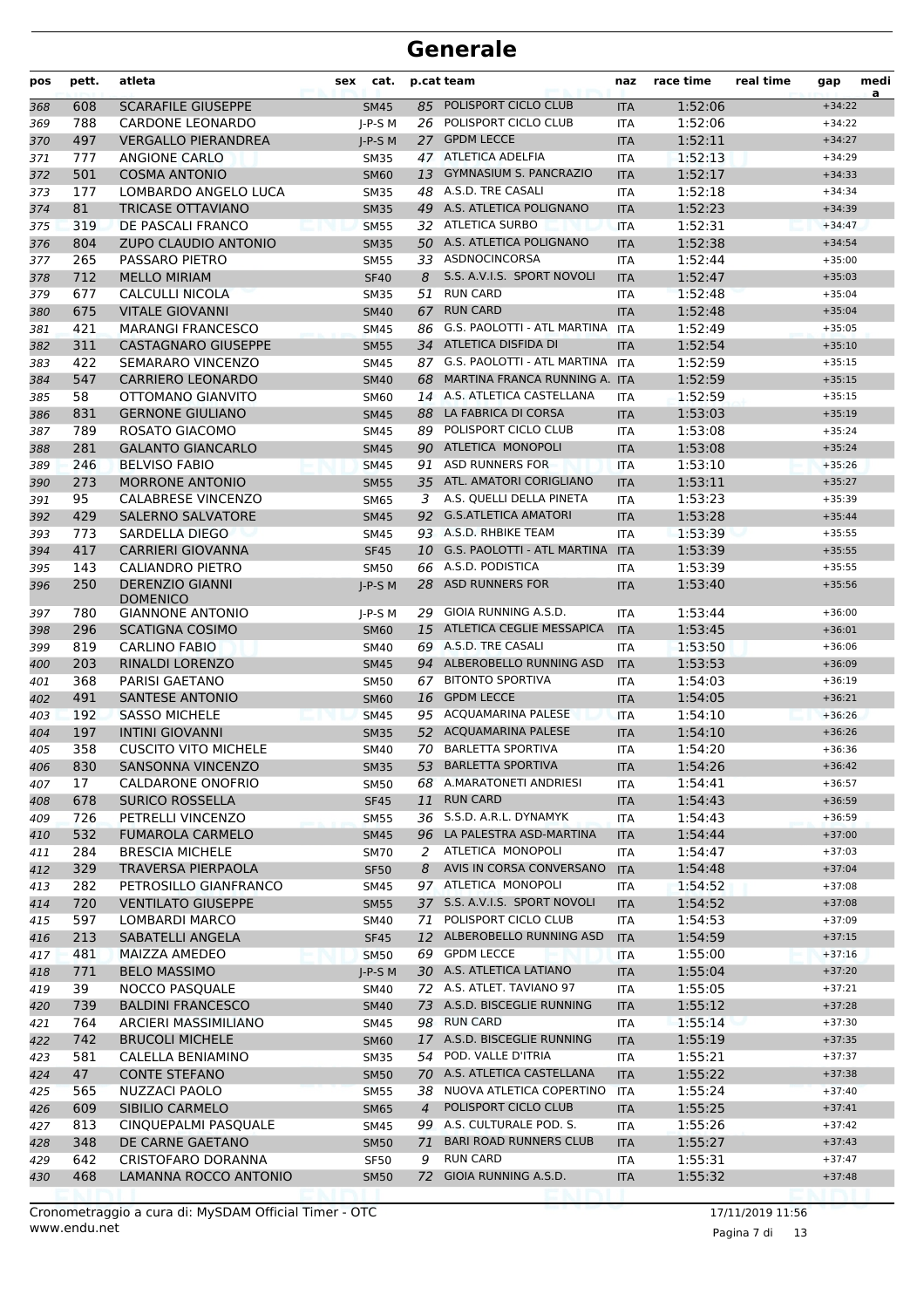| pos        | pett.      | atleta                                       | sex | cat.                       |    | p.cat team                                             | naz                      | race time          | real time | gap                  | medi<br>a |
|------------|------------|----------------------------------------------|-----|----------------------------|----|--------------------------------------------------------|--------------------------|--------------------|-----------|----------------------|-----------|
| 431        | 767        | <b>BERTOTTO COSIMO</b>                       |     | <b>SM40</b>                | 74 | <b>TARANTO SPORTIVA</b>                                | <b>ITA</b>               | 1:55:34            |           | $+37:50$             |           |
| 432        | 518        | D'AMMARO IVANO                               |     | <b>SM40</b>                | 75 | IKKOS ATLETI TARANTO A.S.D.                            | <b>ITA</b>               | 1:55:35            |           | $+37:51$             |           |
| 433        | 502        | <b>LECCESE GIUSEPPE</b>                      |     | <b>SM40</b>                | 76 | <b>GYMNASIUM S. PANCRAZIO</b>                          | <b>ITA</b>               | 1:55:36            |           | $+37:52$             |           |
| 434        | 503        | <b>LECCESE LORENZO</b>                       |     | <b>SM65</b>                | 5  | GYMNASIUM S. PANCRAZIO                                 | <b>ITA</b>               | 1:55:36            |           | $+37:52$             |           |
| 435        | 451        | <b>ROMANO VITTORIA</b>                       |     | $I-P-S F$                  | 3  | GIOIA RUNNING A.S.D.                                   | <b>ITA</b>               | 1:56:04            |           | $+38:20$             |           |
| 436        | 660        | LAPORTA NICOLA                               |     | <b>SM50</b>                | 73 | <b>RUN CARD</b>                                        | <b>ITA</b>               | 1:56:11            |           | $+38:27$             |           |
| 437        | 142        | <b>BROMO ORONZO</b>                          |     | <b>SM50</b>                | 74 | A.S.D. PODISTICA                                       | <b>ITA</b>               | 1:56:16            |           | $+38:32$             |           |
| 438        | 61         | PRIMAVERA VITO                               |     | <b>SM60</b>                |    | 18 A.S. ATLETICA CASTELLANA                            | <b>ITA</b>               | 1:56:21            |           | $+38:37$             |           |
| 439        | 680        | <b>TRIGONA LUIGI</b>                         |     | <b>SM40</b>                | 77 | <b>RUN CARD</b>                                        | <b>ITA</b>               | 1:56:26            |           | $+38:42$             |           |
| 440        | 236        | <b>CANTA FRANCESCO</b><br><b>GIUSEPPE</b>    |     | <b>SM40</b>                | 78 | ASD NOLA RUNNING                                       | <b>ITA</b>               | 1:56:28            |           | $+38:44$             |           |
| 441        | 817        | <b>LOMBARDI MAURO</b>                        |     | <b>SM55</b>                |    | 39 A.S.D. TRE CASALI                                   | <b>ITA</b>               | 1:56:29            |           | $+38:45$             |           |
| 442        | 223        | D'AMBROSIO FRANCO                            |     | <b>SM55</b>                | 40 | AMATORI ATL. ACQUAVIVA                                 | <b>ITA</b>               | 1:56:31            |           | $+38:47$             |           |
| 443        | 350        | <b>FERRARA EMANUELE</b><br><b>ENRICO</b>     |     | <b>SM55</b>                | 41 | <b>BARI ROAD RUNNERS CLUB</b>                          | <b>ITA</b>               | 1:56:46            |           | $+39:02$             |           |
| 444        | 33         | <b>CATALDI FRANCESCO</b>                     |     | <b>SM55</b>                |    | 42 A.S. ATLET. TAVIANO 97                              | <b>ITA</b>               | 1:56:46            |           | $+39:02$             |           |
| 445        | 190        | PALASCIANO ELISA                             |     | <b>SF35</b>                | 5  | <b>ACQUAMARINA PALESE</b>                              | <b>ITA</b>               | 1:56:46            |           | $+39:02$             |           |
| 446        | 54         | <b>LOPRIORE FRANCESCO</b><br><b>ROBERTO</b>  |     | $I-P-S$ M                  | 31 | A.S. ATLETICA CASTELLANA                               | <b>ITA</b>               | 1:57:00            |           | $+39:16$             |           |
| 447        | 459        | <b>SCHIAVONE GIOVANNI</b>                    |     | <b>SM50</b>                | 75 | GIOIA RUNNING A.S.D.                                   | <b>ITA</b>               | 1:57:02            |           | $+39:18$             |           |
| 448        | 613        | PAGANO SALVATORE                             |     | <b>SM40</b>                | 79 | <b>PUGLIA MARATHON</b>                                 | <b>ITA</b>               | 1:57:05            |           | $+39:21$             |           |
| 449        | 272        | <b>ROPPO NICOLA</b>                          |     | <b>SM50</b>                |    | 76 ATHLETIC TEAM PALAGIANO                             | <b>ITA</b>               | 1:57:07            |           | $+39:23$             |           |
| 450        | 240        | NAPPI ROSSANA                                |     | $I-P-S F$                  | 4  | <b>ASD NOLA RUNNING</b>                                | <b>ITA</b>               | 1:57:08            |           | $+39:24$             |           |
| 451        | 619        | NAPOLITANO FRANCESCO                         |     | <b>SM40</b>                | 80 | <b>RUN CARD</b>                                        | <b>ITA</b>               | 1:57:08            |           | $+39:24$             |           |
| 452        | 225        | <b>GORGOGLIONE ANDREA</b>                    |     | <b>SM60</b>                | 19 | AMICI DEL CAMMINO                                      | <b>ITA</b>               | 1:57:08            |           | $+39:24$             |           |
| 453        | 318        | ROMANO VINCENZO                              |     | <b>SM50</b>                |    | 77 ATLETICA SURBO                                      | <b>ITA</b>               | 1:57:23            |           | $+39:38$             |           |
| 454        | 710        | LONGO FILIPPO                                |     | <b>SM40</b>                |    | 81 S.S. A.V.I.S. SPORT NOVOLI                          | <b>ITA</b>               | 1:57:23            |           | $+39:39$             |           |
| 455        | 725        | <b>FORCIGNANO MASSIMO</b>                    |     | <b>SM45</b>                |    | 100 S.S. A.V.I.S. SPORT NOVOLI                         | <b>ITA</b>               | 1:57:23            |           | $+39:39$             |           |
| 456        | 243        | <b>VALENTINI FABRIZIO</b>                    |     | <b>SM45</b>                |    | 101 ASD RUNNERS FOR                                    | <b>ITA</b>               | 1:57:25            |           | $+39:41$             |           |
| 457        | 527        | <b>CASANOVA LAURA</b>                        |     | <b>SF50</b>                |    | 10 LA FABRICA DI CORSA                                 | <b>ITA</b>               | 1:57:32            |           | $+39:48$             |           |
| 458        | 666        | PINNELLI PIERPAOLO                           |     | $I-P-S$ M                  |    | 32 RUN CARD                                            | <b>ITA</b>               | 1:57:37            |           | $+39:53$             |           |
| 459        | 261        | <b>CLARIZIO MICHELE</b>                      |     | <b>SM40</b>                |    | 82 ASD RUNNING CASSANO                                 | <b>ITA</b>               | 1:57:44            |           | $+40:00$             |           |
| 460        | 802        | <b>REGANO MARCELLO</b>                       |     | <b>SM60</b>                |    | 20 A.MARATONETI ANDRIESI                               | <b>ITA</b>               | 1:57:54            |           | $+40:10$             |           |
| 461        | 52         | <b>LIPPOLIS TEODORO</b>                      |     | <b>SM55</b>                |    | 43 A.S. ATLETICA CASTELLANA                            | <b>ITA</b>               | 1:57:54            |           | $+40:10$             |           |
| 462        | 776        | <b>BOLOGNESE DAVIDE</b>                      |     | <b>SM45</b>                |    | 102 ATLETICA MONOPOLI                                  | <b>ITA</b>               | 1:57:55            |           | $+40:11$             |           |
| 463        | 435        | <b>BRADASCIO DOMENICO</b>                    |     | <b>SM45</b>                |    | 103 GIOIA RUNNING A.S.D.                               | <b>ITA</b>               | 1:57:56            |           | $+40:12$             |           |
| 464        | 770        | POLIGNANO MARIANA                            |     | <b>SF45</b>                |    | 13 A.S. AMATORI PUTIGNANO                              | <b>ITA</b>               | 1:57:56            |           | $+40:12$             |           |
| 465        | 287        | LABRUNA MASSIMO                              |     | <b>SM40</b>                | 83 | ATLETICA MONOPOLI<br>GIOIA RUNNING A.S.D.              | <b>ITA</b>               | 1:57:58            |           | $+40:14$             |           |
| 466        | 461        | GIAMPETRUZZI LEONARDO                        |     | SM60                       | 21 |                                                        | <b>ITA</b>               | 1:58:03            |           | $+40:19$             |           |
| 467        | 395        | <b>CONVERTINI DOMENICO</b>                   |     | <b>SM40</b>                | 84 | <b>DORANDO PIETRI</b>                                  | <b>ITA</b>               | 1:58:06            |           | $+40:22$             |           |
| 468        | 326        | <b>MAURO ABBONDANZA</b>                      |     | <b>SF50</b>                |    | 11 ATLETICAMENTE                                       | ITA                      | 1:58:09            |           | $+40:25$             |           |
| 469        | 806        | <b>GIANNATEMPO MATTEO</b>                    |     | <b>SM60</b>                |    | 22 A.S. CULTURALE POD. S.                              | <b>ITA</b>               | 1:58:11            |           | $+40:27$             |           |
| 470        | 295        | SUMA ORONZO                                  |     | $J-P-S$ M                  |    | 33 ATLETICA CEGLIE MESSAPICA                           | <b>ITA</b>               | 1:58:13            |           | $+40:29$             |           |
| 471        | 808        | <b>MANGIONE VINCENZO</b>                     |     | <b>SM55</b>                |    | 44 A.S. CULTURALE POD. S.<br>45 ATLETICA CITTA' BIANCA | <b>ITA</b>               | 1:58:14            |           | $+40:30$             |           |
| 472        | 306        | <b>MORO DOMENICO</b>                         |     | <b>SM55</b>                |    | 85 POD. VALLE D'ITRIA                                  | <b>ITA</b>               | 1:58:29            |           | $+40:45$             |           |
| 473        | 579<br>267 | <b>SCATIGNA GIAMPIERO</b><br>DE CARLO ANGELO |     | <b>SM40</b>                |    | 78 ATHLETIC TEAM PALAGIANO                             | <b>ITA</b>               | 1:58:33<br>1:58:35 |           | $+40:49$<br>$+40:51$ |           |
| 474        | 209        | <b>RICCI VITANTONIO</b>                      |     | <b>SM50</b>                |    | 23 ALBEROBELLO RUNNING ASD                             | ITA                      |                    |           | $+40:55$             |           |
| 475        |            | <b>TRICARICO SAVINO</b>                      |     | <b>SM60</b>                |    | 79 A.S. CULTURALE POD. S.                              | <b>ITA</b>               | 1:58:39<br>1:58:42 |           | $+40:58$             |           |
| 476        | 814<br>495 | <b>MORELLO MARZIA</b>                        |     | SM50                       | 5  | <b>GPDM LECCE</b>                                      | ITA                      |                    |           | $+41:11$             |           |
| 477        | 134        | <b>CAMPA LUIGI</b>                           |     | $I-P-S F$                  |    | 86 A.S.D. GRECIA SALENTINA                             | <b>ITA</b>               | 1:58:55<br>1:58:56 |           | $+41:12$             |           |
| 478        | 270        | DE BENEDETTO VINCENZO                        |     | SM40                       |    | 104 ATHLETIC TEAM PALAGIANO                            | <b>ITA</b>               | 1:58:59            |           | $+41:15$             |           |
| 479        | 654        | <b>DONADIO ILARIA</b>                        |     | <b>SM45</b>                | 9  | <b>RUN CARD</b>                                        | <b>ITA</b>               | 1:59:00            |           | $+41:16$             |           |
| 480        |            |                                              |     | <b>SF40</b>                |    | LA PALESTRA ASD-MARTINA                                | ITA                      |                    |           | $+41:19$             |           |
| 481        | 528<br>292 | MASTROVITO FRANCESCO                         |     | <b>SM40</b>                | 87 | 88 ATLETICA CEGLIE MESSAPICA                           | <b>ITA</b>               | 1:59:03<br>1:59:09 |           | $+41:25$             |           |
| 482        |            | ROMA LUIGI                                   |     | SM40                       |    | MARTINA FRANCA RUNNING A. ITA                          | ITA                      |                    |           | $+41:28$             |           |
| 483<br>484 | 534<br>453 | PASTORE CLAUDIO<br>CAMASTA GIOVANNI          |     | <b>SM55</b><br><b>SM55</b> | 46 | 47 GIOIA RUNNING A.S.D.                                | ITA                      | 1:59:12<br>1:59:13 |           | $+41:29$             |           |
|            |            |                                              |     |                            |    | 89 GPDM LECCE                                          |                          |                    |           |                      |           |
| 485        | 485<br>696 | <b>QUARTA ANTONIO</b><br>SANTAMARIA VITO     |     | <b>SM40</b>                |    | 24 RUNNING PEOPLE                                      | <b>ITA</b><br><b>ITA</b> | 1:59:27<br>1:59:31 |           | $+41:42$<br>$+41:47$ |           |
| 486        | 369        | <b>LEONARDO</b><br>DE MARCO RAFFAELE         |     | <b>SM60</b>                |    | 55 C.A.SPORTLEADER CORRERE                             |                          | 1:59:31            |           | $+41:47$             |           |
| 487        | 781        | PENNAROLA FABIO                              |     | <b>SM35</b><br>SM45        |    | 105 GIOIA RUNNING A.S.D.                               | <b>ITA</b>               | 1:59:33            |           | $+41:49$             |           |
| 488<br>489 | 569        | <b>CAVALLO FRANCESCO</b>                     |     | $J-P-S$ M                  |    | 34 OSTUNI RUNNER'S                                     | ITA<br><b>ITA</b>        | 1:59:35            |           | $+41:51$             |           |
| 490        | 647        | <b>ZEZZA MASSIMO</b>                         |     | SM45                       |    | 106 RUN CARD                                           | ITA                      | 1:59:39            |           | $+41:55$             |           |
| 491        | 474        | <b>CIOFFI DOMENICO ENNIO</b>                 |     | <b>SM55</b>                |    | 48 GPDM LECCE                                          | <b>ITA</b>               | 1:59:42            |           | $+41:58$             |           |
| 492        | 269        | NATILLA ROSA                                 |     | $J-P-S F$                  | 6  | ATHLETIC TEAM PALAGIANO                                | <b>ITA</b>               | 1:59:51            |           | $+42:07$             |           |
|            |            |                                              |     |                            |    |                                                        |                          |                    |           |                      |           |

www.endu.net Cronometraggio a cura di: MySDAM Official Timer - OTC 17/11/2019 11:56

Pagina 8 di 13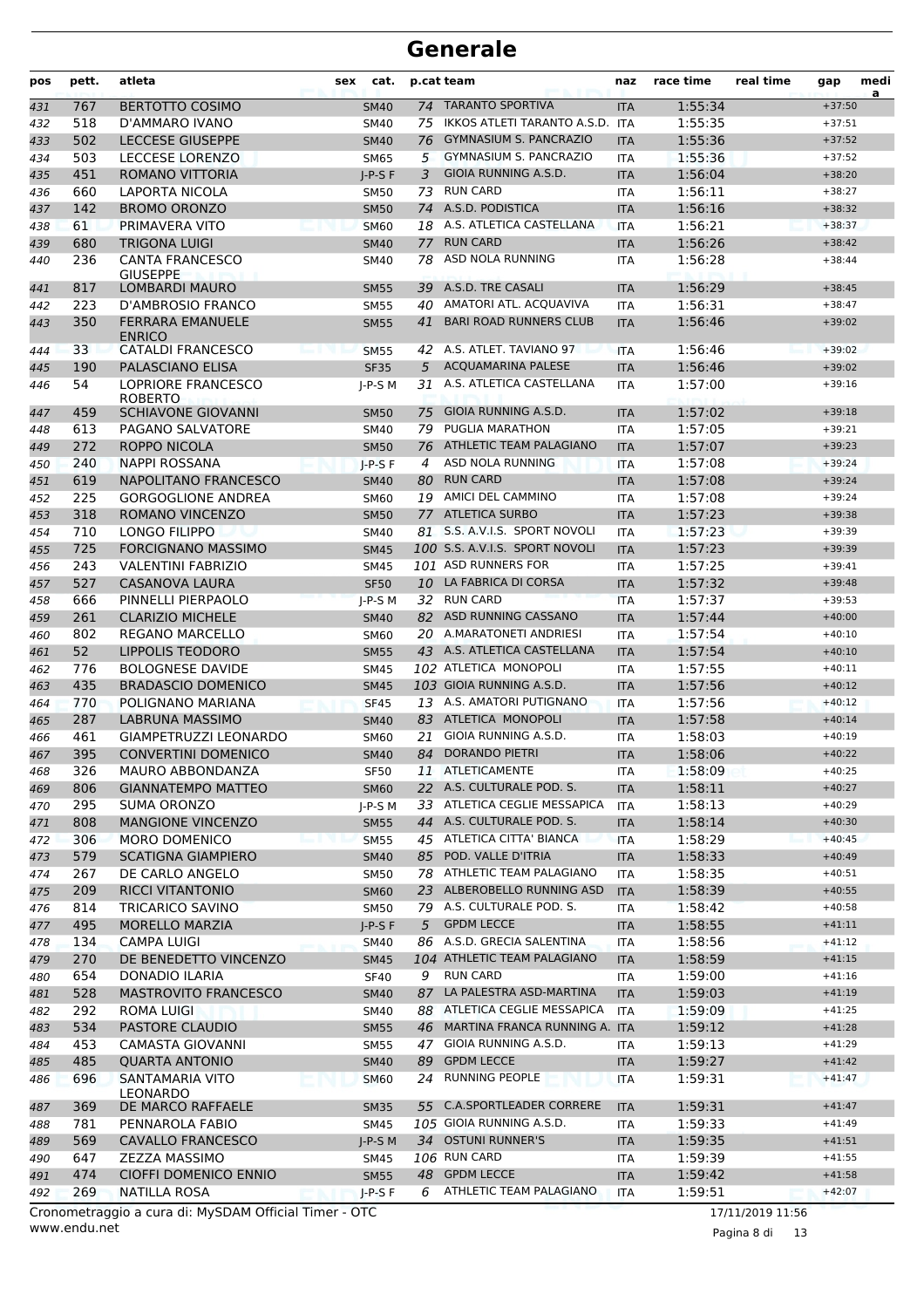| pos | pett. | atleta                                      | sex | cat.        |    | p.cat team                           | naz        | race time | real time | gap      | medi<br>a |
|-----|-------|---------------------------------------------|-----|-------------|----|--------------------------------------|------------|-----------|-----------|----------|-----------|
| 493 | 564   | LIUZZI CATERINA COSIMA<br>ANNA              |     | <b>SF40</b> | 10 | MARTINA FRANCA RUNNING A. ITA        |            | 1:59:52   |           | $+42:08$ |           |
| 494 | 536   | LALINGA DOMENICO                            |     | <b>SM45</b> |    | 107 MARTINA FRANCA RUNNING A. ITA    |            | 1:59:53   |           | $+42:09$ |           |
| 495 | 549   | SEMERARO VITANTONIO                         |     | <b>SM50</b> | 80 | MARTINA FRANCA RUNNING A. ITA        |            | 1:59:54   |           | $+42:10$ |           |
| 496 | 627   | SILEO FRANCESCO                             |     | <b>SM55</b> |    | 49 RUN CARD                          | <b>ITA</b> | 1:59:55   |           | $+42:11$ |           |
| 497 | 754   | <b>CARAMIA MICHELE</b>                      |     | <b>SM45</b> |    | 108 A.S.D. NADIR ON THE ROAD -       | <b>ITA</b> | 1:59:55   |           | $+42:11$ |           |
| 498 | 472   | <b>BANDELLO GIANLUCA</b>                    |     | <b>SM45</b> |    | 109 GPDM LECCE                       | <b>ITA</b> | 2:00:05   |           | $+42:21$ |           |
| 499 | 625   | PESENTI CLAUDIO                             |     | $J-P-S$ M   |    | 35 RUN CARD                          | <b>ITA</b> | 2:00:07   |           | $+42:23$ |           |
| 500 | 595   | LAGALANTE VINCENZO                          |     | <b>SM40</b> | 90 | POLISPORT CICLO CLUB                 | <b>ITA</b> | 2:00:08   |           | $+42:24$ |           |
| 501 | 634   | <b>LAGALANTE VITTORIO</b>                   |     | <b>SM35</b> | 56 | <b>RUN CARD</b>                      | <b>ITA</b> | 2:00:08   |           | $+42:24$ |           |
| 502 | 494   | <b>BELLO CARLO</b>                          |     | <b>SM60</b> | 25 | <b>GPDM LECCE</b>                    | ITA        | 2:00:14   |           | $+42:30$ |           |
| 503 | 152   | DE GIORGIO CIRO                             |     | <b>SM55</b> |    | 50 A.S.D. PODISTICA                  | <b>ITA</b> | 2:00:21   |           | $+42:37$ |           |
| 504 | 718   | SPEDICATO ROSANNA                           |     | <b>SF40</b> |    | 11 S.S. A.V.I.S. SPORT NOVOLI        | <b>ITA</b> | 2:00:29   |           | $+42:45$ |           |
| 505 | 308   | <b>MICCOLI DANIELE</b>                      |     | <b>SM45</b> |    | 110 ATLETICA CITTA' BIANCA           | <b>ITA</b> | 2:00:32   |           | $+42:48$ |           |
| 506 | 734   | PIZZOLEO FRANCESCO                          |     | <b>SM45</b> |    | 111 TARANTO SPORTIVA                 | <b>ITA</b> | 2:00:35   |           | $+42:51$ |           |
| 507 | 309   | DE FRONZO FRANCESCO                         |     | <b>SM55</b> |    | 51 ATLETICA CITTA' BIANCA            | <b>ITA</b> | 2:00:41   |           | $+42:57$ |           |
| 508 | 443   | PERSICO NICOLA                              |     | <b>SM50</b> | 81 | GIOIA RUNNING A.S.D.                 | ITA        | 2:00:43   |           | $+42:59$ |           |
| 509 | 447   | <b>CAPODIFERRO SILVIA</b>                   |     | <b>SF40</b> |    | 12 GIOIA RUNNING A.S.D.              | <b>ITA</b> | 2:00:47   |           | $+43:03$ |           |
| 510 | 510   | DIGESU' BIAGIO                              |     | <b>SM55</b> |    | 52 HAPPY RUNNERS ALTAMURA            | <b>ITA</b> | 2:00:50   |           | $+43:06$ |           |
| 511 | 370   | DI CAGNO ABBRESCIA<br><b>GIOVANNI</b>       |     | <b>SM45</b> |    | 112 CIRCOLO AZIENDALE                | <b>ITA</b> | 2:00:51   |           | $+43:07$ |           |
| 512 | 424   | <b>MASSARI ROBERTO</b>                      |     | <b>SM50</b> | 82 | <b>G.S.ATLETICA AMATORI</b>          | <b>ITA</b> | 2:00:56   |           | $+43:12$ |           |
| 513 | 253   | <b>BASILE NICOLA</b>                        |     | <b>SM50</b> | 83 | ASD RUNNING CASSANO                  | <b>ITA</b> | 2:00:57   |           | $+43:13$ |           |
| 514 | 278   | <b>MACCURO ANTONIA</b>                      |     | <b>SF45</b> |    | 14 ATLETICA MONOPOLI                 | <b>ITA</b> | 2:00:59   |           | $+43:15$ |           |
| 515 | 855   | DE PALMA CESARE                             |     | <b>SM40</b> | 91 | <b>RUNCARD</b>                       | <b>ITA</b> | 2:00:59   |           | $+43:15$ |           |
| 516 | 317   | <b>RIZZO TEODOSIO</b>                       |     | <b>SM45</b> |    | 113 ATLETICA SURBO                   | ITA        | 2:01:03   |           | $+43:19$ |           |
| 517 | 756   | PORFIDO ANNAMARIA                           |     | <b>SF50</b> |    | 12 AMATORI ATL. ACQUAVIVA            | <b>ITA</b> | 2:01:03   |           | $+43:19$ |           |
| 518 | 588   | <b>AMMIRABILE STEFANO</b>                   |     | <b>SM55</b> | 53 | POLISPORT CICLO CLUB                 | <b>ITA</b> | 2:01:05   |           | $+43:21$ |           |
| 519 | 858   | <b>LEGGIERI GIACOMO</b>                     |     | <b>SM60</b> |    | 26 ALBEROBELLO RUNNING ASD           | <b>ITA</b> | 2:01:08   |           | $+43:24$ |           |
| 520 | 239   | <b>GUIDA CIRO</b>                           |     | <b>SM45</b> |    | 114 ASD NOLA RUNNING                 | <b>ITA</b> | 2:01:17   |           | $+43:33$ |           |
| 521 | 233   | MASTROLONARDO MICHELE<br><b>ANTONIO</b>     |     | <b>SM50</b> |    | 84 ASD AVIS MOLA RUNNING             | <b>ITA</b> | 2:01:18   |           | $+43:34$ |           |
| 522 | 574   | <b>FERRARA ALBERTO</b>                      |     | SM55        | 54 | POD. VALLE D'ITRIA                   | ITA        | 2:01:22   |           | $+43:38$ |           |
| 523 | 378   | <b>MANSUETO GIUSEPPE</b><br><b>GIOVANNI</b> |     | <b>SM45</b> |    | 115 CORRERE E' SALUTE                | <b>ITA</b> | 2:01:27   |           | $+43:43$ |           |
| 524 | 610   | SPINOZZI FRANCESCO                          |     | <b>SM45</b> |    | 116 POLISPORT CICLO CLUB             | ITA        | 2:01:29   |           | $+43:45$ |           |
| 525 | 600   | <b>OLIVE FEDERICO</b>                       |     | <b>SM50</b> | 85 | POLISPORT CICLO CLUB                 | <b>ITA</b> | 2:01:29   |           | $+43:45$ |           |
| 526 | 603   | PETRUZZI VINCENZO                           |     | <b>SM45</b> |    | 117 POLISPORT CICLO CLUB             | <b>ITA</b> | 2:01:29   |           | $+43:45$ |           |
| 527 | 602   | PATRONELLI ANNAMARIA                        |     | <b>SF40</b> | 13 | POLISPORT CICLO CLUB                 | <b>ITA</b> | 2:01:29   |           | $+43:45$ |           |
| 528 | 87    | LUCENTE FRANCESCO                           |     | <b>SM45</b> |    | 118 RUNNERS DEL LEVANTE              | <b>ITA</b> | 2:01:34   |           | $+43:50$ |           |
| 529 | 335   | SPERTI COSIMO                               |     | SM70        |    | 3 AVIS IN CORSA CONVERSANO           | <b>ITA</b> | 2:01:37   |           | $+43:53$ |           |
| 530 | 67    | <b>VALENTE ELISABETTA</b>                   |     | <b>SF45</b> |    | 15 A.S. ATLETICA CASTELLANA          | ITA        | 2:01:42   |           | $+43:58$ |           |
| 531 | 851   | CAZZORLA GIUSEPPE                           |     | <b>SM50</b> |    | 86 A.S. QUELLI DELLA PINETA          | <b>ITA</b> | 2:01:48   |           | $+44:04$ |           |
| 532 | 745   | CASCAVILLA FABIO                            |     | <b>SM40</b> |    | 92 A.S.D. BISCEGLIE RUNNING          | ITA        | 2:01:49   |           | $+44:05$ |           |
| 533 | 657   | <b>COMETA COSIMO</b>                        |     | <b>SM50</b> |    | 87 RUN CARD                          | <b>ITA</b> | 2:01:51   |           | $+44:07$ |           |
| 534 | 626   | RAMBUKWELLA DOGGLAS                         |     | <b>SM35</b> |    | 57 RUN CARD                          | ITA        | 2:02:08   |           | $+44:24$ |           |
| 535 | 316   | STRUMMIELLO SANDRINO                        |     | <b>SM50</b> |    | 88 ATLETICA SURBO                    | <b>ITA</b> | 2:02:10   |           | $+44:26$ |           |
| 536 | 733   | DI GIOIA TOMMASO                            |     | <b>SM50</b> |    | 89 SPORT CENTER A.S.D.               | ITA        | 2:02:20   |           | $+44:36$ |           |
| 537 | 695   | <b>SCARPINO DAMIANO</b>                     |     | <b>SM60</b> |    | 27 RUNNING PEOPLE                    | <b>ITA</b> | 2:02:35   |           | $+44:51$ |           |
| 538 | 97    | PIERNO RUGGIERO                             |     | <b>SM55</b> |    | 55 A.S. QUELLI DELLA PINETA          | ITA        | 2:02:40   |           | $+44:56$ |           |
| 539 | 157   | <b>ROSSETTI FILIPPO</b>                     |     | $J-P-S$ M   |    | 36 A.S.D. RHBIKE TEAM                | <b>ITA</b> | 2:02:42   |           | $+44:58$ |           |
| 540 | 186   | <b>LECCE CIRO</b>                           |     | <b>SM45</b> |    | 119 A.S.D.FITNESS PODISTICA S.G. ITA |            | 2:02:49   |           | $+45:05$ |           |
| 541 | 486   | RIZZO VALERIA                               |     | <b>SF45</b> |    | 16 GPDM LECCE                        | <b>ITA</b> | 2:02:52   |           | $+45:08$ |           |
| 542 | 445   | PRISCIANTELLI MARIA<br><b>VITTORIA</b>      |     | <b>SF50</b> | 13 | GIOIA RUNNING A.S.D.                 | ITA        | 2:02:52   |           | $+45:08$ |           |
| 543 | 640   | NOTARNICOLA TIZIANA                         |     | <b>SF45</b> |    | 17 RUN CARD                          | <b>ITA</b> | 2:03:19   |           | $+45:35$ |           |
| 544 | 119   | RUGGERI GIOVANNI                            |     | <b>SM50</b> |    | 90 A.S.D. ATLETICA CAROVIGNO         | ITA        | 2:03:20   |           | $+45:36$ |           |
| 545 | 232   | <b>ACHILLE ANTONELLA</b>                    |     | <b>SF45</b> |    | 18 ASD AVIS MOLA RUNNING             | <b>ITA</b> | 2:03:29   |           | $+45:45$ |           |
| 546 | 743   | <b>VITALE VITTORIO</b>                      |     | <b>SM60</b> |    | 28 A.S.D. BISCEGLIE RUNNING          | ITA        | 2:03:33   |           | $+45:49$ |           |
| 547 | 535   | <b>GIACOBELLI DONATO</b>                    |     | <b>SM45</b> |    | 120 MARTINA FRANCA RUNNING A. ITA    |            | 2:03:33   |           | $+45:49$ |           |
| 548 | 155   | LOPERFIDO TIZIANA                           |     | $I-P-S F$   |    | 7 A.S.D. RHBIKE TEAM                 | ITA        | 2:03:34   |           | $+45:49$ |           |
| 549 | 668   | <b>CARMI MARCO</b>                          |     | <b>SM40</b> |    | 93 RUN CARD                          | <b>ITA</b> | 2:03:43   |           | $+45:59$ |           |
| 550 | 30    | <b>VECCHI SIMONA</b>                        |     | <b>SF50</b> |    | 14 A.S. AMATORI VILLA PAMPHILI       | <b>ITA</b> | 2:03:44   |           | $+46:00$ |           |
| 551 | 381   | <b>GIANNINI GIUSEPPE</b>                    |     | <b>SM45</b> |    | 121 CORRERE E' SALUTE                | <b>ITA</b> | 2:03:59   |           | $+46:15$ |           |
| 552 | 248   | ROMITA DOMENICO                             |     | <b>SM50</b> |    | 91 ASD RUNNERS FOR                   | ITA        | 2:04:00   |           | $+46:16$ |           |
| 553 | 663   | <b>AMATO COSIMO</b>                         |     | <b>SM40</b> |    | 94 RUN CARD                          | <b>ITA</b> | 2:04:14   |           | $+46:30$ |           |

www.endu.net Cronometraggio a cura di: MySDAM Official Timer - OTC 17/11/2019 11:56

Pagina 9 di 13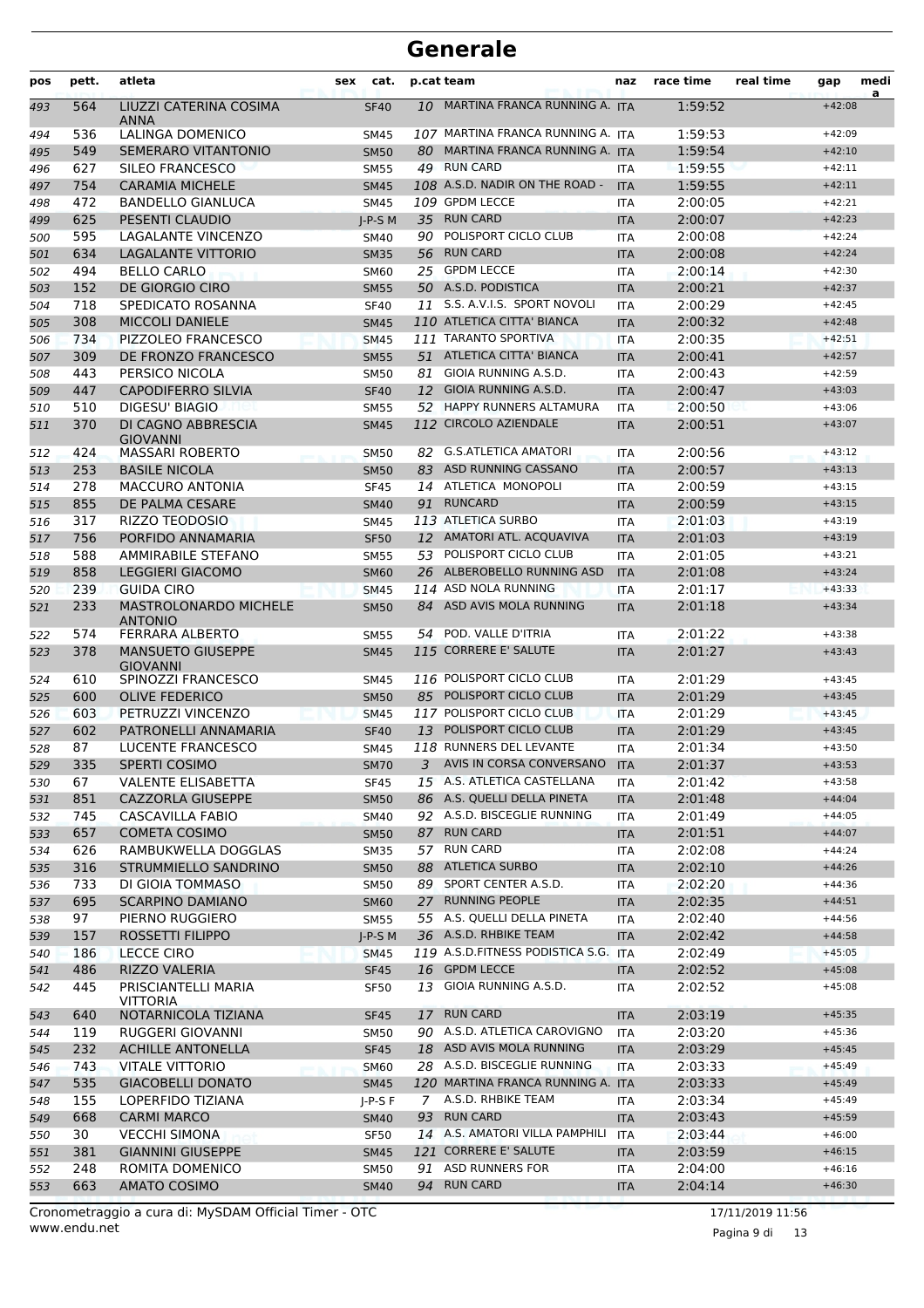| pos        | pett.      | atleta                                            | sex                        | cat.         | p.cat team                                             | naz                      | race time          | real time | gap                  | medi<br>a |
|------------|------------|---------------------------------------------------|----------------------------|--------------|--------------------------------------------------------|--------------------------|--------------------|-----------|----------------------|-----------|
| 554        | 561        | CATALANO GIOVANNA                                 | <b>SF40</b>                |              | 14 MARTINA FRANCA RUNNING A. ITA                       |                          | 2:04:14            |           | $+46:30$             |           |
| 555        | 342        | <b>GENTILE SALVATORE</b>                          | SM45                       |              | 122 AVIS IN CORSA CONVERSANO                           | <b>ITA</b>               | 2:04:21            |           | $+46:37$             |           |
| 556        | 682        | <b>MONTESANO NICOLO</b>                           | $I-P-S$ M                  |              | 37 RUN CARD                                            | <b>ITA</b>               | 2:04:27            |           | $+46:43$             |           |
| 557        | 51         | <b>IMPEDOVO FRANCESCO</b>                         | <b>SM50</b>                |              | 92 A.S. ATLETICA CASTELLANA                            | <b>ITA</b>               | 2:04:35            |           | $+46:51$             |           |
| 558        | 48         | <b>DELFINE GIUSEPPE</b>                           | <b>SM55</b>                |              | 56 A.S. ATLETICA CASTELLANA                            | <b>ITA</b>               | 2:04:35            |           | $+46:51$             |           |
| 559        | 705        | DE LUCA MAURIZIO                                  | <b>SM50</b>                |              | 93 S.S. A.V.I.S. SPORT NOVOLI                          | <b>ITA</b>               | 2:04:38            |           | $+46:54$             |           |
| 560        | 703        | <b>BIANCO RAFFAELLA</b>                           | <b>SF50</b>                |              | 15 S.S. A.V.I.S. SPORT NOVOLI                          | <b>ITA</b>               | 2:04:38            |           | $+46:54$             |           |
| 561        | 298        | MINETTI DANIELA                                   | <b>SF40</b>                |              | 15 ATLETICA CITTA' BIANCA                              | <b>ITA</b>               | 2:04:50            |           | $+47:06$             |           |
| 562        | 516        | <b>OSTUNI ANGELA</b>                              | <b>SF55</b>                | $\mathbf{1}$ | HAPPY RUNNERS ALTAMURA                                 | <b>ITA</b>               | 2:04:55            |           | $+47:11$             |           |
| 563        | 290        | <b>ZAMBONI MONICA</b>                             | <b>SF50</b>                |              | 16 ATLETICA BRESCIA                                    | <b>ITA</b>               | 2:04:57            |           | $+47:13$             |           |
| 564        | 431        | <b>LACANDELA ROBERTO</b>                          | <b>SM55</b>                |              | 57 G.S.P. III REGIONE AEREA BARI ITA                   |                          | 2:04:58            |           | $+47:14$             |           |
| 565        | 202        | PRETE NADIA                                       | <b>SF50</b>                |              | 17 ALBEROBELLO RUNNING ASD<br><b>BARLETTA SPORTIVA</b> | <b>ITA</b>               | 2:05:15            |           | $+47:31$             |           |
| 566        | 364        | PIERNO SAVERIO                                    | <b>SM50</b>                | 94           | 95 ACQUAMARINA PALESE                                  | <b>ITA</b>               | 2:05:25<br>2:05:27 |           | $+47:41$             |           |
| 567        | 193<br>692 | <b>FIORE DOMENICO</b><br><b>ANTONELLI ALESSIA</b> | <b>SM50</b><br><b>SF45</b> |              | 19 RUN CARD                                            | <b>ITA</b>               | 2:05:30            |           | $+47:43$<br>$+47:46$ |           |
| 568        | 566        | SALONNA FRANCESCO                                 | <b>SM45</b>                |              | 123 OSTUNI RUNNER'S                                    | <b>ITA</b><br><b>ITA</b> | 2:05:38            |           | $+47:54$             |           |
| 569<br>570 | 633        | IAFFALDANO COSMA VITO                             | $J-P-S$ M                  |              | 38 RUN CARD                                            | <b>ITA</b>               | 2:05:43            |           | $+47:59$             |           |
| 571        | 622        | <b>VENTURINI LEONARDO</b>                         | <b>SM50</b>                |              | 96 RUN CARD                                            | <b>ITA</b>               | 2:05:48            |           | $+48:04$             |           |
| 572        | 76         | <b>GIULIANI VINCENZO</b>                          | <b>SM60</b>                |              | 29 A.S. ATLETICA POLIGNANO                             | <b>ITA</b>               | 2:05:50            |           | $+48:06$             |           |
| 573        | 78         | <b>SCAGLIUSI EUGENIO</b>                          | <b>SM55</b>                |              | 58 A.S. ATLETICA POLIGNANO                             | <b>ITA</b>               | 2:05:50            |           | $+48:06$             |           |
| 574        | 661        | <b>DISTEFANO PIERLUIGI</b>                        | <b>SM50</b>                |              | 97 RUN CARD                                            | <b>ITA</b>               | 2:05:51            |           | $+48:07$             |           |
| 575        | 469        | LUDOVICO NICOLA                                   | <b>SM50</b>                | 98           | GIOIA RUNNING A.S.D.                                   | <b>ITA</b>               | 2:05:53            |           | $+48:09$             |           |
| 576        | 476        | <b>DANIELE VITTORIO</b>                           | <b>SM55</b>                |              | 59 GPDM LECCE                                          | <b>ITA</b>               | 2:05:57            |           | $+48:13$             |           |
| 577        | 439        | <b>GATTI DALILA</b>                               | <b>SF35</b>                | 6            | GIOIA RUNNING A.S.D.                                   | <b>ITA</b>               | 2:05:58            |           | $+48:14$             |           |
| 578        | 139        | MICCOLIS PAOLO                                    | <b>SM50</b>                |              | 99 A.S.D. NADIR ON THE ROAD -                          | <b>ITA</b>               | 2:05:59            |           | $+48:15$             |           |
| 579        | 450        | <b>GIOVE FABIO</b>                                | <b>SM45</b>                |              | 124 GIOIA RUNNING A.S.D.                               | <b>ITA</b>               | 2:05:59            |           | $+48:15$             |           |
| 580        | 466        | LABARBERA MICHELE                                 | <b>SM50</b>                |              | 100 GIOIA RUNNING A.S.D.                               | <b>ITA</b>               | 2:05:59            |           | $+48:15$             |           |
| 581        | 684        | PELLEGRINO ANNA                                   | <b>SF40</b>                |              | 16 RUN CARD                                            | <b>ITA</b>               | 2:06:07            |           | $+48:23$             |           |
| 582        | 120        | DE PASQUALE FRANCO                                | <b>SM50</b>                |              | 101 A.S.D. ATLETICA CAROVIGNO                          | <b>ITA</b>               | 2:06:08            |           | $+48:24$             |           |
| 583        | 816        | NOTARANGELO LUCA                                  | <b>SM40</b>                |              | 95 A.S.D. FOGGIA RUNNING                               | <b>ITA</b>               | 2:06:32            |           | $+48:48$             |           |
| 584        | 131        | NOTARANGELO FABIO                                 | <b>SM40</b>                |              | 96 A.S.D. FOGGIA RUNNING                               | <b>ITA</b>               | 2:06:32            |           | $+48:48$             |           |
| 585        | 701        | <b>ANTONUCCI GIUSEPPE</b>                         | <b>SM50</b>                |              | 102 S.S. A.V.I.S. SPORT NOVOLI                         | <b>ITA</b>               | 2:06:35            |           | $+48:51$             |           |
| 586        | 247        | <b>CAPALDI GIOVANNI</b>                           | <b>SM55</b>                |              | 60 ASD RUNNERS FOR                                     | <b>ITA</b>               | 2:06:36            |           | $+48:52$             |           |
| 587        | 411        | RAGUSO FRANCESCO<br><b>PAOLO</b>                  | <b>SM50</b>                |              | 103 G.S. PAOLOTTI - ATL MARTINA                        | <b>ITA</b>               | 2:06:52            |           | $+49:08$             |           |
| 588        | 580        | <b>LEGROTTAGLIE LUIGI</b>                         | <b>SM45</b>                |              | 125 POD. VALLE D'ITRIA                                 | <b>ITA</b>               | 2:06:56            |           | $+49:12$             |           |
| 589        | 349        | DE BENEDICTIS VALENTINA                           | $I-P-S F$                  | 8            | <b>BARI ROAD RUNNERS CLUB</b>                          | <b>ITA</b>               | 2:06:58            |           | $+49:14$             |           |
| 590        | 850        | <b>CORTELLESSA MAURIZIO</b>                       | <b>SM60</b>                |              | 30 POL. MONTE SAN PIETRO                               | <b>ITA</b>               | 2:07:08            |           | $+49:24$             |           |
| 591        | 128        | <b>COPPOLA PASCAL</b>                             | <b>SM50</b>                |              | 104 A.S.D. ATLETICA GALLIPOLI                          | <b>ITA</b>               | 2:07:14            |           | $+49:30$             |           |
| 592        | 410        | <b>CAMPESE LUIGI</b>                              | <b>SM60</b>                |              | 31 G.S. AVIS BARLETTA A.S.D.                           | <b>ITA</b>               | 2:07:16            |           | $+49:32$             |           |
| 593        | 690        | <b>VINCI EUGENIO</b>                              | <b>SM35</b>                |              | 58 RUN CARD                                            | ITA                      | 2:07:18            |           | $+49:34$             |           |
| 594        | 687        | <b>CORCETTI FRANCESCO PIO</b>                     | <b>SM35</b>                |              | 59 RUN CARD                                            | <b>ITA</b>               | 2:07:19            |           | $+49:35$             |           |
| 595        | 688        | VINCI AURELIA                                     | <b>SF40</b>                |              | 17 RUN CARD                                            | ITA                      | 2:07:19            |           | $+49:35$             |           |
| 596        | 562        | <b>ZITO ANNA ROSA</b>                             | <b>SF50</b>                | 18           | MARTINA FRANCA RUNNING A. ITA                          |                          | 2:07:23            |           | $+49:39$             |           |
| 597        | 35         | D'ARGENTO LUCA                                    | SM45                       |              | 126 A.S. ATLET. TAVIANO 97                             | ITA                      | 2:07:31            |           | $+49:47$             |           |
| 598        | 840        | OTTOMANO ANTONELLO                                | <b>SM45</b>                |              | 127 A.S. ATLETICA CASTELLANA                           | <b>ITA</b>               | 2:07:33            |           | $+49:49$             |           |
| 599        | 560        | <b>CARAMIA VITANTONIO</b>                         | SM60                       |              | 32 MARTINA FRANCA RUNNING A. ITA                       |                          | 2:07:34            |           | $+49:50$             |           |
| 600        | 147        | SANTORO ANNAMARIA                                 | <b>SF50</b>                |              | 19 A.S.D. PODISTICA                                    | <b>ITA</b>               | 2:07:35            |           | $+49:51$             |           |
| 601        | 744        | MORGIGNO ELISABETTA                               | <b>SF40</b>                |              | 18 A.S.D. BISCEGLIE RUNNING                            | ITA                      | 2:07:59            |           | $+50:15$             |           |
| 602        | 77         | DE RUSSIS VITO                                    | <b>SM55</b>                |              | 61 A.S. ATLETICA POLIGNANO                             | <b>ITA</b>               | 2:08:00            |           | $+50:16$             |           |
| 603        | 391        | RASTELLI ORAZIO                                   | <b>SM55</b>                |              | 62 DORANDO PIETRI<br><b>GPDM LECCE</b>                 | <b>ITA</b>               | 2:08:27            |           | $+50:43$             |           |
| 604        | 475        | <b>CORALLO RACHELE</b>                            | <b>SF55</b>                | 2            | 19 A.S.D. TRE CASALI                                   | <b>ITA</b>               | 2:08:34            |           | $+50:50$<br>$+51:08$ |           |
| 605        | 173<br>551 | DONATEO VIVIANA<br><b>NARDELLI GIOVANNI</b>       | <b>SF40</b><br><b>SM60</b> |              | 33 MARTINA FRANCA RUNNING A. ITA                       | ITA                      | 2:08:52<br>2:08:55 |           | $+51:11$             |           |
| 606        | 122        | <b>FASANO VINCENZO</b>                            |                            |              | 128 A.S.D. ATLETICA CAROVIGNO                          |                          | 2:08:57            |           | $+51:13$             |           |
| 607<br>608 | 848        | <b>SALINAS ERNESTO</b>                            | SM45<br>$J-P-S$ M          |              | 39 A.S. QUELLI DELLA PINETA                            | ITA<br><b>ITA</b>        | 2:08:58            |           | $+51:14$             |           |
| 609        | 166        | <b>CAPPELLO SILVIA</b>                            | SF45                       |              | 20 A.S.D. ROAD RUNNING                                 | <b>ITA</b>               | 2:08:59            |           | $+51:15$             |           |
| 610        | 72         | PALUMBO DOMENICO                                  | <b>SM55</b>                |              | 63 A.S. ATLETICA POLIGNANO                             | <b>ITA</b>               | 2:09:04            |           | $+51:20$             |           |
| 611        | 310        | <b>BALZANO FRANCESCO</b>                          | <b>SM50</b>                |              | 105 ATLETICA DISFIDA DI                                | ITA                      | 2:09:08            |           | $+51:24$             |           |
| 612        | 227        | PAOLILLO ROBERTO                                  | <b>SM55</b>                |              | 64 AMICI DEL CAMMINO                                   | <b>ITA</b>               | 2:09:16            |           | $+51:32$             |           |
| 613        | 623        | NETTI GIOVANNI                                    | <b>SM50</b>                |              | 106 RUN CARD                                           | ITA                      | 2:09:21            |           | $+51:37$             |           |
| 614        | 359        | DE LUCA FRANCESCA                                 | <b>SF50</b>                |              | 20 BARLETTA SPORTIVA                                   | <b>ITA</b>               | 2:09:21            |           | $+51:37$             |           |
| 615        | 697        | DE NICOLO' ANTONIO                                | SM55                       |              | 65 RUNNING PEOPLE                                      | <b>ITA</b>               | 2:09:28            |           | $+51:44$             |           |
| 616        | 526        | <b>BITETTI ANTONELLA</b>                          | <b>SF50</b>                |              | 21 LA FABRICA DI CORSA                                 | <b>ITA</b>               | 2:09:34            |           | $+51:50$             |           |
|            |            |                                                   |                            |              |                                                        |                          |                    |           |                      |           |

Pagina 10 di 13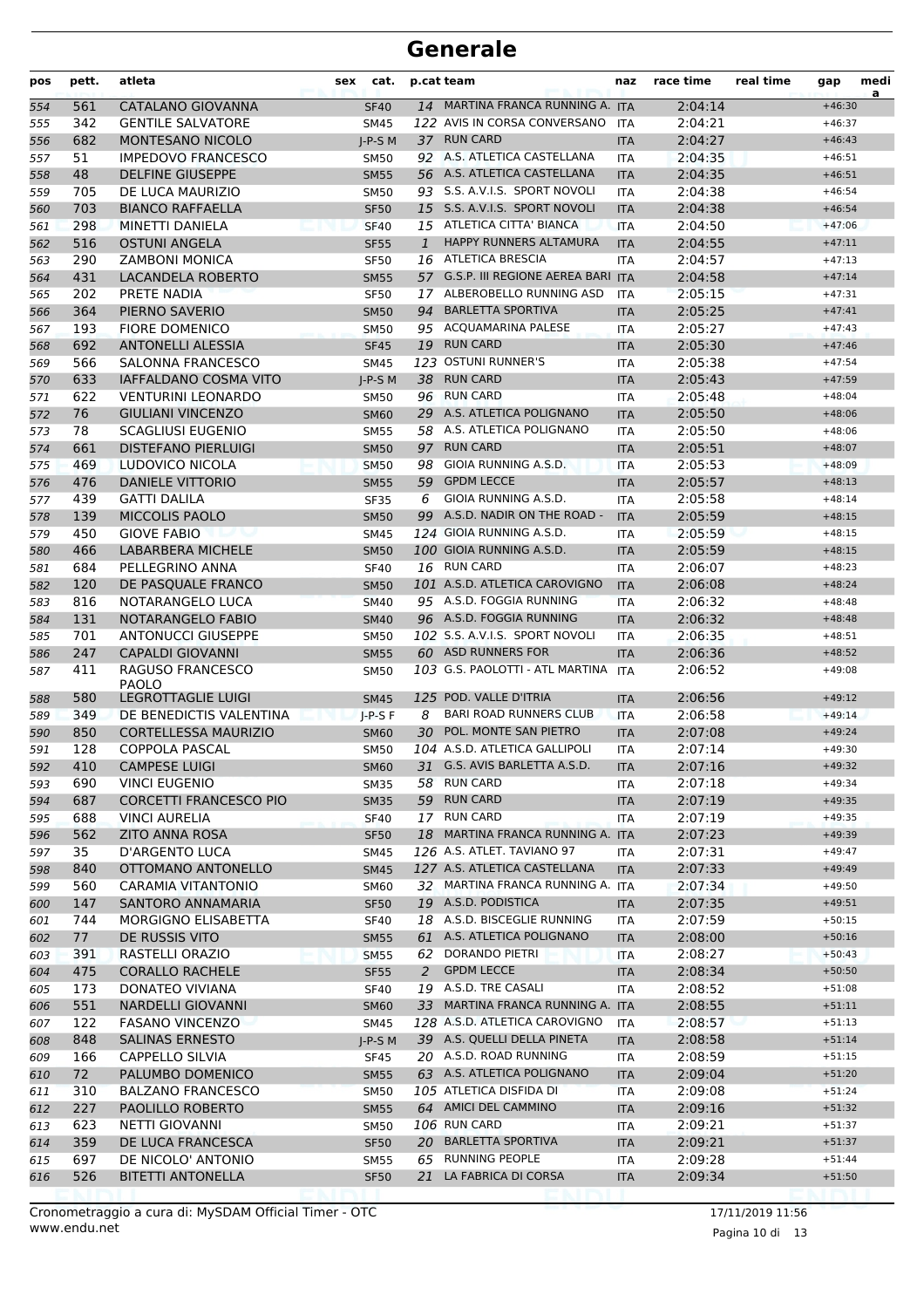| pos        | pett.      | atleta                                  | sex | cat.                       |                | p.cat team                           | naz                      | race time          | real time | gap      | medi<br>a |
|------------|------------|-----------------------------------------|-----|----------------------------|----------------|--------------------------------------|--------------------------|--------------------|-----------|----------|-----------|
| 617        | 582        | <b>ZAMITI SERGIO</b>                    |     | <b>SM55</b>                |                | 66 POD. VALLE D'ITRIA                | <b>ITA</b>               | 2:09:39            |           | $+51:55$ |           |
| 618        | 413        | <b>BUFANO ANTONELLA</b>                 |     | <b>SF50</b>                | 22             | G.S. PAOLOTTI - ATL MARTINA          | <b>ITA</b>               | 2:09:43            |           | $+51:59$ |           |
| 619        | 234        | CASTELLUCCI ANNA LUCIA                  |     | <b>SF45</b>                | 21             | ASD GRUPPO PODISTICO IL              | <b>ITA</b>               | 2:09:45            |           | $+52:01$ |           |
| 620        | 415        | <b>SISTO MARTINO</b>                    |     | <b>SM55</b>                |                | 67 G.S. PAOLOTTI - ATL MARTINA ITA   |                          | 2:09:47            |           | $+52:03$ |           |
| 621        | 557        | <b>FANELLI GIOVANNA</b>                 |     | <b>SF50</b>                | 23             | MARTINA FRANCA RUNNING A. ITA        |                          | 2:09:56            |           | $+52:12$ |           |
| 622        | 738        | DE FRANCESCO VITO                       |     | <b>SM65</b>                | 6              | TOP RUNNING BRINDISI                 | <b>ITA</b>               | 2:09:58            |           | $+52:14$ |           |
| 623        | 454        | <b>VERNA PALMA</b>                      |     | <b>SF55</b>                | 3              | GIOIA RUNNING A.S.D.                 | <b>ITA</b>               | 2:10:01            |           | $+52:17$ |           |
| 624        | 191        | <b>FORTUNATO LORENZO</b>                |     | <b>SM55</b>                |                | 68 ACQUAMARINA PALESE                | <b>ITA</b>               | 2:10:06            |           | $+52:22$ |           |
| 625        | 765        | NICASSIO ANTONIO                        |     | <b>SM55</b>                |                | 69 RUN CARD                          | <b>ITA</b>               | 2:10:07            |           | $+52:23$ |           |
| 626        | 242        | <b>LOCONTE IGNAZIO</b>                  |     | <b>SM50</b>                |                | 107 ASD POLISPORTIVA DUNE            | ITA                      | 2:10:10            |           | $+52:26$ |           |
| 627        | 195        | <b>MIZZI CORRADO</b>                    |     | <b>SM45</b>                |                | 129 ACQUAMARINA PALESE               | <b>ITA</b>               | 2:10:15            |           | $+52:31$ |           |
| 628        | 519        | D'IPPOLITO ALESSANDRO                   |     | <b>SM40</b>                |                | 97 IKKOS ATLETI TARANTO A.S.D.       | <b>ITA</b>               | 2:10:17            |           | $+52:33$ |           |
| 629        | 753        | DI PIERRO FRANCESCO                     |     | <b>SM40</b>                |                | 98 A.S.D. BISCEGLIE RUNNING          | <b>ITA</b>               | 2:10:20            |           | $+52:36$ |           |
| 630        | 791        | RUBINO ALESSANDRO                       |     | <b>SM45</b>                |                | 130 RUN CARD                         | <b>GBR</b>               | 2:10:25            |           | $+52:41$ |           |
| 631        | 530        | <b>RUFFINO ELIGIO</b>                   |     | <b>SM35</b>                |                | 60 LA PALESTRA ASD-MARTINA           | <b>ITA</b>               | 2:10:44            |           | $+53:00$ |           |
| 632        | 437        | <b>DONVITO FRANCESCA</b>                |     | $I-P-S F$                  | 9              | GIOIA RUNNING A.S.D.                 | ITA                      | 2:10:47            |           | $+53:03$ |           |
| 633        | 458        | <b>GEMMATI VITO GIOVANNI</b>            |     | <b>SM50</b>                |                | 108 GIOIA RUNNING A.S.D.             | <b>ITA</b>               | 2:10:50            |           | $+53:06$ |           |
| 634        | 26         | COTTA RAMOSINO LUISA                    |     | <b>SF45</b>                |                | 22 A.S. AMATORI VILLA PAMPHILI       | <b>ITA</b>               | 2:11:06            |           | $+53:22$ |           |
| 635        | 279        | <b>BARNABA FRANCESCO</b>                |     | <b>SM50</b>                |                | 109 ATLETICA MONOPOLI                | <b>ITA</b>               | 2:11:14            |           | $+53:30$ |           |
| 636        | 529        | PETRONELLA GIACOMO                      |     | <b>SM40</b>                |                | 99 LA PALESTRA ASD-MARTINA           | ITA                      | 2:11:15            |           | $+53:31$ |           |
| 637        | 96         | <b>SCRIMIERI ANTONIO</b>                |     | <b>SM35</b>                |                | 61 A.S. QUELLI DELLA PINETA          | <b>ITA</b>               | 2:11:21            |           | $+53:37$ |           |
| 638        | 714        | QUARTA ANNAMARIA                        |     | <b>SF40</b>                |                | 20 S.S. A.V.I.S. SPORT NOVOLI        | <b>ITA</b>               | 2:11:42            |           | $+53:58$ |           |
| 639        | 707        | DE PASCALI COSIMO                       |     | <b>SM35</b>                |                | 62 S.S. A.V.I.S. SPORT NOVOLI        | <b>ITA</b>               | 2:11:42            |           | $+53:58$ |           |
| 640        | 256        | <b>FERRULLI NICOLA</b>                  |     | <b>SM45</b>                |                | 131 ASD RUNNING CASSANO              | <b>ITA</b>               | 2:11:53            |           | $+54:08$ |           |
| 641        | 323        | <b>CIONI PATRIZIA</b>                   |     | <b>SF40</b>                |                | 21 ATLETICAMENTE                     | <b>ITA</b>               | 2:12:01            |           | $+54:17$ |           |
| 642        | 479        | <b>GRECO GIUDITTA</b>                   |     | <b>SF40</b>                |                | 22 GPDM LECCE                        | ITA                      | 2:12:03            |           | $+54:19$ |           |
| 643        | 208        | NAPOLETANO PAOLO LUIGI                  |     | <b>SM70</b>                | $\overline{4}$ | ALBEROBELLO RUNNING ASD              | <b>ITA</b>               | 2:12:09            |           | $+54:25$ |           |
| 644        | 699        | <b>ESPOSITO FRANCESCO</b>               |     | <b>SM50</b>                |                | 110 S.ATL. S.G.BOSCO                 | ITA                      | 2:12:19            |           | $+54:35$ |           |
| 645        | 614        | LINSALATA ORONZO                        |     | <b>SM55</b>                |                | 70 PUROSANGUE ATHLETICS              | <b>ITA</b>               | 2:12:21            |           | $+54:37$ |           |
| 646        | 800        | <b>RENZO</b><br>SARDANO AGATA           |     | <b>SF40</b>                |                | 23 A.MARATONETI ANDRIESI             | ITA                      | 2:12:21            |           | $+54:37$ |           |
| 647        | 490        | <b>RUSSO ANDREA</b>                     |     | <b>SM40</b>                |                | 100 GPDM LECCE                       | <b>ITA</b>               | 2:12:24            |           | $+54:40$ |           |
| 648        | 178        | LOMBARDO MARIA SERENA                   |     | $I-P-S F$                  |                | 10 A.S.D. TRE CASALI                 | <b>ITA</b>               | 2:12:50            |           | $+55:06$ |           |
| 649        | 345        | <b>LORUSSO GENNARO</b>                  |     | <b>SM50</b>                |                | 111 AVIS IN CORSA CONVERSANO         | <b>ITA</b>               | 2:12:54            |           | $+55:10$ |           |
| 650        | 635        | <b>BARSANTI GIORGIO</b>                 |     | <b>SM40</b>                |                | 101 RUN CARD                         | ITA                      | 2:13:07            |           | $+55:23$ |           |
| 651        | 436        | <b>BUTTIGLIONE LEONARDO</b>             |     | <b>SM45</b>                |                | 132 GIOIA RUNNING A.S.D.             | <b>ITA</b>               | 2:13:09            |           | $+55:25$ |           |
| 652        | 189        | <b>GALEONE GIUSEPPE</b>                 |     | <b>SM45</b>                |                | 133 A.S.D.FITNESS PODISTICA S.G. ITA |                          | 2:13:10            |           | $+55:26$ |           |
| 653        | 188        | <b>TRISOLINI ANTONELLA</b>              |     | <b>SF45</b>                |                | 23 A.S.D.FITNESS PODISTICA S.G. ITA  |                          | 2:13:10            |           | $+55:26$ |           |
| 654        | 658        | PANNA GIULIA                            |     | $I-P-S F$                  |                | 11 RUN CARD                          | ITA                      | 2:13:18            |           | $+55:34$ |           |
| 655        | 632        | <b>PRICCI GIOVANNA</b>                  |     | <b>SF55</b>                | 4              | <b>RUN CARD</b>                      | <b>ITA</b>               | 2:13:19            |           | $+55:35$ |           |
| 656        | 45         | ANDRESINI ANTONIA                       |     | <b>SF55</b>                |                | 5 A.S. ATLETICA CASTELLANA           | <b>ITA</b>               | 2:13:26            |           | $+55:42$ |           |
| 657        | 489        | ROLLO MARIA ROSARIA                     |     | <b>SF50</b>                |                | 24 GPDM LECCE                        | <b>ITA</b>               | 2:13:31            |           | $+55:47$ |           |
| 658        | 709        | <b>GRASSO MARIA ELENA</b>               |     | $J-P-S F$                  |                | 12 S.S. A.V.I.S. SPORT NOVOLI        | <b>ITA</b>               | 2:13:32            |           | $+55:48$ |           |
| 659        | 487        | <b>RIZZO ASSUNTA</b>                    |     | <b>SF55</b>                | 6              | <b>GPDM LECCE</b>                    | <b>ITA</b>               | 2:13:34            |           | $+55:50$ |           |
| 660        | 145        | <b>MARINELLI CIRO</b>                   |     | SM50                       |                | 112 A.S.D. PODISTICA                 | <b>ITA</b>               | 2:13:38            |           | $+55:54$ |           |
| 661        | 856        | ANDRIOLA NICOLANGELO                    |     | <b>SM65</b>                | $7^{\circ}$    | <b>ASD RUNNERS FOR</b>               | <b>ITA</b>               | 2:13:47            |           | $+56:03$ |           |
| 662        | 93         | SANTORO FRANCESCO                       |     | <b>SM65</b>                | 8              | A.S. QUELLI DELLA PINETA             | <b>ITA</b>               | 2:13:57            |           | $+56:13$ |           |
| 663        | 73         | <b>RESSA GIUSEPPE</b>                   |     | <b>SM55</b>                |                | 71 A.S. ATLETICA POLIGNANO           | <b>ITA</b>               | 2:13:58            |           | $+56:14$ |           |
| 664        | 343        | LORUSSO FRANCESCO                       |     | <b>SM80</b>                | 1              | AVIS IN CORSA CONVERSANO             | ITA                      | 2:14:03            |           | $+56:19$ |           |
| 665        | 471        | <b>MASTROLIA VINCENZO</b>               |     | <b>SM65</b>                | 9              | <b>GPDM LECCE</b>                    | <b>ITA</b>               | 2:14:33            |           | $+56:49$ |           |
| 666        | 397        | <b>DEL PRETE ANTONIO</b>                |     | <b>SM65</b>                |                | 10 ECOLSERVIZI RUNNERS               | <b>ITA</b>               | 2:14:39            |           | $+56:55$ |           |
| 667        | 49         | <b>DETOMASO ALESSIO</b>                 |     | $J-P-S$ M                  |                | 40 A.S. ATLETICA CASTELLANA          | <b>ITA</b>               | 2:14:44            |           | $+57:00$ |           |
|            | 53         | <b>GIUSEPPE</b><br>LOFANO MARILISA      |     |                            |                | 13 A.S. ATLETICA CASTELLANA          |                          |                    |           | $+57:00$ |           |
| 668        | 798        | PAPAGNI PANTALEO                        |     | $I-P-S F$                  |                | 72 A.S.D. BISCEGLIE RUNNING          | <b>ITA</b>               | 2:14:44<br>2:14:48 |           | $+57:04$ |           |
| 669        | 573        | <b>BUCCI SILVIA</b>                     |     | <b>SM55</b><br><b>SF45</b> |                | 24 POD. CANUSIUM 2004                | <b>ITA</b>               | 2:15:03            |           | $+57:19$ |           |
| 670        | 779        | <b>CIVARELLI GIUSEPPE</b>               |     |                            |                | 134 ATLETICA ADELFIA                 | ITA                      | 2:15:13            |           | $+57:29$ |           |
| 671        |            |                                         |     | <b>SM45</b>                |                | 25 HAPPY RUNNERS ALTAMURA            | <b>ITA</b>               |                    |           | $+57:31$ |           |
| 672<br>673 | 507<br>288 | STORSILLO CATERINA<br>DE SERIO GIUSEPPE |     | <b>SF45</b><br><b>SM50</b> |                | 113 ATLETICA ADELFIA                 | <b>ITA</b><br><b>ITA</b> | 2:15:15<br>2:15:15 |           | $+57:31$ |           |
| 674        | 508        | CICCIMARRA TOMMASO                      |     | SM45                       |                | 135 HAPPY RUNNERS ALTAMURA           | ITA                      | 2:15:17            |           | $+57:33$ |           |
| 675        | 470        | <b>INGROSSO BARBARA</b>                 |     | <b>SF50</b>                |                | 25 GPDM LECCE                        | <b>ITA</b>               | 2:15:18            |           | $+57:34$ |           |
| 676        | 746        | RAIMONDI ELISABETTA                     |     | SF60                       | $\mathbf{1}$   | A.S.D. BISCEGLIE RUNNING             | ITA                      | 2:15:25            |           | $+57:41$ |           |
| 677        | 366        | PAPARELLA SALVATORE                     |     | <b>SM60</b>                |                | 34 BARLETTA SPORTIVA                 | <b>ITA</b>               | 2:15:28            |           | $+57:44$ |           |
| 678        | 79         | <b>SCAGLIUSI FRANCESCO</b>              |     | <b>SM60</b>                |                | 35 A.S. ATLETICA POLIGNANO           | <b>ITA</b>               | 2:15:29            |           | $+57:45$ |           |
| 679        | 520        | <b>BASILE DANIELA</b>                   |     | <b>SF55</b>                | $7^{\circ}$    | IKKOS ATLETI TARANTO A.S.D. ITA      |                          | 2:15:41            |           | $+57:57$ |           |
|            |            |                                         |     |                            |                |                                      |                          |                    |           |          |           |

www.endu.net Cronometraggio a cura di: MySDAM Official Timer - OTC 17/11/2019 11:56

Pagina 11 di 13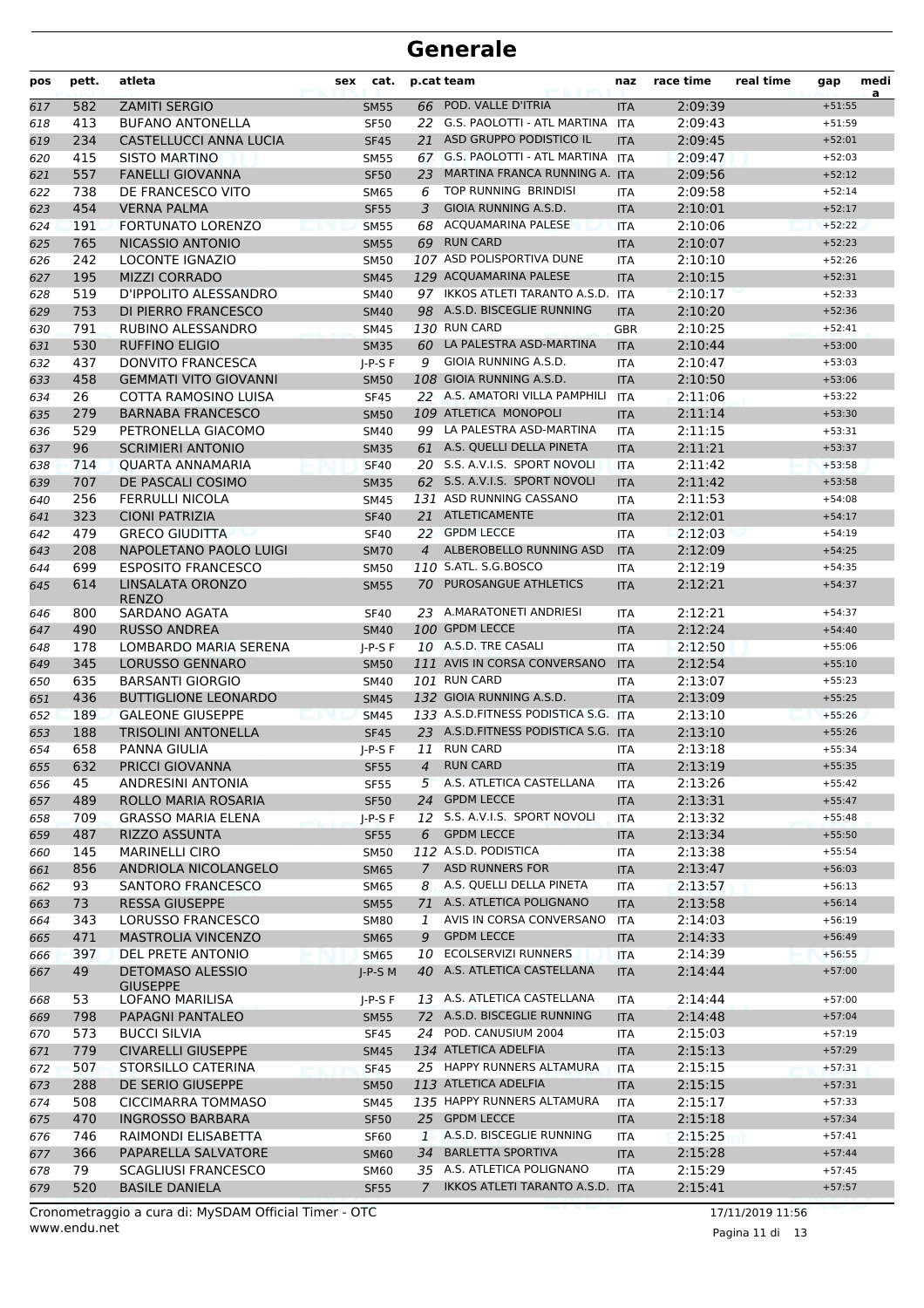| 114 RUN CARD<br><b>BONFIGLI MARCO</b><br>2:15:59<br>618<br>$+58:15$<br>680<br><b>SM50</b><br><b>ITA</b><br>26 RUN CARD<br>662<br>2:16:10<br><b>TAMMA MANUELA</b><br><b>SF45</b><br>681<br>ITA<br>$+58:26$<br>371<br><b>MARRA VALERIO</b><br><b>CLUB CORRERE GALATINA</b><br>2:16:13<br><b>SM65</b><br>11<br>682<br><b>ITA</b><br>$+58:29$<br>27 A.S.D. ROAD RUNNING<br>159<br>SORRENTI FELICITA<br>2:16:26<br>$+58:42$<br>683<br><b>SF45</b><br><b>ITA</b><br>115 A.S.D. ROAD RUNNING<br>2:16:27<br>158<br><b>REGINA TOMMASO</b><br><b>SM50</b><br>$+58:43$<br>684<br><b>ITA</b><br>827<br>136 BARLETTA SPORTIVA<br>DE NUCCIO MAURIZIO<br><b>SM45</b><br>2:16:36<br>$+58:52$<br>685<br><b>ITA</b><br>116 POD. VALLE D'ITRIA<br>575<br><b>GALIZIA VALTER</b><br>2:16:49<br>$+59:05$<br>686<br><b>SM50</b><br><b>ITA</b><br>117 A.S.D. ATLETICA CAROVIGNO<br>121<br>DE CILLIS ANGELO<br><b>SM50</b><br><b>ITA</b><br>2:16:56<br>$+59:12$<br>687<br>196<br>102 ACQUAMARINA PALESE<br><b>MUROLO DAMIANO</b><br><b>SM40</b><br><b>ITA</b><br>2:16:58<br>$+59:14$<br>688<br>36 ACQUAMARINA PALESE<br>194<br><b>COLELLA GIUSEPPE</b><br>2:16:59<br>$+59:15$<br>689<br><b>SM60</b><br><b>ITA</b><br>28 A.S. AMATORI VILLA PAMPHILI<br>27<br><b>COTTA RAMOSINO LAURA</b><br>2:17:01<br><b>SF45</b><br><b>ITA</b><br>$+59:17$<br>690<br>73 A.S. AMATORI PUTIGNANO<br>2:17:03<br>24<br>LAERA DOMENICO<br><b>SM55</b><br>$+59:19$<br>691<br><b>ITA</b><br>26 S.S. A.V.I.S. SPORT NOVOLI<br>2:17:08<br>717<br><b>SPADA ILARIA</b><br><b>SF50</b><br><b>ITA</b><br>$+59:24$<br>692<br>ROMANAZZI GIUSEPPINA<br>24 ASS. S. D. PINK PANTHER<br>2:17:19<br>266<br><b>SF40</b><br><b>ITA</b><br>$+59:35$<br>693<br>187<br>14 A.S.D.FITNESS PODISTICA S.G. ITA<br>2:17:20<br>DI MAGGIO GIORGIA<br>$I-P-S F$<br>$+59:36$<br>694<br>74 A.S.D. AGORA'<br>101<br>MILELLA AGOSTINO<br>2:17:27<br>$+59:43$<br>695<br><b>SM55</b><br><b>ITA</b><br>484<br>15 GPDM LECCE<br>2:17:33<br>PLIJNAAR MARISKA NADINE<br>$J-P-S F$<br>$+59:49$<br>696<br><b>ITA</b><br>137 GPDM LECCE<br>2:17:37<br>480<br><b>LUCIA SIMONE</b><br>$+59:53$<br>697<br>SM45<br><b>ITA</b><br>37 ATLETICA CITTA' BIANCA<br>2:18:22<br>299<br>PIGNATELLI PASQUALE<br><b>ITA</b><br>$+1:00:38$<br>698<br><b>SM60</b><br>138 RUN CARD<br>621<br>POMES VINCENZO<br><b>SM45</b><br><b>ITA</b><br>2:18:25<br>699<br>$+1:00:41$<br>620<br><b>GRECO VINCENZO</b><br>75 RUN CARD<br>2:18:28<br><b>SM55</b><br><b>ITA</b><br>$+1:00:44$<br>700<br><b>RUN CARD</b><br>636<br>2:18:29<br>$+1:00:45$<br>LIUZZI GIOVANNI<br>701<br><b>SM55</b><br>76<br><b>ITA</b><br><b>CACCAVALE MARIA</b><br>ASD NOLA RUNNING<br>702<br>238<br><b>SF55</b><br>8<br>2:18:43<br><b>ITA</b><br>$+1:00:59$<br><b>ANTONIETTA</b><br>55<br>77 A.S. ATLETICA CASTELLANA<br><b>MONGELLI LUIGI</b><br><b>SM55</b><br>2:18:50<br>703<br><b>ITA</b><br>$+1:01:06$<br>103 GIOIA RUNNING A.S.D.<br>455<br><b>CEPPAGLIA LEANDRO</b><br>2:19:26<br>704<br><b>SM40</b><br><b>ITA</b><br>$+1:01:42$<br>63 A.S.D. BISCEGLIE RUNNING<br>839<br>MISINO SIMONE GIUSEPPE<br><b>SM35</b><br>2:19:50<br>$+1:02:06$<br>705<br><b>ITA</b><br>416<br>78 G.S. PAOLOTTI - ATL MARTINA ITA<br><b>CAROLI NICOLA</b><br><b>SM55</b><br>2:19:51<br>706<br>$+1:02:07$<br>412<br>25 G.S. PAOLOTTI - ATL MARTINA ITA<br>2:19:52<br><b>VINCI PATRIZIA</b><br>$+1:02:08$<br><b>SF40</b><br>707<br>79 A.S.D. LA FENICE<br>104<br><b>CAPUANO MICHELE</b><br>2:20:05<br>$+1:02:21$<br>708<br><b>SM55</b><br><b>ITA</b><br>29<br>A.S. AMATORI VILLA PAMPHILI<br>2:20:08<br>709<br><b>ESPOSITO ALESSANDRA</b><br><b>SF55</b><br><b>ITA</b><br>$+1:02:24$<br>9<br>MARTINA FRANCA RUNNING A. ITA<br>556<br>TRIVISANI ANNA MARIA<br>2:20:16<br>710<br><b>SF50</b><br>27<br>$+1:02:32$<br>28 AMICI DEL CAMMINO<br>228<br>711<br><b>MOCCIA MARIA</b><br>2:20:28<br>$+1:02:44$<br><b>SF50</b><br><b>ITA</b><br><b>ECOLSERVIZI RUNNERS</b><br>712<br>399<br><b>QUARTULLI GIUSEPPE</b><br><b>SM70</b><br>5<br><b>ITA</b><br>2:20:44<br>$+1:03:00$<br>515<br>NINIVAGGI GRAZIANTONIO<br>HAPPY RUNNERS ALTAMURA<br>6<br>2:20:50<br>$+1:03:06$<br>713<br><b>SM70</b><br>ITA<br><b>RUN CARD</b><br>649<br><b>PIZZOLANTE ELISA</b><br>2<br>2:21:09<br>714<br><b>SF60</b><br><b>ITA</b><br>$+1:03:25$<br>POLISPORT CICLO CLUB<br>715<br>612<br><b>BAGORDO PAOLO</b><br>64<br>2:21:11<br><b>SM35</b><br><b>ITA</b><br>$+1:03:27$<br>38 A.S. QUELLI DELLA PINETA<br>91<br><b>LOSETO FRANCESCO</b><br><b>SM60</b><br><b>ITA</b><br>2:21:45<br>$+1:04:01$<br>716<br>139 BARLETTA SPORTIVA<br>360<br>DIPIETRO ANTONIO<br><b>ITA</b><br>2:21:49<br>717<br>SM45<br>$+1:04:05$<br>DORONZO EMANUELE<br>140 BARLETTA SPORTIVA<br>2:21:50<br>361<br>$+1:04:06$<br><b>SM45</b><br>718<br><b>ITA</b><br>65 BARLETTA SPORTIVA<br>367<br><b>GIANNINI FRANCESCO</b><br>2:21:50<br>$+1:04:06$<br>719<br>SM35<br>ITA<br><b>PAOLO</b><br>39 A.S. QUELLI DELLA PINETA<br>94<br><b>INTRANO' VINCENZO</b><br>2:21:51<br>$+1:04:07$<br>720<br><b>SM60</b><br><b>ITA</b><br>66 AVIS IN CORSA CONVERSANO<br>D'ALESSANDRO VITO<br>2:22:18<br>346<br><b>SM35</b><br><b>ITA</b><br>$+1:04:34$<br>721<br>40 ALBEROBELLO RUNNING ASD<br><b>COLUCCI GRAZIANO</b><br>2:22:25<br>$+1:04:41$<br>722<br>198<br><b>SM60</b><br><b>ITA</b><br>10 MARTINA FRANCA RUNNING A. ITA<br>$+1:04:54$<br>ROMANAZZO CARMELA<br>2:22:38<br>723<br>546<br>SF55<br>A.S.D. AGORA'<br>103<br><b>MAGRINO MARCO</b><br>$7^{\circ}$<br>2:22:44<br>724<br><b>SM70</b><br><b>ITA</b><br>$+1:05:00$<br>41 A.S.D. AGORA'<br>100<br>ARCAMONE MASSIMO<br>2:22:45<br>725<br><b>SM60</b><br>ITA<br>$+1:05:01$<br>80 DORANDO PIETRI<br>390<br><b>SEMERARO GIOVANNI</b><br>2:23:01<br>$+1:05:17$<br><b>SM55</b><br><b>ITA</b><br>726<br>118 RUN CARD<br>655<br><b>SAVOIA CARMINE</b><br>2:23:25<br>727<br><b>SM50</b><br>ITA<br>$+1:05:41$<br>249<br><b>ZEMA FRANCESCO</b><br>81 ASD RUNNERS FOR<br>2:23:44<br>$+1:06:00$<br>728<br><b>SM55</b><br><b>ITA</b><br>11 A.S. ATLETICA POLIGNANO<br>$+1:06:33$<br>80<br>PETRUZZELLI CRISTINA<br>2:24:17<br>729<br><b>SF55</b><br><b>ITA</b><br>141 A.MARATONETI ANDRIESI<br>799<br><b>DELL'ENDICE RICCARDO</b><br>2:24:25<br>730<br><b>SM45</b><br><b>ITA</b><br>$+1:06:41$<br>29 IKKOS ATLETI TARANTO A.S.D. ITA<br>521<br><b>SACCO GIOVANNA</b><br>2:24:51<br>$+1:07:07$<br>731<br><b>SF45</b><br>82 G.S. PAOLOTTI - ATL MARTINA ITA<br>419<br>PERRONE VINCENZO<br>2:24:57<br>$+1:07:13$<br><b>SM55</b><br>732<br>PODISTICA CIAMPINO<br>586<br><b>BIANCO GIOVANNI</b><br>2:25:04<br>$+1:07:20$<br>733<br><b>SM70</b><br>8<br>ITA<br>12 AVIS IN CORSA CONVERSANO<br>338<br>LOVECCHIO LUIGI<br>2:25:04<br>$+1:07:20$<br><b>ITA</b><br>734<br><b>SM65</b><br>30 ATLETICA ADELFIA<br>$+1:07:29$<br>842<br>PROCACCIO ROSALBA<br>2:25:13<br>735<br><b>SF45</b><br>ITA<br>83 GIOIA RUNNING A.S.D.<br>465<br><b>ANTONICELLI FEDERICO</b><br>2:25:13<br>736<br><b>SM55</b><br><b>ITA</b><br>$+1:07:29$<br>26 POLISPORT CICLO CLUB<br>606<br><b>RICCI MARIALISA</b><br>2:25:15<br>$+1:07:31$<br>737<br><b>SF40</b><br><b>ITA</b><br>119 CLUB CORRERE GALATINA<br>373<br>DE PASCALIS PIERO<br>2:25:52<br>$+1:08:08$<br><b>SM50</b><br><b>ITA</b><br>738<br>70<br><b>ZUPO ANTONIO</b><br>13 A.S. ATLETICA POLIGNANO<br>$+1:08:43$<br>739<br><b>SM65</b><br>2:26:27<br>ITA<br>29 RUN CARD<br>793<br><b>SANSONE PATRIZIA</b><br>2:26:29<br>$+1:08:45$<br>740<br><b>SF50</b><br><b>ITA</b><br>142 RUN CARD<br>DI CHITO FELICE PASQUALE<br>$+1:09:05$<br>792<br>2:26:49<br>741<br>SM45<br>ITA<br>LA FABRICA DI CORSA<br>844<br>LAUCIELLO RAFFAELLA<br>2:27:27<br>742<br><b>SF35</b><br>7<br><b>ITA</b><br>$+1:09:43$ | pos | pett. | atleta | cat.<br>sex | p.cat team | naz | race time | real time | gap | medi<br>a |
|---------------------------------------------------------------------------------------------------------------------------------------------------------------------------------------------------------------------------------------------------------------------------------------------------------------------------------------------------------------------------------------------------------------------------------------------------------------------------------------------------------------------------------------------------------------------------------------------------------------------------------------------------------------------------------------------------------------------------------------------------------------------------------------------------------------------------------------------------------------------------------------------------------------------------------------------------------------------------------------------------------------------------------------------------------------------------------------------------------------------------------------------------------------------------------------------------------------------------------------------------------------------------------------------------------------------------------------------------------------------------------------------------------------------------------------------------------------------------------------------------------------------------------------------------------------------------------------------------------------------------------------------------------------------------------------------------------------------------------------------------------------------------------------------------------------------------------------------------------------------------------------------------------------------------------------------------------------------------------------------------------------------------------------------------------------------------------------------------------------------------------------------------------------------------------------------------------------------------------------------------------------------------------------------------------------------------------------------------------------------------------------------------------------------------------------------------------------------------------------------------------------------------------------------------------------------------------------------------------------------------------------------------------------------------------------------------------------------------------------------------------------------------------------------------------------------------------------------------------------------------------------------------------------------------------------------------------------------------------------------------------------------------------------------------------------------------------------------------------------------------------------------------------------------------------------------------------------------------------------------------------------------------------------------------------------------------------------------------------------------------------------------------------------------------------------------------------------------------------------------------------------------------------------------------------------------------------------------------------------------------------------------------------------------------------------------------------------------------------------------------------------------------------------------------------------------------------------------------------------------------------------------------------------------------------------------------------------------------------------------------------------------------------------------------------------------------------------------------------------------------------------------------------------------------------------------------------------------------------------------------------------------------------------------------------------------------------------------------------------------------------------------------------------------------------------------------------------------------------------------------------------------------------------------------------------------------------------------------------------------------------------------------------------------------------------------------------------------------------------------------------------------------------------------------------------------------------------------------------------------------------------------------------------------------------------------------------------------------------------------------------------------------------------------------------------------------------------------------------------------------------------------------------------------------------------------------------------------------------------------------------------------------------------------------------------------------------------------------------------------------------------------------------------------------------------------------------------------------------------------------------------------------------------------------------------------------------------------------------------------------------------------------------------------------------------------------------------------------------------------------------------------------------------------------------------------------------------------------------------------------------------------------------------------------------------------------------------------------------------------------------------------------------------------------------------------------------------------------------------------------------------------------------------------------------------------------------------------------------------------------------------------------------------------------------------------------------------------------------------------------------------------------------------------------------------------------------------------------------------------------------------------------------------------------------------------------------------------------------------------------------------------------------------------------------------------------------------------------------------------------------------------------------------------------------------------------------------------------------------------------------------------------------------------------------------------------------------------------------------------------------------------------------------------------------------------------------------------------------------------------------------------------------------------------------------------------------------------------------------------------------------------------------------------------------------------------------------------------------------------------------------------------------------------------------------------------------------------------------------------------------------------------------------------------------------------------------------------------------------------------------------|-----|-------|--------|-------------|------------|-----|-----------|-----------|-----|-----------|
|                                                                                                                                                                                                                                                                                                                                                                                                                                                                                                                                                                                                                                                                                                                                                                                                                                                                                                                                                                                                                                                                                                                                                                                                                                                                                                                                                                                                                                                                                                                                                                                                                                                                                                                                                                                                                                                                                                                                                                                                                                                                                                                                                                                                                                                                                                                                                                                                                                                                                                                                                                                                                                                                                                                                                                                                                                                                                                                                                                                                                                                                                                                                                                                                                                                                                                                                                                                                                                                                                                                                                                                                                                                                                                                                                                                                                                                                                                                                                                                                                                                                                                                                                                                                                                                                                                                                                                                                                                                                                                                                                                                                                                                                                                                                                                                                                                                                                                                                                                                                                                                                                                                                                                                                                                                                                                                                                                                                                                                                                                                                                                                                                                                                                                                                                                                                                                                                                                                                                                                                                                                                                                                                                                                                                                                                                                                                                                                                                                                                                                                                                                                                                                                                                                                                                                                                                                                                                                                                                                                                                                                                                                                                                                                                                                                                                                                                                                                                                                                                                                                                                                                                                                       |     |       |        |             |            |     |           |           |     |           |
|                                                                                                                                                                                                                                                                                                                                                                                                                                                                                                                                                                                                                                                                                                                                                                                                                                                                                                                                                                                                                                                                                                                                                                                                                                                                                                                                                                                                                                                                                                                                                                                                                                                                                                                                                                                                                                                                                                                                                                                                                                                                                                                                                                                                                                                                                                                                                                                                                                                                                                                                                                                                                                                                                                                                                                                                                                                                                                                                                                                                                                                                                                                                                                                                                                                                                                                                                                                                                                                                                                                                                                                                                                                                                                                                                                                                                                                                                                                                                                                                                                                                                                                                                                                                                                                                                                                                                                                                                                                                                                                                                                                                                                                                                                                                                                                                                                                                                                                                                                                                                                                                                                                                                                                                                                                                                                                                                                                                                                                                                                                                                                                                                                                                                                                                                                                                                                                                                                                                                                                                                                                                                                                                                                                                                                                                                                                                                                                                                                                                                                                                                                                                                                                                                                                                                                                                                                                                                                                                                                                                                                                                                                                                                                                                                                                                                                                                                                                                                                                                                                                                                                                                                                       |     |       |        |             |            |     |           |           |     |           |
|                                                                                                                                                                                                                                                                                                                                                                                                                                                                                                                                                                                                                                                                                                                                                                                                                                                                                                                                                                                                                                                                                                                                                                                                                                                                                                                                                                                                                                                                                                                                                                                                                                                                                                                                                                                                                                                                                                                                                                                                                                                                                                                                                                                                                                                                                                                                                                                                                                                                                                                                                                                                                                                                                                                                                                                                                                                                                                                                                                                                                                                                                                                                                                                                                                                                                                                                                                                                                                                                                                                                                                                                                                                                                                                                                                                                                                                                                                                                                                                                                                                                                                                                                                                                                                                                                                                                                                                                                                                                                                                                                                                                                                                                                                                                                                                                                                                                                                                                                                                                                                                                                                                                                                                                                                                                                                                                                                                                                                                                                                                                                                                                                                                                                                                                                                                                                                                                                                                                                                                                                                                                                                                                                                                                                                                                                                                                                                                                                                                                                                                                                                                                                                                                                                                                                                                                                                                                                                                                                                                                                                                                                                                                                                                                                                                                                                                                                                                                                                                                                                                                                                                                                                       |     |       |        |             |            |     |           |           |     |           |
|                                                                                                                                                                                                                                                                                                                                                                                                                                                                                                                                                                                                                                                                                                                                                                                                                                                                                                                                                                                                                                                                                                                                                                                                                                                                                                                                                                                                                                                                                                                                                                                                                                                                                                                                                                                                                                                                                                                                                                                                                                                                                                                                                                                                                                                                                                                                                                                                                                                                                                                                                                                                                                                                                                                                                                                                                                                                                                                                                                                                                                                                                                                                                                                                                                                                                                                                                                                                                                                                                                                                                                                                                                                                                                                                                                                                                                                                                                                                                                                                                                                                                                                                                                                                                                                                                                                                                                                                                                                                                                                                                                                                                                                                                                                                                                                                                                                                                                                                                                                                                                                                                                                                                                                                                                                                                                                                                                                                                                                                                                                                                                                                                                                                                                                                                                                                                                                                                                                                                                                                                                                                                                                                                                                                                                                                                                                                                                                                                                                                                                                                                                                                                                                                                                                                                                                                                                                                                                                                                                                                                                                                                                                                                                                                                                                                                                                                                                                                                                                                                                                                                                                                                                       |     |       |        |             |            |     |           |           |     |           |
|                                                                                                                                                                                                                                                                                                                                                                                                                                                                                                                                                                                                                                                                                                                                                                                                                                                                                                                                                                                                                                                                                                                                                                                                                                                                                                                                                                                                                                                                                                                                                                                                                                                                                                                                                                                                                                                                                                                                                                                                                                                                                                                                                                                                                                                                                                                                                                                                                                                                                                                                                                                                                                                                                                                                                                                                                                                                                                                                                                                                                                                                                                                                                                                                                                                                                                                                                                                                                                                                                                                                                                                                                                                                                                                                                                                                                                                                                                                                                                                                                                                                                                                                                                                                                                                                                                                                                                                                                                                                                                                                                                                                                                                                                                                                                                                                                                                                                                                                                                                                                                                                                                                                                                                                                                                                                                                                                                                                                                                                                                                                                                                                                                                                                                                                                                                                                                                                                                                                                                                                                                                                                                                                                                                                                                                                                                                                                                                                                                                                                                                                                                                                                                                                                                                                                                                                                                                                                                                                                                                                                                                                                                                                                                                                                                                                                                                                                                                                                                                                                                                                                                                                                                       |     |       |        |             |            |     |           |           |     |           |
|                                                                                                                                                                                                                                                                                                                                                                                                                                                                                                                                                                                                                                                                                                                                                                                                                                                                                                                                                                                                                                                                                                                                                                                                                                                                                                                                                                                                                                                                                                                                                                                                                                                                                                                                                                                                                                                                                                                                                                                                                                                                                                                                                                                                                                                                                                                                                                                                                                                                                                                                                                                                                                                                                                                                                                                                                                                                                                                                                                                                                                                                                                                                                                                                                                                                                                                                                                                                                                                                                                                                                                                                                                                                                                                                                                                                                                                                                                                                                                                                                                                                                                                                                                                                                                                                                                                                                                                                                                                                                                                                                                                                                                                                                                                                                                                                                                                                                                                                                                                                                                                                                                                                                                                                                                                                                                                                                                                                                                                                                                                                                                                                                                                                                                                                                                                                                                                                                                                                                                                                                                                                                                                                                                                                                                                                                                                                                                                                                                                                                                                                                                                                                                                                                                                                                                                                                                                                                                                                                                                                                                                                                                                                                                                                                                                                                                                                                                                                                                                                                                                                                                                                                                       |     |       |        |             |            |     |           |           |     |           |
|                                                                                                                                                                                                                                                                                                                                                                                                                                                                                                                                                                                                                                                                                                                                                                                                                                                                                                                                                                                                                                                                                                                                                                                                                                                                                                                                                                                                                                                                                                                                                                                                                                                                                                                                                                                                                                                                                                                                                                                                                                                                                                                                                                                                                                                                                                                                                                                                                                                                                                                                                                                                                                                                                                                                                                                                                                                                                                                                                                                                                                                                                                                                                                                                                                                                                                                                                                                                                                                                                                                                                                                                                                                                                                                                                                                                                                                                                                                                                                                                                                                                                                                                                                                                                                                                                                                                                                                                                                                                                                                                                                                                                                                                                                                                                                                                                                                                                                                                                                                                                                                                                                                                                                                                                                                                                                                                                                                                                                                                                                                                                                                                                                                                                                                                                                                                                                                                                                                                                                                                                                                                                                                                                                                                                                                                                                                                                                                                                                                                                                                                                                                                                                                                                                                                                                                                                                                                                                                                                                                                                                                                                                                                                                                                                                                                                                                                                                                                                                                                                                                                                                                                                                       |     |       |        |             |            |     |           |           |     |           |
|                                                                                                                                                                                                                                                                                                                                                                                                                                                                                                                                                                                                                                                                                                                                                                                                                                                                                                                                                                                                                                                                                                                                                                                                                                                                                                                                                                                                                                                                                                                                                                                                                                                                                                                                                                                                                                                                                                                                                                                                                                                                                                                                                                                                                                                                                                                                                                                                                                                                                                                                                                                                                                                                                                                                                                                                                                                                                                                                                                                                                                                                                                                                                                                                                                                                                                                                                                                                                                                                                                                                                                                                                                                                                                                                                                                                                                                                                                                                                                                                                                                                                                                                                                                                                                                                                                                                                                                                                                                                                                                                                                                                                                                                                                                                                                                                                                                                                                                                                                                                                                                                                                                                                                                                                                                                                                                                                                                                                                                                                                                                                                                                                                                                                                                                                                                                                                                                                                                                                                                                                                                                                                                                                                                                                                                                                                                                                                                                                                                                                                                                                                                                                                                                                                                                                                                                                                                                                                                                                                                                                                                                                                                                                                                                                                                                                                                                                                                                                                                                                                                                                                                                                                       |     |       |        |             |            |     |           |           |     |           |
|                                                                                                                                                                                                                                                                                                                                                                                                                                                                                                                                                                                                                                                                                                                                                                                                                                                                                                                                                                                                                                                                                                                                                                                                                                                                                                                                                                                                                                                                                                                                                                                                                                                                                                                                                                                                                                                                                                                                                                                                                                                                                                                                                                                                                                                                                                                                                                                                                                                                                                                                                                                                                                                                                                                                                                                                                                                                                                                                                                                                                                                                                                                                                                                                                                                                                                                                                                                                                                                                                                                                                                                                                                                                                                                                                                                                                                                                                                                                                                                                                                                                                                                                                                                                                                                                                                                                                                                                                                                                                                                                                                                                                                                                                                                                                                                                                                                                                                                                                                                                                                                                                                                                                                                                                                                                                                                                                                                                                                                                                                                                                                                                                                                                                                                                                                                                                                                                                                                                                                                                                                                                                                                                                                                                                                                                                                                                                                                                                                                                                                                                                                                                                                                                                                                                                                                                                                                                                                                                                                                                                                                                                                                                                                                                                                                                                                                                                                                                                                                                                                                                                                                                                                       |     |       |        |             |            |     |           |           |     |           |
|                                                                                                                                                                                                                                                                                                                                                                                                                                                                                                                                                                                                                                                                                                                                                                                                                                                                                                                                                                                                                                                                                                                                                                                                                                                                                                                                                                                                                                                                                                                                                                                                                                                                                                                                                                                                                                                                                                                                                                                                                                                                                                                                                                                                                                                                                                                                                                                                                                                                                                                                                                                                                                                                                                                                                                                                                                                                                                                                                                                                                                                                                                                                                                                                                                                                                                                                                                                                                                                                                                                                                                                                                                                                                                                                                                                                                                                                                                                                                                                                                                                                                                                                                                                                                                                                                                                                                                                                                                                                                                                                                                                                                                                                                                                                                                                                                                                                                                                                                                                                                                                                                                                                                                                                                                                                                                                                                                                                                                                                                                                                                                                                                                                                                                                                                                                                                                                                                                                                                                                                                                                                                                                                                                                                                                                                                                                                                                                                                                                                                                                                                                                                                                                                                                                                                                                                                                                                                                                                                                                                                                                                                                                                                                                                                                                                                                                                                                                                                                                                                                                                                                                                                                       |     |       |        |             |            |     |           |           |     |           |
|                                                                                                                                                                                                                                                                                                                                                                                                                                                                                                                                                                                                                                                                                                                                                                                                                                                                                                                                                                                                                                                                                                                                                                                                                                                                                                                                                                                                                                                                                                                                                                                                                                                                                                                                                                                                                                                                                                                                                                                                                                                                                                                                                                                                                                                                                                                                                                                                                                                                                                                                                                                                                                                                                                                                                                                                                                                                                                                                                                                                                                                                                                                                                                                                                                                                                                                                                                                                                                                                                                                                                                                                                                                                                                                                                                                                                                                                                                                                                                                                                                                                                                                                                                                                                                                                                                                                                                                                                                                                                                                                                                                                                                                                                                                                                                                                                                                                                                                                                                                                                                                                                                                                                                                                                                                                                                                                                                                                                                                                                                                                                                                                                                                                                                                                                                                                                                                                                                                                                                                                                                                                                                                                                                                                                                                                                                                                                                                                                                                                                                                                                                                                                                                                                                                                                                                                                                                                                                                                                                                                                                                                                                                                                                                                                                                                                                                                                                                                                                                                                                                                                                                                                                       |     |       |        |             |            |     |           |           |     |           |
|                                                                                                                                                                                                                                                                                                                                                                                                                                                                                                                                                                                                                                                                                                                                                                                                                                                                                                                                                                                                                                                                                                                                                                                                                                                                                                                                                                                                                                                                                                                                                                                                                                                                                                                                                                                                                                                                                                                                                                                                                                                                                                                                                                                                                                                                                                                                                                                                                                                                                                                                                                                                                                                                                                                                                                                                                                                                                                                                                                                                                                                                                                                                                                                                                                                                                                                                                                                                                                                                                                                                                                                                                                                                                                                                                                                                                                                                                                                                                                                                                                                                                                                                                                                                                                                                                                                                                                                                                                                                                                                                                                                                                                                                                                                                                                                                                                                                                                                                                                                                                                                                                                                                                                                                                                                                                                                                                                                                                                                                                                                                                                                                                                                                                                                                                                                                                                                                                                                                                                                                                                                                                                                                                                                                                                                                                                                                                                                                                                                                                                                                                                                                                                                                                                                                                                                                                                                                                                                                                                                                                                                                                                                                                                                                                                                                                                                                                                                                                                                                                                                                                                                                                                       |     |       |        |             |            |     |           |           |     |           |
|                                                                                                                                                                                                                                                                                                                                                                                                                                                                                                                                                                                                                                                                                                                                                                                                                                                                                                                                                                                                                                                                                                                                                                                                                                                                                                                                                                                                                                                                                                                                                                                                                                                                                                                                                                                                                                                                                                                                                                                                                                                                                                                                                                                                                                                                                                                                                                                                                                                                                                                                                                                                                                                                                                                                                                                                                                                                                                                                                                                                                                                                                                                                                                                                                                                                                                                                                                                                                                                                                                                                                                                                                                                                                                                                                                                                                                                                                                                                                                                                                                                                                                                                                                                                                                                                                                                                                                                                                                                                                                                                                                                                                                                                                                                                                                                                                                                                                                                                                                                                                                                                                                                                                                                                                                                                                                                                                                                                                                                                                                                                                                                                                                                                                                                                                                                                                                                                                                                                                                                                                                                                                                                                                                                                                                                                                                                                                                                                                                                                                                                                                                                                                                                                                                                                                                                                                                                                                                                                                                                                                                                                                                                                                                                                                                                                                                                                                                                                                                                                                                                                                                                                                                       |     |       |        |             |            |     |           |           |     |           |
|                                                                                                                                                                                                                                                                                                                                                                                                                                                                                                                                                                                                                                                                                                                                                                                                                                                                                                                                                                                                                                                                                                                                                                                                                                                                                                                                                                                                                                                                                                                                                                                                                                                                                                                                                                                                                                                                                                                                                                                                                                                                                                                                                                                                                                                                                                                                                                                                                                                                                                                                                                                                                                                                                                                                                                                                                                                                                                                                                                                                                                                                                                                                                                                                                                                                                                                                                                                                                                                                                                                                                                                                                                                                                                                                                                                                                                                                                                                                                                                                                                                                                                                                                                                                                                                                                                                                                                                                                                                                                                                                                                                                                                                                                                                                                                                                                                                                                                                                                                                                                                                                                                                                                                                                                                                                                                                                                                                                                                                                                                                                                                                                                                                                                                                                                                                                                                                                                                                                                                                                                                                                                                                                                                                                                                                                                                                                                                                                                                                                                                                                                                                                                                                                                                                                                                                                                                                                                                                                                                                                                                                                                                                                                                                                                                                                                                                                                                                                                                                                                                                                                                                                                                       |     |       |        |             |            |     |           |           |     |           |
|                                                                                                                                                                                                                                                                                                                                                                                                                                                                                                                                                                                                                                                                                                                                                                                                                                                                                                                                                                                                                                                                                                                                                                                                                                                                                                                                                                                                                                                                                                                                                                                                                                                                                                                                                                                                                                                                                                                                                                                                                                                                                                                                                                                                                                                                                                                                                                                                                                                                                                                                                                                                                                                                                                                                                                                                                                                                                                                                                                                                                                                                                                                                                                                                                                                                                                                                                                                                                                                                                                                                                                                                                                                                                                                                                                                                                                                                                                                                                                                                                                                                                                                                                                                                                                                                                                                                                                                                                                                                                                                                                                                                                                                                                                                                                                                                                                                                                                                                                                                                                                                                                                                                                                                                                                                                                                                                                                                                                                                                                                                                                                                                                                                                                                                                                                                                                                                                                                                                                                                                                                                                                                                                                                                                                                                                                                                                                                                                                                                                                                                                                                                                                                                                                                                                                                                                                                                                                                                                                                                                                                                                                                                                                                                                                                                                                                                                                                                                                                                                                                                                                                                                                                       |     |       |        |             |            |     |           |           |     |           |
|                                                                                                                                                                                                                                                                                                                                                                                                                                                                                                                                                                                                                                                                                                                                                                                                                                                                                                                                                                                                                                                                                                                                                                                                                                                                                                                                                                                                                                                                                                                                                                                                                                                                                                                                                                                                                                                                                                                                                                                                                                                                                                                                                                                                                                                                                                                                                                                                                                                                                                                                                                                                                                                                                                                                                                                                                                                                                                                                                                                                                                                                                                                                                                                                                                                                                                                                                                                                                                                                                                                                                                                                                                                                                                                                                                                                                                                                                                                                                                                                                                                                                                                                                                                                                                                                                                                                                                                                                                                                                                                                                                                                                                                                                                                                                                                                                                                                                                                                                                                                                                                                                                                                                                                                                                                                                                                                                                                                                                                                                                                                                                                                                                                                                                                                                                                                                                                                                                                                                                                                                                                                                                                                                                                                                                                                                                                                                                                                                                                                                                                                                                                                                                                                                                                                                                                                                                                                                                                                                                                                                                                                                                                                                                                                                                                                                                                                                                                                                                                                                                                                                                                                                                       |     |       |        |             |            |     |           |           |     |           |
|                                                                                                                                                                                                                                                                                                                                                                                                                                                                                                                                                                                                                                                                                                                                                                                                                                                                                                                                                                                                                                                                                                                                                                                                                                                                                                                                                                                                                                                                                                                                                                                                                                                                                                                                                                                                                                                                                                                                                                                                                                                                                                                                                                                                                                                                                                                                                                                                                                                                                                                                                                                                                                                                                                                                                                                                                                                                                                                                                                                                                                                                                                                                                                                                                                                                                                                                                                                                                                                                                                                                                                                                                                                                                                                                                                                                                                                                                                                                                                                                                                                                                                                                                                                                                                                                                                                                                                                                                                                                                                                                                                                                                                                                                                                                                                                                                                                                                                                                                                                                                                                                                                                                                                                                                                                                                                                                                                                                                                                                                                                                                                                                                                                                                                                                                                                                                                                                                                                                                                                                                                                                                                                                                                                                                                                                                                                                                                                                                                                                                                                                                                                                                                                                                                                                                                                                                                                                                                                                                                                                                                                                                                                                                                                                                                                                                                                                                                                                                                                                                                                                                                                                                                       |     |       |        |             |            |     |           |           |     |           |
|                                                                                                                                                                                                                                                                                                                                                                                                                                                                                                                                                                                                                                                                                                                                                                                                                                                                                                                                                                                                                                                                                                                                                                                                                                                                                                                                                                                                                                                                                                                                                                                                                                                                                                                                                                                                                                                                                                                                                                                                                                                                                                                                                                                                                                                                                                                                                                                                                                                                                                                                                                                                                                                                                                                                                                                                                                                                                                                                                                                                                                                                                                                                                                                                                                                                                                                                                                                                                                                                                                                                                                                                                                                                                                                                                                                                                                                                                                                                                                                                                                                                                                                                                                                                                                                                                                                                                                                                                                                                                                                                                                                                                                                                                                                                                                                                                                                                                                                                                                                                                                                                                                                                                                                                                                                                                                                                                                                                                                                                                                                                                                                                                                                                                                                                                                                                                                                                                                                                                                                                                                                                                                                                                                                                                                                                                                                                                                                                                                                                                                                                                                                                                                                                                                                                                                                                                                                                                                                                                                                                                                                                                                                                                                                                                                                                                                                                                                                                                                                                                                                                                                                                                                       |     |       |        |             |            |     |           |           |     |           |
|                                                                                                                                                                                                                                                                                                                                                                                                                                                                                                                                                                                                                                                                                                                                                                                                                                                                                                                                                                                                                                                                                                                                                                                                                                                                                                                                                                                                                                                                                                                                                                                                                                                                                                                                                                                                                                                                                                                                                                                                                                                                                                                                                                                                                                                                                                                                                                                                                                                                                                                                                                                                                                                                                                                                                                                                                                                                                                                                                                                                                                                                                                                                                                                                                                                                                                                                                                                                                                                                                                                                                                                                                                                                                                                                                                                                                                                                                                                                                                                                                                                                                                                                                                                                                                                                                                                                                                                                                                                                                                                                                                                                                                                                                                                                                                                                                                                                                                                                                                                                                                                                                                                                                                                                                                                                                                                                                                                                                                                                                                                                                                                                                                                                                                                                                                                                                                                                                                                                                                                                                                                                                                                                                                                                                                                                                                                                                                                                                                                                                                                                                                                                                                                                                                                                                                                                                                                                                                                                                                                                                                                                                                                                                                                                                                                                                                                                                                                                                                                                                                                                                                                                                                       |     |       |        |             |            |     |           |           |     |           |
|                                                                                                                                                                                                                                                                                                                                                                                                                                                                                                                                                                                                                                                                                                                                                                                                                                                                                                                                                                                                                                                                                                                                                                                                                                                                                                                                                                                                                                                                                                                                                                                                                                                                                                                                                                                                                                                                                                                                                                                                                                                                                                                                                                                                                                                                                                                                                                                                                                                                                                                                                                                                                                                                                                                                                                                                                                                                                                                                                                                                                                                                                                                                                                                                                                                                                                                                                                                                                                                                                                                                                                                                                                                                                                                                                                                                                                                                                                                                                                                                                                                                                                                                                                                                                                                                                                                                                                                                                                                                                                                                                                                                                                                                                                                                                                                                                                                                                                                                                                                                                                                                                                                                                                                                                                                                                                                                                                                                                                                                                                                                                                                                                                                                                                                                                                                                                                                                                                                                                                                                                                                                                                                                                                                                                                                                                                                                                                                                                                                                                                                                                                                                                                                                                                                                                                                                                                                                                                                                                                                                                                                                                                                                                                                                                                                                                                                                                                                                                                                                                                                                                                                                                                       |     |       |        |             |            |     |           |           |     |           |
|                                                                                                                                                                                                                                                                                                                                                                                                                                                                                                                                                                                                                                                                                                                                                                                                                                                                                                                                                                                                                                                                                                                                                                                                                                                                                                                                                                                                                                                                                                                                                                                                                                                                                                                                                                                                                                                                                                                                                                                                                                                                                                                                                                                                                                                                                                                                                                                                                                                                                                                                                                                                                                                                                                                                                                                                                                                                                                                                                                                                                                                                                                                                                                                                                                                                                                                                                                                                                                                                                                                                                                                                                                                                                                                                                                                                                                                                                                                                                                                                                                                                                                                                                                                                                                                                                                                                                                                                                                                                                                                                                                                                                                                                                                                                                                                                                                                                                                                                                                                                                                                                                                                                                                                                                                                                                                                                                                                                                                                                                                                                                                                                                                                                                                                                                                                                                                                                                                                                                                                                                                                                                                                                                                                                                                                                                                                                                                                                                                                                                                                                                                                                                                                                                                                                                                                                                                                                                                                                                                                                                                                                                                                                                                                                                                                                                                                                                                                                                                                                                                                                                                                                                                       |     |       |        |             |            |     |           |           |     |           |
|                                                                                                                                                                                                                                                                                                                                                                                                                                                                                                                                                                                                                                                                                                                                                                                                                                                                                                                                                                                                                                                                                                                                                                                                                                                                                                                                                                                                                                                                                                                                                                                                                                                                                                                                                                                                                                                                                                                                                                                                                                                                                                                                                                                                                                                                                                                                                                                                                                                                                                                                                                                                                                                                                                                                                                                                                                                                                                                                                                                                                                                                                                                                                                                                                                                                                                                                                                                                                                                                                                                                                                                                                                                                                                                                                                                                                                                                                                                                                                                                                                                                                                                                                                                                                                                                                                                                                                                                                                                                                                                                                                                                                                                                                                                                                                                                                                                                                                                                                                                                                                                                                                                                                                                                                                                                                                                                                                                                                                                                                                                                                                                                                                                                                                                                                                                                                                                                                                                                                                                                                                                                                                                                                                                                                                                                                                                                                                                                                                                                                                                                                                                                                                                                                                                                                                                                                                                                                                                                                                                                                                                                                                                                                                                                                                                                                                                                                                                                                                                                                                                                                                                                                                       |     |       |        |             |            |     |           |           |     |           |
|                                                                                                                                                                                                                                                                                                                                                                                                                                                                                                                                                                                                                                                                                                                                                                                                                                                                                                                                                                                                                                                                                                                                                                                                                                                                                                                                                                                                                                                                                                                                                                                                                                                                                                                                                                                                                                                                                                                                                                                                                                                                                                                                                                                                                                                                                                                                                                                                                                                                                                                                                                                                                                                                                                                                                                                                                                                                                                                                                                                                                                                                                                                                                                                                                                                                                                                                                                                                                                                                                                                                                                                                                                                                                                                                                                                                                                                                                                                                                                                                                                                                                                                                                                                                                                                                                                                                                                                                                                                                                                                                                                                                                                                                                                                                                                                                                                                                                                                                                                                                                                                                                                                                                                                                                                                                                                                                                                                                                                                                                                                                                                                                                                                                                                                                                                                                                                                                                                                                                                                                                                                                                                                                                                                                                                                                                                                                                                                                                                                                                                                                                                                                                                                                                                                                                                                                                                                                                                                                                                                                                                                                                                                                                                                                                                                                                                                                                                                                                                                                                                                                                                                                                                       |     |       |        |             |            |     |           |           |     |           |
|                                                                                                                                                                                                                                                                                                                                                                                                                                                                                                                                                                                                                                                                                                                                                                                                                                                                                                                                                                                                                                                                                                                                                                                                                                                                                                                                                                                                                                                                                                                                                                                                                                                                                                                                                                                                                                                                                                                                                                                                                                                                                                                                                                                                                                                                                                                                                                                                                                                                                                                                                                                                                                                                                                                                                                                                                                                                                                                                                                                                                                                                                                                                                                                                                                                                                                                                                                                                                                                                                                                                                                                                                                                                                                                                                                                                                                                                                                                                                                                                                                                                                                                                                                                                                                                                                                                                                                                                                                                                                                                                                                                                                                                                                                                                                                                                                                                                                                                                                                                                                                                                                                                                                                                                                                                                                                                                                                                                                                                                                                                                                                                                                                                                                                                                                                                                                                                                                                                                                                                                                                                                                                                                                                                                                                                                                                                                                                                                                                                                                                                                                                                                                                                                                                                                                                                                                                                                                                                                                                                                                                                                                                                                                                                                                                                                                                                                                                                                                                                                                                                                                                                                                                       |     |       |        |             |            |     |           |           |     |           |
|                                                                                                                                                                                                                                                                                                                                                                                                                                                                                                                                                                                                                                                                                                                                                                                                                                                                                                                                                                                                                                                                                                                                                                                                                                                                                                                                                                                                                                                                                                                                                                                                                                                                                                                                                                                                                                                                                                                                                                                                                                                                                                                                                                                                                                                                                                                                                                                                                                                                                                                                                                                                                                                                                                                                                                                                                                                                                                                                                                                                                                                                                                                                                                                                                                                                                                                                                                                                                                                                                                                                                                                                                                                                                                                                                                                                                                                                                                                                                                                                                                                                                                                                                                                                                                                                                                                                                                                                                                                                                                                                                                                                                                                                                                                                                                                                                                                                                                                                                                                                                                                                                                                                                                                                                                                                                                                                                                                                                                                                                                                                                                                                                                                                                                                                                                                                                                                                                                                                                                                                                                                                                                                                                                                                                                                                                                                                                                                                                                                                                                                                                                                                                                                                                                                                                                                                                                                                                                                                                                                                                                                                                                                                                                                                                                                                                                                                                                                                                                                                                                                                                                                                                                       |     |       |        |             |            |     |           |           |     |           |
|                                                                                                                                                                                                                                                                                                                                                                                                                                                                                                                                                                                                                                                                                                                                                                                                                                                                                                                                                                                                                                                                                                                                                                                                                                                                                                                                                                                                                                                                                                                                                                                                                                                                                                                                                                                                                                                                                                                                                                                                                                                                                                                                                                                                                                                                                                                                                                                                                                                                                                                                                                                                                                                                                                                                                                                                                                                                                                                                                                                                                                                                                                                                                                                                                                                                                                                                                                                                                                                                                                                                                                                                                                                                                                                                                                                                                                                                                                                                                                                                                                                                                                                                                                                                                                                                                                                                                                                                                                                                                                                                                                                                                                                                                                                                                                                                                                                                                                                                                                                                                                                                                                                                                                                                                                                                                                                                                                                                                                                                                                                                                                                                                                                                                                                                                                                                                                                                                                                                                                                                                                                                                                                                                                                                                                                                                                                                                                                                                                                                                                                                                                                                                                                                                                                                                                                                                                                                                                                                                                                                                                                                                                                                                                                                                                                                                                                                                                                                                                                                                                                                                                                                                                       |     |       |        |             |            |     |           |           |     |           |
|                                                                                                                                                                                                                                                                                                                                                                                                                                                                                                                                                                                                                                                                                                                                                                                                                                                                                                                                                                                                                                                                                                                                                                                                                                                                                                                                                                                                                                                                                                                                                                                                                                                                                                                                                                                                                                                                                                                                                                                                                                                                                                                                                                                                                                                                                                                                                                                                                                                                                                                                                                                                                                                                                                                                                                                                                                                                                                                                                                                                                                                                                                                                                                                                                                                                                                                                                                                                                                                                                                                                                                                                                                                                                                                                                                                                                                                                                                                                                                                                                                                                                                                                                                                                                                                                                                                                                                                                                                                                                                                                                                                                                                                                                                                                                                                                                                                                                                                                                                                                                                                                                                                                                                                                                                                                                                                                                                                                                                                                                                                                                                                                                                                                                                                                                                                                                                                                                                                                                                                                                                                                                                                                                                                                                                                                                                                                                                                                                                                                                                                                                                                                                                                                                                                                                                                                                                                                                                                                                                                                                                                                                                                                                                                                                                                                                                                                                                                                                                                                                                                                                                                                                                       |     |       |        |             |            |     |           |           |     |           |
|                                                                                                                                                                                                                                                                                                                                                                                                                                                                                                                                                                                                                                                                                                                                                                                                                                                                                                                                                                                                                                                                                                                                                                                                                                                                                                                                                                                                                                                                                                                                                                                                                                                                                                                                                                                                                                                                                                                                                                                                                                                                                                                                                                                                                                                                                                                                                                                                                                                                                                                                                                                                                                                                                                                                                                                                                                                                                                                                                                                                                                                                                                                                                                                                                                                                                                                                                                                                                                                                                                                                                                                                                                                                                                                                                                                                                                                                                                                                                                                                                                                                                                                                                                                                                                                                                                                                                                                                                                                                                                                                                                                                                                                                                                                                                                                                                                                                                                                                                                                                                                                                                                                                                                                                                                                                                                                                                                                                                                                                                                                                                                                                                                                                                                                                                                                                                                                                                                                                                                                                                                                                                                                                                                                                                                                                                                                                                                                                                                                                                                                                                                                                                                                                                                                                                                                                                                                                                                                                                                                                                                                                                                                                                                                                                                                                                                                                                                                                                                                                                                                                                                                                                                       |     |       |        |             |            |     |           |           |     |           |
|                                                                                                                                                                                                                                                                                                                                                                                                                                                                                                                                                                                                                                                                                                                                                                                                                                                                                                                                                                                                                                                                                                                                                                                                                                                                                                                                                                                                                                                                                                                                                                                                                                                                                                                                                                                                                                                                                                                                                                                                                                                                                                                                                                                                                                                                                                                                                                                                                                                                                                                                                                                                                                                                                                                                                                                                                                                                                                                                                                                                                                                                                                                                                                                                                                                                                                                                                                                                                                                                                                                                                                                                                                                                                                                                                                                                                                                                                                                                                                                                                                                                                                                                                                                                                                                                                                                                                                                                                                                                                                                                                                                                                                                                                                                                                                                                                                                                                                                                                                                                                                                                                                                                                                                                                                                                                                                                                                                                                                                                                                                                                                                                                                                                                                                                                                                                                                                                                                                                                                                                                                                                                                                                                                                                                                                                                                                                                                                                                                                                                                                                                                                                                                                                                                                                                                                                                                                                                                                                                                                                                                                                                                                                                                                                                                                                                                                                                                                                                                                                                                                                                                                                                                       |     |       |        |             |            |     |           |           |     |           |
|                                                                                                                                                                                                                                                                                                                                                                                                                                                                                                                                                                                                                                                                                                                                                                                                                                                                                                                                                                                                                                                                                                                                                                                                                                                                                                                                                                                                                                                                                                                                                                                                                                                                                                                                                                                                                                                                                                                                                                                                                                                                                                                                                                                                                                                                                                                                                                                                                                                                                                                                                                                                                                                                                                                                                                                                                                                                                                                                                                                                                                                                                                                                                                                                                                                                                                                                                                                                                                                                                                                                                                                                                                                                                                                                                                                                                                                                                                                                                                                                                                                                                                                                                                                                                                                                                                                                                                                                                                                                                                                                                                                                                                                                                                                                                                                                                                                                                                                                                                                                                                                                                                                                                                                                                                                                                                                                                                                                                                                                                                                                                                                                                                                                                                                                                                                                                                                                                                                                                                                                                                                                                                                                                                                                                                                                                                                                                                                                                                                                                                                                                                                                                                                                                                                                                                                                                                                                                                                                                                                                                                                                                                                                                                                                                                                                                                                                                                                                                                                                                                                                                                                                                                       |     |       |        |             |            |     |           |           |     |           |
|                                                                                                                                                                                                                                                                                                                                                                                                                                                                                                                                                                                                                                                                                                                                                                                                                                                                                                                                                                                                                                                                                                                                                                                                                                                                                                                                                                                                                                                                                                                                                                                                                                                                                                                                                                                                                                                                                                                                                                                                                                                                                                                                                                                                                                                                                                                                                                                                                                                                                                                                                                                                                                                                                                                                                                                                                                                                                                                                                                                                                                                                                                                                                                                                                                                                                                                                                                                                                                                                                                                                                                                                                                                                                                                                                                                                                                                                                                                                                                                                                                                                                                                                                                                                                                                                                                                                                                                                                                                                                                                                                                                                                                                                                                                                                                                                                                                                                                                                                                                                                                                                                                                                                                                                                                                                                                                                                                                                                                                                                                                                                                                                                                                                                                                                                                                                                                                                                                                                                                                                                                                                                                                                                                                                                                                                                                                                                                                                                                                                                                                                                                                                                                                                                                                                                                                                                                                                                                                                                                                                                                                                                                                                                                                                                                                                                                                                                                                                                                                                                                                                                                                                                                       |     |       |        |             |            |     |           |           |     |           |
|                                                                                                                                                                                                                                                                                                                                                                                                                                                                                                                                                                                                                                                                                                                                                                                                                                                                                                                                                                                                                                                                                                                                                                                                                                                                                                                                                                                                                                                                                                                                                                                                                                                                                                                                                                                                                                                                                                                                                                                                                                                                                                                                                                                                                                                                                                                                                                                                                                                                                                                                                                                                                                                                                                                                                                                                                                                                                                                                                                                                                                                                                                                                                                                                                                                                                                                                                                                                                                                                                                                                                                                                                                                                                                                                                                                                                                                                                                                                                                                                                                                                                                                                                                                                                                                                                                                                                                                                                                                                                                                                                                                                                                                                                                                                                                                                                                                                                                                                                                                                                                                                                                                                                                                                                                                                                                                                                                                                                                                                                                                                                                                                                                                                                                                                                                                                                                                                                                                                                                                                                                                                                                                                                                                                                                                                                                                                                                                                                                                                                                                                                                                                                                                                                                                                                                                                                                                                                                                                                                                                                                                                                                                                                                                                                                                                                                                                                                                                                                                                                                                                                                                                                                       |     |       |        |             |            |     |           |           |     |           |
|                                                                                                                                                                                                                                                                                                                                                                                                                                                                                                                                                                                                                                                                                                                                                                                                                                                                                                                                                                                                                                                                                                                                                                                                                                                                                                                                                                                                                                                                                                                                                                                                                                                                                                                                                                                                                                                                                                                                                                                                                                                                                                                                                                                                                                                                                                                                                                                                                                                                                                                                                                                                                                                                                                                                                                                                                                                                                                                                                                                                                                                                                                                                                                                                                                                                                                                                                                                                                                                                                                                                                                                                                                                                                                                                                                                                                                                                                                                                                                                                                                                                                                                                                                                                                                                                                                                                                                                                                                                                                                                                                                                                                                                                                                                                                                                                                                                                                                                                                                                                                                                                                                                                                                                                                                                                                                                                                                                                                                                                                                                                                                                                                                                                                                                                                                                                                                                                                                                                                                                                                                                                                                                                                                                                                                                                                                                                                                                                                                                                                                                                                                                                                                                                                                                                                                                                                                                                                                                                                                                                                                                                                                                                                                                                                                                                                                                                                                                                                                                                                                                                                                                                                                       |     |       |        |             |            |     |           |           |     |           |
|                                                                                                                                                                                                                                                                                                                                                                                                                                                                                                                                                                                                                                                                                                                                                                                                                                                                                                                                                                                                                                                                                                                                                                                                                                                                                                                                                                                                                                                                                                                                                                                                                                                                                                                                                                                                                                                                                                                                                                                                                                                                                                                                                                                                                                                                                                                                                                                                                                                                                                                                                                                                                                                                                                                                                                                                                                                                                                                                                                                                                                                                                                                                                                                                                                                                                                                                                                                                                                                                                                                                                                                                                                                                                                                                                                                                                                                                                                                                                                                                                                                                                                                                                                                                                                                                                                                                                                                                                                                                                                                                                                                                                                                                                                                                                                                                                                                                                                                                                                                                                                                                                                                                                                                                                                                                                                                                                                                                                                                                                                                                                                                                                                                                                                                                                                                                                                                                                                                                                                                                                                                                                                                                                                                                                                                                                                                                                                                                                                                                                                                                                                                                                                                                                                                                                                                                                                                                                                                                                                                                                                                                                                                                                                                                                                                                                                                                                                                                                                                                                                                                                                                                                                       |     |       |        |             |            |     |           |           |     |           |
|                                                                                                                                                                                                                                                                                                                                                                                                                                                                                                                                                                                                                                                                                                                                                                                                                                                                                                                                                                                                                                                                                                                                                                                                                                                                                                                                                                                                                                                                                                                                                                                                                                                                                                                                                                                                                                                                                                                                                                                                                                                                                                                                                                                                                                                                                                                                                                                                                                                                                                                                                                                                                                                                                                                                                                                                                                                                                                                                                                                                                                                                                                                                                                                                                                                                                                                                                                                                                                                                                                                                                                                                                                                                                                                                                                                                                                                                                                                                                                                                                                                                                                                                                                                                                                                                                                                                                                                                                                                                                                                                                                                                                                                                                                                                                                                                                                                                                                                                                                                                                                                                                                                                                                                                                                                                                                                                                                                                                                                                                                                                                                                                                                                                                                                                                                                                                                                                                                                                                                                                                                                                                                                                                                                                                                                                                                                                                                                                                                                                                                                                                                                                                                                                                                                                                                                                                                                                                                                                                                                                                                                                                                                                                                                                                                                                                                                                                                                                                                                                                                                                                                                                                                       |     |       |        |             |            |     |           |           |     |           |
|                                                                                                                                                                                                                                                                                                                                                                                                                                                                                                                                                                                                                                                                                                                                                                                                                                                                                                                                                                                                                                                                                                                                                                                                                                                                                                                                                                                                                                                                                                                                                                                                                                                                                                                                                                                                                                                                                                                                                                                                                                                                                                                                                                                                                                                                                                                                                                                                                                                                                                                                                                                                                                                                                                                                                                                                                                                                                                                                                                                                                                                                                                                                                                                                                                                                                                                                                                                                                                                                                                                                                                                                                                                                                                                                                                                                                                                                                                                                                                                                                                                                                                                                                                                                                                                                                                                                                                                                                                                                                                                                                                                                                                                                                                                                                                                                                                                                                                                                                                                                                                                                                                                                                                                                                                                                                                                                                                                                                                                                                                                                                                                                                                                                                                                                                                                                                                                                                                                                                                                                                                                                                                                                                                                                                                                                                                                                                                                                                                                                                                                                                                                                                                                                                                                                                                                                                                                                                                                                                                                                                                                                                                                                                                                                                                                                                                                                                                                                                                                                                                                                                                                                                                       |     |       |        |             |            |     |           |           |     |           |
|                                                                                                                                                                                                                                                                                                                                                                                                                                                                                                                                                                                                                                                                                                                                                                                                                                                                                                                                                                                                                                                                                                                                                                                                                                                                                                                                                                                                                                                                                                                                                                                                                                                                                                                                                                                                                                                                                                                                                                                                                                                                                                                                                                                                                                                                                                                                                                                                                                                                                                                                                                                                                                                                                                                                                                                                                                                                                                                                                                                                                                                                                                                                                                                                                                                                                                                                                                                                                                                                                                                                                                                                                                                                                                                                                                                                                                                                                                                                                                                                                                                                                                                                                                                                                                                                                                                                                                                                                                                                                                                                                                                                                                                                                                                                                                                                                                                                                                                                                                                                                                                                                                                                                                                                                                                                                                                                                                                                                                                                                                                                                                                                                                                                                                                                                                                                                                                                                                                                                                                                                                                                                                                                                                                                                                                                                                                                                                                                                                                                                                                                                                                                                                                                                                                                                                                                                                                                                                                                                                                                                                                                                                                                                                                                                                                                                                                                                                                                                                                                                                                                                                                                                                       |     |       |        |             |            |     |           |           |     |           |
|                                                                                                                                                                                                                                                                                                                                                                                                                                                                                                                                                                                                                                                                                                                                                                                                                                                                                                                                                                                                                                                                                                                                                                                                                                                                                                                                                                                                                                                                                                                                                                                                                                                                                                                                                                                                                                                                                                                                                                                                                                                                                                                                                                                                                                                                                                                                                                                                                                                                                                                                                                                                                                                                                                                                                                                                                                                                                                                                                                                                                                                                                                                                                                                                                                                                                                                                                                                                                                                                                                                                                                                                                                                                                                                                                                                                                                                                                                                                                                                                                                                                                                                                                                                                                                                                                                                                                                                                                                                                                                                                                                                                                                                                                                                                                                                                                                                                                                                                                                                                                                                                                                                                                                                                                                                                                                                                                                                                                                                                                                                                                                                                                                                                                                                                                                                                                                                                                                                                                                                                                                                                                                                                                                                                                                                                                                                                                                                                                                                                                                                                                                                                                                                                                                                                                                                                                                                                                                                                                                                                                                                                                                                                                                                                                                                                                                                                                                                                                                                                                                                                                                                                                                       |     |       |        |             |            |     |           |           |     |           |
|                                                                                                                                                                                                                                                                                                                                                                                                                                                                                                                                                                                                                                                                                                                                                                                                                                                                                                                                                                                                                                                                                                                                                                                                                                                                                                                                                                                                                                                                                                                                                                                                                                                                                                                                                                                                                                                                                                                                                                                                                                                                                                                                                                                                                                                                                                                                                                                                                                                                                                                                                                                                                                                                                                                                                                                                                                                                                                                                                                                                                                                                                                                                                                                                                                                                                                                                                                                                                                                                                                                                                                                                                                                                                                                                                                                                                                                                                                                                                                                                                                                                                                                                                                                                                                                                                                                                                                                                                                                                                                                                                                                                                                                                                                                                                                                                                                                                                                                                                                                                                                                                                                                                                                                                                                                                                                                                                                                                                                                                                                                                                                                                                                                                                                                                                                                                                                                                                                                                                                                                                                                                                                                                                                                                                                                                                                                                                                                                                                                                                                                                                                                                                                                                                                                                                                                                                                                                                                                                                                                                                                                                                                                                                                                                                                                                                                                                                                                                                                                                                                                                                                                                                                       |     |       |        |             |            |     |           |           |     |           |
|                                                                                                                                                                                                                                                                                                                                                                                                                                                                                                                                                                                                                                                                                                                                                                                                                                                                                                                                                                                                                                                                                                                                                                                                                                                                                                                                                                                                                                                                                                                                                                                                                                                                                                                                                                                                                                                                                                                                                                                                                                                                                                                                                                                                                                                                                                                                                                                                                                                                                                                                                                                                                                                                                                                                                                                                                                                                                                                                                                                                                                                                                                                                                                                                                                                                                                                                                                                                                                                                                                                                                                                                                                                                                                                                                                                                                                                                                                                                                                                                                                                                                                                                                                                                                                                                                                                                                                                                                                                                                                                                                                                                                                                                                                                                                                                                                                                                                                                                                                                                                                                                                                                                                                                                                                                                                                                                                                                                                                                                                                                                                                                                                                                                                                                                                                                                                                                                                                                                                                                                                                                                                                                                                                                                                                                                                                                                                                                                                                                                                                                                                                                                                                                                                                                                                                                                                                                                                                                                                                                                                                                                                                                                                                                                                                                                                                                                                                                                                                                                                                                                                                                                                                       |     |       |        |             |            |     |           |           |     |           |
|                                                                                                                                                                                                                                                                                                                                                                                                                                                                                                                                                                                                                                                                                                                                                                                                                                                                                                                                                                                                                                                                                                                                                                                                                                                                                                                                                                                                                                                                                                                                                                                                                                                                                                                                                                                                                                                                                                                                                                                                                                                                                                                                                                                                                                                                                                                                                                                                                                                                                                                                                                                                                                                                                                                                                                                                                                                                                                                                                                                                                                                                                                                                                                                                                                                                                                                                                                                                                                                                                                                                                                                                                                                                                                                                                                                                                                                                                                                                                                                                                                                                                                                                                                                                                                                                                                                                                                                                                                                                                                                                                                                                                                                                                                                                                                                                                                                                                                                                                                                                                                                                                                                                                                                                                                                                                                                                                                                                                                                                                                                                                                                                                                                                                                                                                                                                                                                                                                                                                                                                                                                                                                                                                                                                                                                                                                                                                                                                                                                                                                                                                                                                                                                                                                                                                                                                                                                                                                                                                                                                                                                                                                                                                                                                                                                                                                                                                                                                                                                                                                                                                                                                                                       |     |       |        |             |            |     |           |           |     |           |
|                                                                                                                                                                                                                                                                                                                                                                                                                                                                                                                                                                                                                                                                                                                                                                                                                                                                                                                                                                                                                                                                                                                                                                                                                                                                                                                                                                                                                                                                                                                                                                                                                                                                                                                                                                                                                                                                                                                                                                                                                                                                                                                                                                                                                                                                                                                                                                                                                                                                                                                                                                                                                                                                                                                                                                                                                                                                                                                                                                                                                                                                                                                                                                                                                                                                                                                                                                                                                                                                                                                                                                                                                                                                                                                                                                                                                                                                                                                                                                                                                                                                                                                                                                                                                                                                                                                                                                                                                                                                                                                                                                                                                                                                                                                                                                                                                                                                                                                                                                                                                                                                                                                                                                                                                                                                                                                                                                                                                                                                                                                                                                                                                                                                                                                                                                                                                                                                                                                                                                                                                                                                                                                                                                                                                                                                                                                                                                                                                                                                                                                                                                                                                                                                                                                                                                                                                                                                                                                                                                                                                                                                                                                                                                                                                                                                                                                                                                                                                                                                                                                                                                                                                                       |     |       |        |             |            |     |           |           |     |           |
|                                                                                                                                                                                                                                                                                                                                                                                                                                                                                                                                                                                                                                                                                                                                                                                                                                                                                                                                                                                                                                                                                                                                                                                                                                                                                                                                                                                                                                                                                                                                                                                                                                                                                                                                                                                                                                                                                                                                                                                                                                                                                                                                                                                                                                                                                                                                                                                                                                                                                                                                                                                                                                                                                                                                                                                                                                                                                                                                                                                                                                                                                                                                                                                                                                                                                                                                                                                                                                                                                                                                                                                                                                                                                                                                                                                                                                                                                                                                                                                                                                                                                                                                                                                                                                                                                                                                                                                                                                                                                                                                                                                                                                                                                                                                                                                                                                                                                                                                                                                                                                                                                                                                                                                                                                                                                                                                                                                                                                                                                                                                                                                                                                                                                                                                                                                                                                                                                                                                                                                                                                                                                                                                                                                                                                                                                                                                                                                                                                                                                                                                                                                                                                                                                                                                                                                                                                                                                                                                                                                                                                                                                                                                                                                                                                                                                                                                                                                                                                                                                                                                                                                                                                       |     |       |        |             |            |     |           |           |     |           |
|                                                                                                                                                                                                                                                                                                                                                                                                                                                                                                                                                                                                                                                                                                                                                                                                                                                                                                                                                                                                                                                                                                                                                                                                                                                                                                                                                                                                                                                                                                                                                                                                                                                                                                                                                                                                                                                                                                                                                                                                                                                                                                                                                                                                                                                                                                                                                                                                                                                                                                                                                                                                                                                                                                                                                                                                                                                                                                                                                                                                                                                                                                                                                                                                                                                                                                                                                                                                                                                                                                                                                                                                                                                                                                                                                                                                                                                                                                                                                                                                                                                                                                                                                                                                                                                                                                                                                                                                                                                                                                                                                                                                                                                                                                                                                                                                                                                                                                                                                                                                                                                                                                                                                                                                                                                                                                                                                                                                                                                                                                                                                                                                                                                                                                                                                                                                                                                                                                                                                                                                                                                                                                                                                                                                                                                                                                                                                                                                                                                                                                                                                                                                                                                                                                                                                                                                                                                                                                                                                                                                                                                                                                                                                                                                                                                                                                                                                                                                                                                                                                                                                                                                                                       |     |       |        |             |            |     |           |           |     |           |
|                                                                                                                                                                                                                                                                                                                                                                                                                                                                                                                                                                                                                                                                                                                                                                                                                                                                                                                                                                                                                                                                                                                                                                                                                                                                                                                                                                                                                                                                                                                                                                                                                                                                                                                                                                                                                                                                                                                                                                                                                                                                                                                                                                                                                                                                                                                                                                                                                                                                                                                                                                                                                                                                                                                                                                                                                                                                                                                                                                                                                                                                                                                                                                                                                                                                                                                                                                                                                                                                                                                                                                                                                                                                                                                                                                                                                                                                                                                                                                                                                                                                                                                                                                                                                                                                                                                                                                                                                                                                                                                                                                                                                                                                                                                                                                                                                                                                                                                                                                                                                                                                                                                                                                                                                                                                                                                                                                                                                                                                                                                                                                                                                                                                                                                                                                                                                                                                                                                                                                                                                                                                                                                                                                                                                                                                                                                                                                                                                                                                                                                                                                                                                                                                                                                                                                                                                                                                                                                                                                                                                                                                                                                                                                                                                                                                                                                                                                                                                                                                                                                                                                                                                                       |     |       |        |             |            |     |           |           |     |           |
|                                                                                                                                                                                                                                                                                                                                                                                                                                                                                                                                                                                                                                                                                                                                                                                                                                                                                                                                                                                                                                                                                                                                                                                                                                                                                                                                                                                                                                                                                                                                                                                                                                                                                                                                                                                                                                                                                                                                                                                                                                                                                                                                                                                                                                                                                                                                                                                                                                                                                                                                                                                                                                                                                                                                                                                                                                                                                                                                                                                                                                                                                                                                                                                                                                                                                                                                                                                                                                                                                                                                                                                                                                                                                                                                                                                                                                                                                                                                                                                                                                                                                                                                                                                                                                                                                                                                                                                                                                                                                                                                                                                                                                                                                                                                                                                                                                                                                                                                                                                                                                                                                                                                                                                                                                                                                                                                                                                                                                                                                                                                                                                                                                                                                                                                                                                                                                                                                                                                                                                                                                                                                                                                                                                                                                                                                                                                                                                                                                                                                                                                                                                                                                                                                                                                                                                                                                                                                                                                                                                                                                                                                                                                                                                                                                                                                                                                                                                                                                                                                                                                                                                                                                       |     |       |        |             |            |     |           |           |     |           |
|                                                                                                                                                                                                                                                                                                                                                                                                                                                                                                                                                                                                                                                                                                                                                                                                                                                                                                                                                                                                                                                                                                                                                                                                                                                                                                                                                                                                                                                                                                                                                                                                                                                                                                                                                                                                                                                                                                                                                                                                                                                                                                                                                                                                                                                                                                                                                                                                                                                                                                                                                                                                                                                                                                                                                                                                                                                                                                                                                                                                                                                                                                                                                                                                                                                                                                                                                                                                                                                                                                                                                                                                                                                                                                                                                                                                                                                                                                                                                                                                                                                                                                                                                                                                                                                                                                                                                                                                                                                                                                                                                                                                                                                                                                                                                                                                                                                                                                                                                                                                                                                                                                                                                                                                                                                                                                                                                                                                                                                                                                                                                                                                                                                                                                                                                                                                                                                                                                                                                                                                                                                                                                                                                                                                                                                                                                                                                                                                                                                                                                                                                                                                                                                                                                                                                                                                                                                                                                                                                                                                                                                                                                                                                                                                                                                                                                                                                                                                                                                                                                                                                                                                                                       |     |       |        |             |            |     |           |           |     |           |
|                                                                                                                                                                                                                                                                                                                                                                                                                                                                                                                                                                                                                                                                                                                                                                                                                                                                                                                                                                                                                                                                                                                                                                                                                                                                                                                                                                                                                                                                                                                                                                                                                                                                                                                                                                                                                                                                                                                                                                                                                                                                                                                                                                                                                                                                                                                                                                                                                                                                                                                                                                                                                                                                                                                                                                                                                                                                                                                                                                                                                                                                                                                                                                                                                                                                                                                                                                                                                                                                                                                                                                                                                                                                                                                                                                                                                                                                                                                                                                                                                                                                                                                                                                                                                                                                                                                                                                                                                                                                                                                                                                                                                                                                                                                                                                                                                                                                                                                                                                                                                                                                                                                                                                                                                                                                                                                                                                                                                                                                                                                                                                                                                                                                                                                                                                                                                                                                                                                                                                                                                                                                                                                                                                                                                                                                                                                                                                                                                                                                                                                                                                                                                                                                                                                                                                                                                                                                                                                                                                                                                                                                                                                                                                                                                                                                                                                                                                                                                                                                                                                                                                                                                                       |     |       |        |             |            |     |           |           |     |           |
|                                                                                                                                                                                                                                                                                                                                                                                                                                                                                                                                                                                                                                                                                                                                                                                                                                                                                                                                                                                                                                                                                                                                                                                                                                                                                                                                                                                                                                                                                                                                                                                                                                                                                                                                                                                                                                                                                                                                                                                                                                                                                                                                                                                                                                                                                                                                                                                                                                                                                                                                                                                                                                                                                                                                                                                                                                                                                                                                                                                                                                                                                                                                                                                                                                                                                                                                                                                                                                                                                                                                                                                                                                                                                                                                                                                                                                                                                                                                                                                                                                                                                                                                                                                                                                                                                                                                                                                                                                                                                                                                                                                                                                                                                                                                                                                                                                                                                                                                                                                                                                                                                                                                                                                                                                                                                                                                                                                                                                                                                                                                                                                                                                                                                                                                                                                                                                                                                                                                                                                                                                                                                                                                                                                                                                                                                                                                                                                                                                                                                                                                                                                                                                                                                                                                                                                                                                                                                                                                                                                                                                                                                                                                                                                                                                                                                                                                                                                                                                                                                                                                                                                                                                       |     |       |        |             |            |     |           |           |     |           |
|                                                                                                                                                                                                                                                                                                                                                                                                                                                                                                                                                                                                                                                                                                                                                                                                                                                                                                                                                                                                                                                                                                                                                                                                                                                                                                                                                                                                                                                                                                                                                                                                                                                                                                                                                                                                                                                                                                                                                                                                                                                                                                                                                                                                                                                                                                                                                                                                                                                                                                                                                                                                                                                                                                                                                                                                                                                                                                                                                                                                                                                                                                                                                                                                                                                                                                                                                                                                                                                                                                                                                                                                                                                                                                                                                                                                                                                                                                                                                                                                                                                                                                                                                                                                                                                                                                                                                                                                                                                                                                                                                                                                                                                                                                                                                                                                                                                                                                                                                                                                                                                                                                                                                                                                                                                                                                                                                                                                                                                                                                                                                                                                                                                                                                                                                                                                                                                                                                                                                                                                                                                                                                                                                                                                                                                                                                                                                                                                                                                                                                                                                                                                                                                                                                                                                                                                                                                                                                                                                                                                                                                                                                                                                                                                                                                                                                                                                                                                                                                                                                                                                                                                                                       |     |       |        |             |            |     |           |           |     |           |
|                                                                                                                                                                                                                                                                                                                                                                                                                                                                                                                                                                                                                                                                                                                                                                                                                                                                                                                                                                                                                                                                                                                                                                                                                                                                                                                                                                                                                                                                                                                                                                                                                                                                                                                                                                                                                                                                                                                                                                                                                                                                                                                                                                                                                                                                                                                                                                                                                                                                                                                                                                                                                                                                                                                                                                                                                                                                                                                                                                                                                                                                                                                                                                                                                                                                                                                                                                                                                                                                                                                                                                                                                                                                                                                                                                                                                                                                                                                                                                                                                                                                                                                                                                                                                                                                                                                                                                                                                                                                                                                                                                                                                                                                                                                                                                                                                                                                                                                                                                                                                                                                                                                                                                                                                                                                                                                                                                                                                                                                                                                                                                                                                                                                                                                                                                                                                                                                                                                                                                                                                                                                                                                                                                                                                                                                                                                                                                                                                                                                                                                                                                                                                                                                                                                                                                                                                                                                                                                                                                                                                                                                                                                                                                                                                                                                                                                                                                                                                                                                                                                                                                                                                                       |     |       |        |             |            |     |           |           |     |           |
|                                                                                                                                                                                                                                                                                                                                                                                                                                                                                                                                                                                                                                                                                                                                                                                                                                                                                                                                                                                                                                                                                                                                                                                                                                                                                                                                                                                                                                                                                                                                                                                                                                                                                                                                                                                                                                                                                                                                                                                                                                                                                                                                                                                                                                                                                                                                                                                                                                                                                                                                                                                                                                                                                                                                                                                                                                                                                                                                                                                                                                                                                                                                                                                                                                                                                                                                                                                                                                                                                                                                                                                                                                                                                                                                                                                                                                                                                                                                                                                                                                                                                                                                                                                                                                                                                                                                                                                                                                                                                                                                                                                                                                                                                                                                                                                                                                                                                                                                                                                                                                                                                                                                                                                                                                                                                                                                                                                                                                                                                                                                                                                                                                                                                                                                                                                                                                                                                                                                                                                                                                                                                                                                                                                                                                                                                                                                                                                                                                                                                                                                                                                                                                                                                                                                                                                                                                                                                                                                                                                                                                                                                                                                                                                                                                                                                                                                                                                                                                                                                                                                                                                                                                       |     |       |        |             |            |     |           |           |     |           |
|                                                                                                                                                                                                                                                                                                                                                                                                                                                                                                                                                                                                                                                                                                                                                                                                                                                                                                                                                                                                                                                                                                                                                                                                                                                                                                                                                                                                                                                                                                                                                                                                                                                                                                                                                                                                                                                                                                                                                                                                                                                                                                                                                                                                                                                                                                                                                                                                                                                                                                                                                                                                                                                                                                                                                                                                                                                                                                                                                                                                                                                                                                                                                                                                                                                                                                                                                                                                                                                                                                                                                                                                                                                                                                                                                                                                                                                                                                                                                                                                                                                                                                                                                                                                                                                                                                                                                                                                                                                                                                                                                                                                                                                                                                                                                                                                                                                                                                                                                                                                                                                                                                                                                                                                                                                                                                                                                                                                                                                                                                                                                                                                                                                                                                                                                                                                                                                                                                                                                                                                                                                                                                                                                                                                                                                                                                                                                                                                                                                                                                                                                                                                                                                                                                                                                                                                                                                                                                                                                                                                                                                                                                                                                                                                                                                                                                                                                                                                                                                                                                                                                                                                                                       |     |       |        |             |            |     |           |           |     |           |
|                                                                                                                                                                                                                                                                                                                                                                                                                                                                                                                                                                                                                                                                                                                                                                                                                                                                                                                                                                                                                                                                                                                                                                                                                                                                                                                                                                                                                                                                                                                                                                                                                                                                                                                                                                                                                                                                                                                                                                                                                                                                                                                                                                                                                                                                                                                                                                                                                                                                                                                                                                                                                                                                                                                                                                                                                                                                                                                                                                                                                                                                                                                                                                                                                                                                                                                                                                                                                                                                                                                                                                                                                                                                                                                                                                                                                                                                                                                                                                                                                                                                                                                                                                                                                                                                                                                                                                                                                                                                                                                                                                                                                                                                                                                                                                                                                                                                                                                                                                                                                                                                                                                                                                                                                                                                                                                                                                                                                                                                                                                                                                                                                                                                                                                                                                                                                                                                                                                                                                                                                                                                                                                                                                                                                                                                                                                                                                                                                                                                                                                                                                                                                                                                                                                                                                                                                                                                                                                                                                                                                                                                                                                                                                                                                                                                                                                                                                                                                                                                                                                                                                                                                                       |     |       |        |             |            |     |           |           |     |           |
|                                                                                                                                                                                                                                                                                                                                                                                                                                                                                                                                                                                                                                                                                                                                                                                                                                                                                                                                                                                                                                                                                                                                                                                                                                                                                                                                                                                                                                                                                                                                                                                                                                                                                                                                                                                                                                                                                                                                                                                                                                                                                                                                                                                                                                                                                                                                                                                                                                                                                                                                                                                                                                                                                                                                                                                                                                                                                                                                                                                                                                                                                                                                                                                                                                                                                                                                                                                                                                                                                                                                                                                                                                                                                                                                                                                                                                                                                                                                                                                                                                                                                                                                                                                                                                                                                                                                                                                                                                                                                                                                                                                                                                                                                                                                                                                                                                                                                                                                                                                                                                                                                                                                                                                                                                                                                                                                                                                                                                                                                                                                                                                                                                                                                                                                                                                                                                                                                                                                                                                                                                                                                                                                                                                                                                                                                                                                                                                                                                                                                                                                                                                                                                                                                                                                                                                                                                                                                                                                                                                                                                                                                                                                                                                                                                                                                                                                                                                                                                                                                                                                                                                                                                       |     |       |        |             |            |     |           |           |     |           |
|                                                                                                                                                                                                                                                                                                                                                                                                                                                                                                                                                                                                                                                                                                                                                                                                                                                                                                                                                                                                                                                                                                                                                                                                                                                                                                                                                                                                                                                                                                                                                                                                                                                                                                                                                                                                                                                                                                                                                                                                                                                                                                                                                                                                                                                                                                                                                                                                                                                                                                                                                                                                                                                                                                                                                                                                                                                                                                                                                                                                                                                                                                                                                                                                                                                                                                                                                                                                                                                                                                                                                                                                                                                                                                                                                                                                                                                                                                                                                                                                                                                                                                                                                                                                                                                                                                                                                                                                                                                                                                                                                                                                                                                                                                                                                                                                                                                                                                                                                                                                                                                                                                                                                                                                                                                                                                                                                                                                                                                                                                                                                                                                                                                                                                                                                                                                                                                                                                                                                                                                                                                                                                                                                                                                                                                                                                                                                                                                                                                                                                                                                                                                                                                                                                                                                                                                                                                                                                                                                                                                                                                                                                                                                                                                                                                                                                                                                                                                                                                                                                                                                                                                                                       |     |       |        |             |            |     |           |           |     |           |
|                                                                                                                                                                                                                                                                                                                                                                                                                                                                                                                                                                                                                                                                                                                                                                                                                                                                                                                                                                                                                                                                                                                                                                                                                                                                                                                                                                                                                                                                                                                                                                                                                                                                                                                                                                                                                                                                                                                                                                                                                                                                                                                                                                                                                                                                                                                                                                                                                                                                                                                                                                                                                                                                                                                                                                                                                                                                                                                                                                                                                                                                                                                                                                                                                                                                                                                                                                                                                                                                                                                                                                                                                                                                                                                                                                                                                                                                                                                                                                                                                                                                                                                                                                                                                                                                                                                                                                                                                                                                                                                                                                                                                                                                                                                                                                                                                                                                                                                                                                                                                                                                                                                                                                                                                                                                                                                                                                                                                                                                                                                                                                                                                                                                                                                                                                                                                                                                                                                                                                                                                                                                                                                                                                                                                                                                                                                                                                                                                                                                                                                                                                                                                                                                                                                                                                                                                                                                                                                                                                                                                                                                                                                                                                                                                                                                                                                                                                                                                                                                                                                                                                                                                                       |     |       |        |             |            |     |           |           |     |           |
|                                                                                                                                                                                                                                                                                                                                                                                                                                                                                                                                                                                                                                                                                                                                                                                                                                                                                                                                                                                                                                                                                                                                                                                                                                                                                                                                                                                                                                                                                                                                                                                                                                                                                                                                                                                                                                                                                                                                                                                                                                                                                                                                                                                                                                                                                                                                                                                                                                                                                                                                                                                                                                                                                                                                                                                                                                                                                                                                                                                                                                                                                                                                                                                                                                                                                                                                                                                                                                                                                                                                                                                                                                                                                                                                                                                                                                                                                                                                                                                                                                                                                                                                                                                                                                                                                                                                                                                                                                                                                                                                                                                                                                                                                                                                                                                                                                                                                                                                                                                                                                                                                                                                                                                                                                                                                                                                                                                                                                                                                                                                                                                                                                                                                                                                                                                                                                                                                                                                                                                                                                                                                                                                                                                                                                                                                                                                                                                                                                                                                                                                                                                                                                                                                                                                                                                                                                                                                                                                                                                                                                                                                                                                                                                                                                                                                                                                                                                                                                                                                                                                                                                                                                       |     |       |        |             |            |     |           |           |     |           |
|                                                                                                                                                                                                                                                                                                                                                                                                                                                                                                                                                                                                                                                                                                                                                                                                                                                                                                                                                                                                                                                                                                                                                                                                                                                                                                                                                                                                                                                                                                                                                                                                                                                                                                                                                                                                                                                                                                                                                                                                                                                                                                                                                                                                                                                                                                                                                                                                                                                                                                                                                                                                                                                                                                                                                                                                                                                                                                                                                                                                                                                                                                                                                                                                                                                                                                                                                                                                                                                                                                                                                                                                                                                                                                                                                                                                                                                                                                                                                                                                                                                                                                                                                                                                                                                                                                                                                                                                                                                                                                                                                                                                                                                                                                                                                                                                                                                                                                                                                                                                                                                                                                                                                                                                                                                                                                                                                                                                                                                                                                                                                                                                                                                                                                                                                                                                                                                                                                                                                                                                                                                                                                                                                                                                                                                                                                                                                                                                                                                                                                                                                                                                                                                                                                                                                                                                                                                                                                                                                                                                                                                                                                                                                                                                                                                                                                                                                                                                                                                                                                                                                                                                                                       |     |       |        |             |            |     |           |           |     |           |
|                                                                                                                                                                                                                                                                                                                                                                                                                                                                                                                                                                                                                                                                                                                                                                                                                                                                                                                                                                                                                                                                                                                                                                                                                                                                                                                                                                                                                                                                                                                                                                                                                                                                                                                                                                                                                                                                                                                                                                                                                                                                                                                                                                                                                                                                                                                                                                                                                                                                                                                                                                                                                                                                                                                                                                                                                                                                                                                                                                                                                                                                                                                                                                                                                                                                                                                                                                                                                                                                                                                                                                                                                                                                                                                                                                                                                                                                                                                                                                                                                                                                                                                                                                                                                                                                                                                                                                                                                                                                                                                                                                                                                                                                                                                                                                                                                                                                                                                                                                                                                                                                                                                                                                                                                                                                                                                                                                                                                                                                                                                                                                                                                                                                                                                                                                                                                                                                                                                                                                                                                                                                                                                                                                                                                                                                                                                                                                                                                                                                                                                                                                                                                                                                                                                                                                                                                                                                                                                                                                                                                                                                                                                                                                                                                                                                                                                                                                                                                                                                                                                                                                                                                                       |     |       |        |             |            |     |           |           |     |           |
|                                                                                                                                                                                                                                                                                                                                                                                                                                                                                                                                                                                                                                                                                                                                                                                                                                                                                                                                                                                                                                                                                                                                                                                                                                                                                                                                                                                                                                                                                                                                                                                                                                                                                                                                                                                                                                                                                                                                                                                                                                                                                                                                                                                                                                                                                                                                                                                                                                                                                                                                                                                                                                                                                                                                                                                                                                                                                                                                                                                                                                                                                                                                                                                                                                                                                                                                                                                                                                                                                                                                                                                                                                                                                                                                                                                                                                                                                                                                                                                                                                                                                                                                                                                                                                                                                                                                                                                                                                                                                                                                                                                                                                                                                                                                                                                                                                                                                                                                                                                                                                                                                                                                                                                                                                                                                                                                                                                                                                                                                                                                                                                                                                                                                                                                                                                                                                                                                                                                                                                                                                                                                                                                                                                                                                                                                                                                                                                                                                                                                                                                                                                                                                                                                                                                                                                                                                                                                                                                                                                                                                                                                                                                                                                                                                                                                                                                                                                                                                                                                                                                                                                                                                       |     |       |        |             |            |     |           |           |     |           |
|                                                                                                                                                                                                                                                                                                                                                                                                                                                                                                                                                                                                                                                                                                                                                                                                                                                                                                                                                                                                                                                                                                                                                                                                                                                                                                                                                                                                                                                                                                                                                                                                                                                                                                                                                                                                                                                                                                                                                                                                                                                                                                                                                                                                                                                                                                                                                                                                                                                                                                                                                                                                                                                                                                                                                                                                                                                                                                                                                                                                                                                                                                                                                                                                                                                                                                                                                                                                                                                                                                                                                                                                                                                                                                                                                                                                                                                                                                                                                                                                                                                                                                                                                                                                                                                                                                                                                                                                                                                                                                                                                                                                                                                                                                                                                                                                                                                                                                                                                                                                                                                                                                                                                                                                                                                                                                                                                                                                                                                                                                                                                                                                                                                                                                                                                                                                                                                                                                                                                                                                                                                                                                                                                                                                                                                                                                                                                                                                                                                                                                                                                                                                                                                                                                                                                                                                                                                                                                                                                                                                                                                                                                                                                                                                                                                                                                                                                                                                                                                                                                                                                                                                                                       |     |       |        |             |            |     |           |           |     |           |
|                                                                                                                                                                                                                                                                                                                                                                                                                                                                                                                                                                                                                                                                                                                                                                                                                                                                                                                                                                                                                                                                                                                                                                                                                                                                                                                                                                                                                                                                                                                                                                                                                                                                                                                                                                                                                                                                                                                                                                                                                                                                                                                                                                                                                                                                                                                                                                                                                                                                                                                                                                                                                                                                                                                                                                                                                                                                                                                                                                                                                                                                                                                                                                                                                                                                                                                                                                                                                                                                                                                                                                                                                                                                                                                                                                                                                                                                                                                                                                                                                                                                                                                                                                                                                                                                                                                                                                                                                                                                                                                                                                                                                                                                                                                                                                                                                                                                                                                                                                                                                                                                                                                                                                                                                                                                                                                                                                                                                                                                                                                                                                                                                                                                                                                                                                                                                                                                                                                                                                                                                                                                                                                                                                                                                                                                                                                                                                                                                                                                                                                                                                                                                                                                                                                                                                                                                                                                                                                                                                                                                                                                                                                                                                                                                                                                                                                                                                                                                                                                                                                                                                                                                                       |     |       |        |             |            |     |           |           |     |           |

www.endu.net Cronometraggio a cura di: MySDAM Official Timer - OTC 17/11/2019 11:56

Pagina 12 di 13